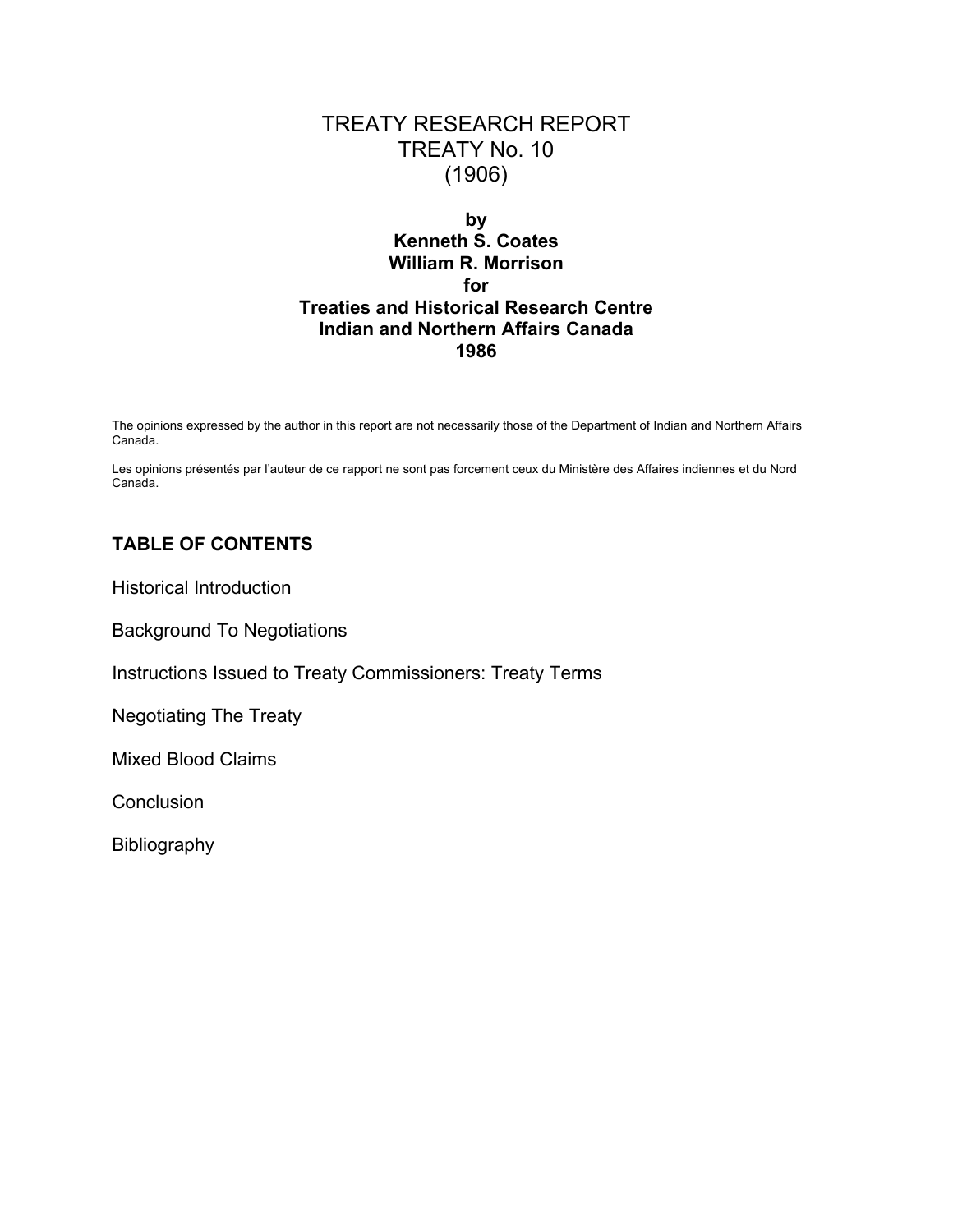## HISTORICAL INTRODUCTION

In 1906, the Government of Canada authorized the negotiation of a treaty with the Native people in the un-ceded districts of the newly-formed Province of Saskatchewan, plus a small portion of eastern Alberta. The pact, Treaty Ten, the tenth in the series of western and northern Canadian treaties, covered almost 220,000 square kilometres and included a predominantly Cree and Chipewyan population. Like the earlier agreements, this treaty called on the natives to surrender their aboriginal title to the lands they inhabited. In return, they were promised reserves, education and farming supplies, and the right to hunt, trap and fish, as well as annual cash payments. Though it mirrored earlier settlements in form and intent, however, Treaty Ten was actually part of a very different process than the treaties signed with the Native people in the southern plains.

The treaty process in Canada began with the royal Proclamation of 1763 when the British government and the British colonial office accepted an unspecified aboriginal title in the occupied lands of British North America. The acceptance of that principle made it incumbent upon subsequent administrations to arrange for the legal transfer of land title from the Native residents to the government before organized settlement could be permitted.<sup>1</sup>

Formal treaties had been signed with Native peoples in most agricultural districts of central Canada before Confederation in 1867. Immediately after Confederation, the purchase of Rupertsland from the Hudson's Bay Company in 1870 raised the question of aboriginal land title in the agricultural districts of the newly acquired territories. The matter was clearly of some importance, for the Order in Council formally establishing federal control over Manitoba and the unorganized territories specifically stated that "any claims of Indians to compensation for lands required for purposes of settlement shall be disposed of by the Canadian Government in communication with the Imperial Government.<sup>2</sup>

Unlike the wheat lands farther south, however, the land encompassed by Treaty Ten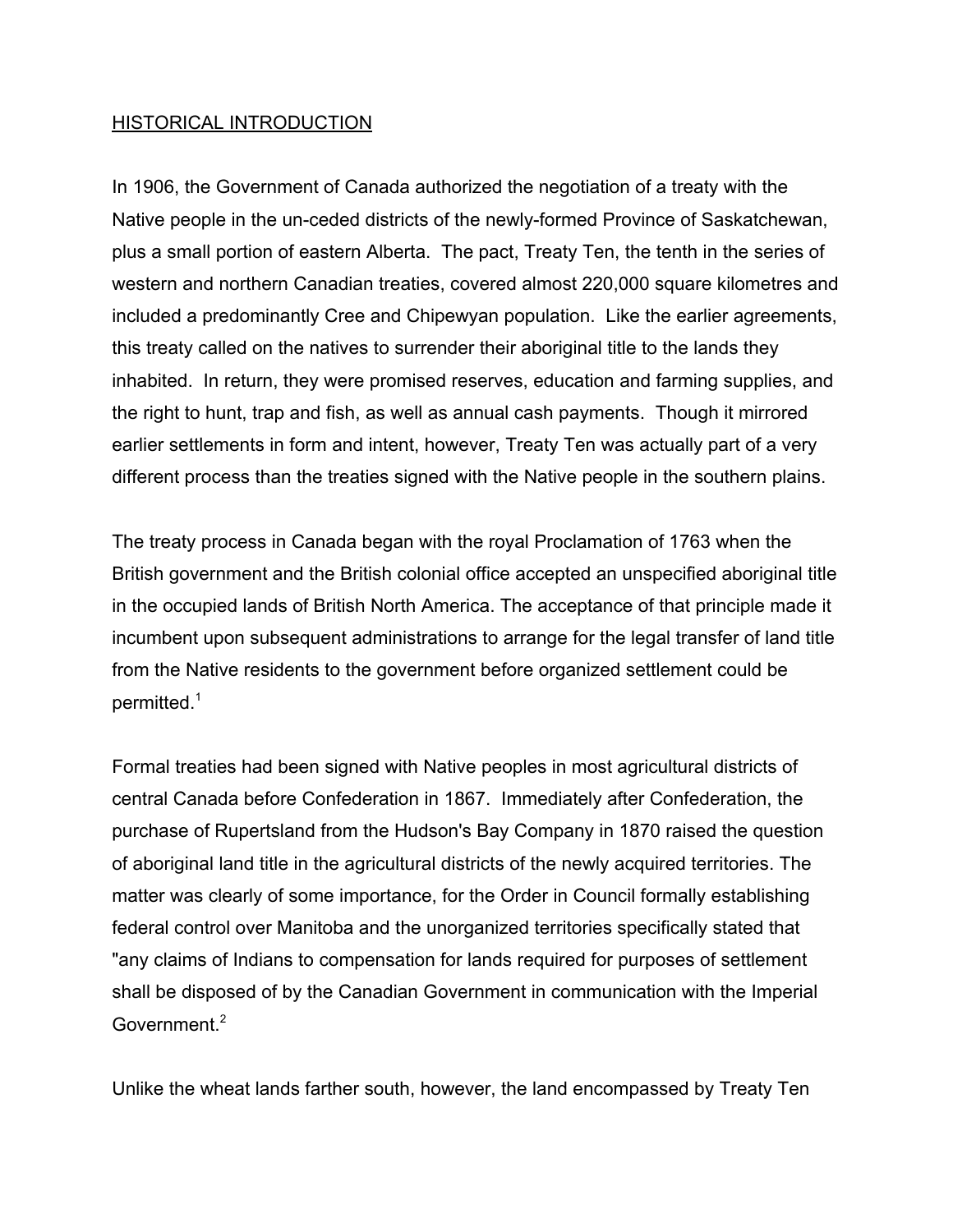was deemed unsuitable for agriculture. Consequently, the federal government's intentions in regard to the area and its inhabitants differed significantly from those directed toward the more southerly districts. A description of the general treaty process is, therefore, necessary to place the agitation for, and negotiation of, Treaty Ten in the appropriate historical perspective.

### **Notes**

<sup>2.</sup> Quoted in Thomas Flanagan, *Riel and the Rebellion: 1885 Reconsidered* (Saskatoon: Western Producer Prairie Books, 1984), p. 78.

<sup>1.</sup> On the Proclamation of 1763, see Jack Stagg, *Anglo-Indian Relations in North America to 1763* and *An Analysis of the Royal Proclamation of 7 October 1763* (Ottawa: Research Branch, Indian and Northern Affairs Canada, 1981). For a discussion of the history of Aboriginal land title in Canada, see W.R. Morrison, *A Survey of the History and Claims of the Native Peoples of Northern Canada* (Ottawa: Treaties and Historical Research Centre, 1984).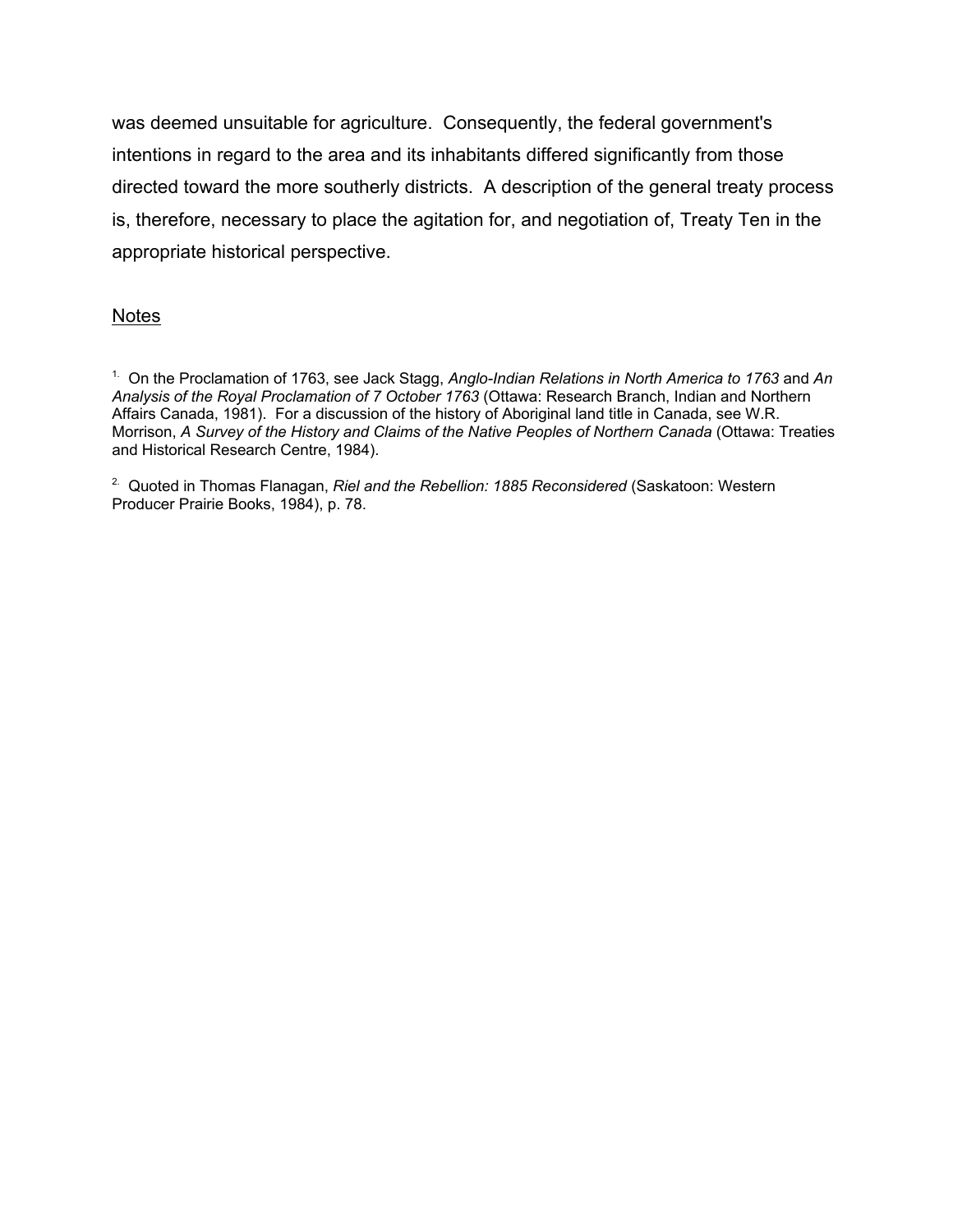## BACKGROUND TO NEGOTIATIONS

The importance of the treaty process in the settlement of western Canada is well known. Anxious to avoid the expensive and bloody Indian wars which had plagued western expansion in the United States of America, and able to build on the generations-old partnership between the fur traders and the Native peoples, the Canadian government negotiated treaties with the Native people in the prairie agricultural belt. Shortly after the federal government assumed ownership of Rupertsland, formerly under the control of the Hudson's Bay Company, efforts were made to arrange appropriate treaties and allocate reserves for those Natives inhabiting lands that were considered potentially useful for agriculture.

Federal priorities seem quite clear in retrospect. The Natives were to be moved to selected reserve lands, surrendering their aboriginal claims in return for promises of present and future benefits. By so doing, the government hoped to open the west to peaceful non-Native agricultural settlement, and to avoid the racial clashes which had dominated and scarred the American's westward advance.<sup>1</sup>

The federal government's motives were not entirely self-interested. With the paternalism characteristic of nineteenth century non-Native attitudes toward the North American aboriginal population, the Canadian government clearly felt that the Natives needed to be sheltered from the advancing frontier. This belief rested on the assumption that the Natives, as a "primitive," non-agricultural people, would not want to adapt, and indeed were not capable of adapting, to the new economic and social conditions.

The treaty process obviously addressed both of the government's priorities concerning Native people. Natives would be restricted to small, segregated reserves, opening vast tracts of land for agricultural development. At the same time, the now-concentrated Native population, alienated from the nomadic tradition which, in the non-Native mind, had seriously limited the potential for civilization among the Native people, could be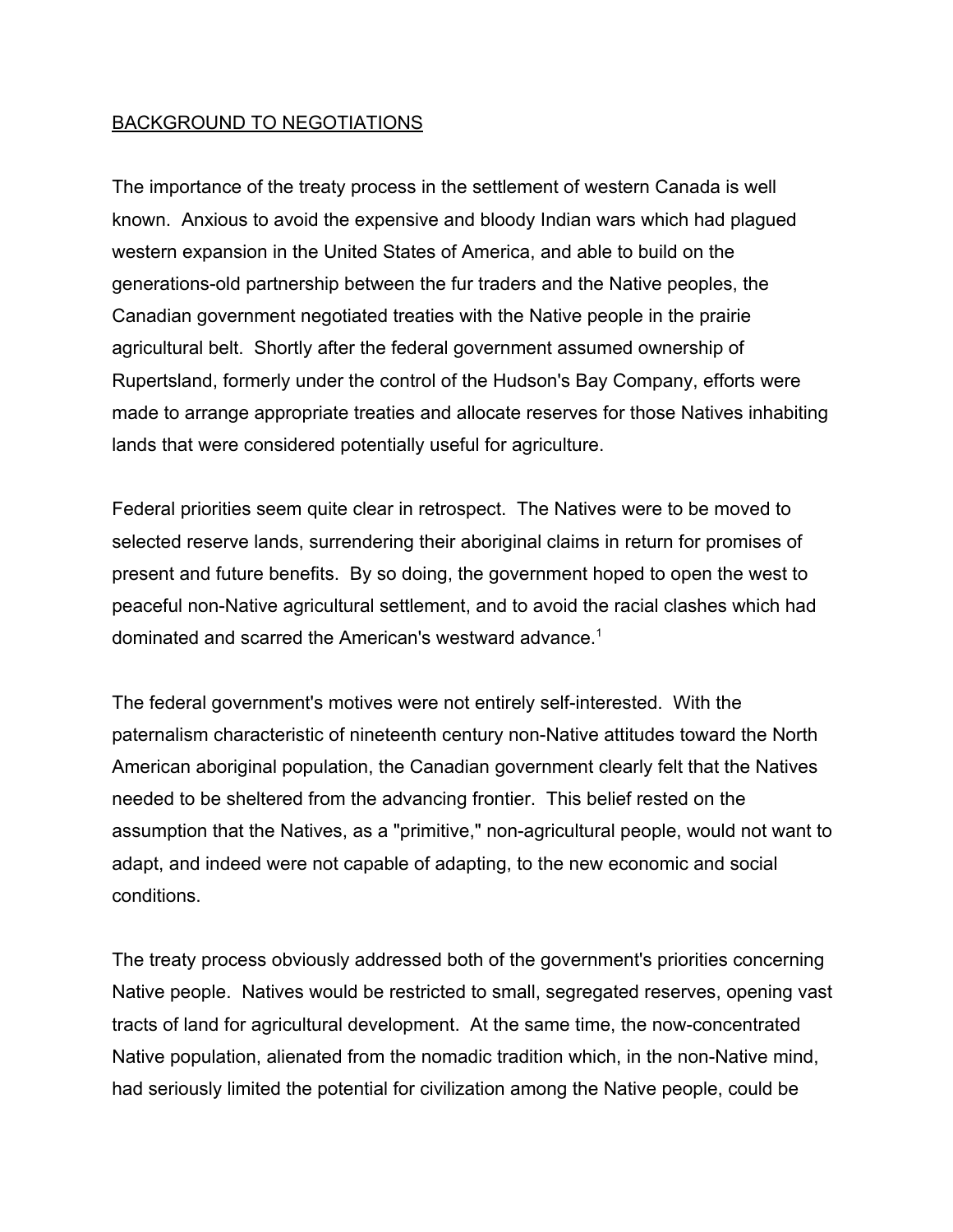more easily regulated. Under the benevolent influence of Indian agents and schoolteachers, and supervised by the North-West Mounted Police, the Natives could, if the government's plan worked, be gradually assimilated into the broader Canadian society. The process was expected to be a long one, for the vestiges of what non-Natives disparagingly viewed as "savagery" were anticipated to prove resilient. There was, however, a publicly declared commitment by the federal authorities that the Natives would be protected, "civilized" and, ultimately, assimilated.<sup>2</sup>

The planned integration and assimilation of Canada's Native people did not, however, proceed with the single-mindedness that the lofty declarations of official policy suggested. In the hands of civil servants, and shackled by a consistently parsimonious federal treasury, the plans and priorities for the native people were regularly revised and restricted. The result, particularly for Natives living outside the agricultural belt, was that the federal government did not move as expeditiously as had initially been intended. Treaties were offered only in those areas facing immediate development pressure; elsewhere government services were extended with the greatest reluctance, and the federal government altered its policy of directed acculturation to one of leaving the Natives as harvesters.<sup>3</sup>

The combination of parsimony and wavering commitment ensured that there would be not one but rather two separate treaty processes in western Canada. The first, easily the best-known, involved the Natives in the southern plains who inhabited the lands deemed essential to the "National Policy" of Prime Minister Sir John A. Macdonald for an agricultural empire in western Canada. The process began in 1871 with the signing of Treaties One and Two with the Native inhabitants of the newly created Province of Manitoba and those living immediately west of it. $4$  Two years later, after somewhat more difficult negotiations, which included the unique provision that mixed bloods would be formally allowed to take treaty, an agreement was reached with the aboriginal peoples of the Lake of the Woods district.<sup>5</sup> The federal treaty commissioners then turned their attention to the western plains, and between 1874 and 1877 negotiated a series of treaties with the Natives in the agricultural areas of the Northwest Territories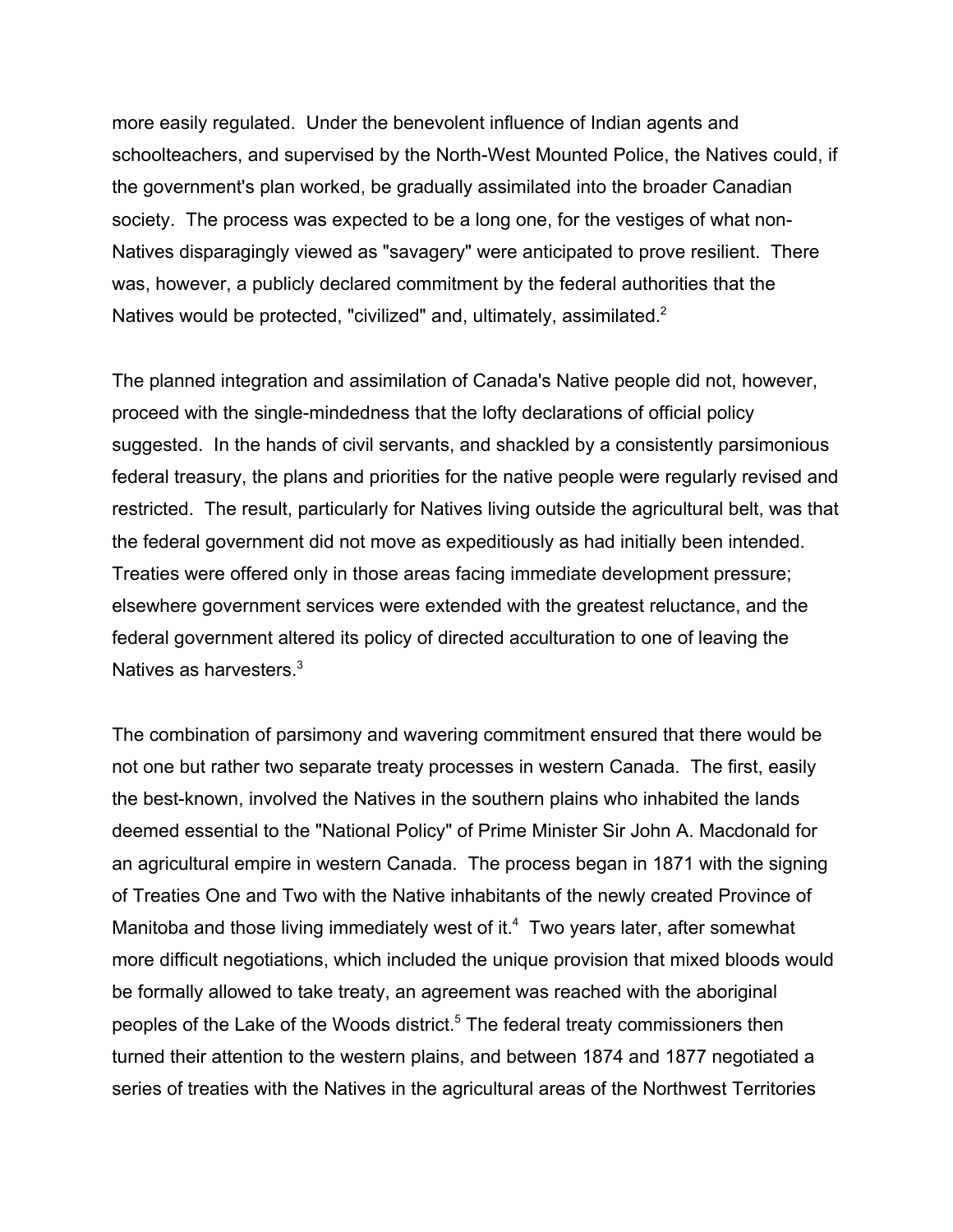(now Alberta and Saskatchewan). The process was not always easy, and the government met considerable resistance, particularly from the Blackfoot tribe of the extreme western plains who were most reluctant to accept the restrictions of the treaty and the reservation system. The continuing decline of the buffalo hunt, and the economic and social distress that accompanied it, eventually convinced the tribes of that region to agree formally to Treaty Seven in 1877.

Thus, the first and crucial phase of the treaty process in western Canada was complete by 1877. The government had secured the peaceful surrender of aboriginal title throughout the agricultural districts of the Prairies, and had opened the way for settlement. The treaty negotiations were but one part, albeit a vital one, of the government's plans for the development of western Canada into an agricultural hinterland. Together with the arrival of the North-West Mounted Police in 1873, the planned construction of a railway connecting British Columbia and central Canada, and the Dominion Survey's monumental task of dividing the prairie lands into sections, the Native treaties were necessary to prepare the way for the anticipated settlement rush into western Canada. But the farmers did not come in the large numbers expected, and the federal government, severely disappointed, altered its intention of requiring the Natives to choose and inhabit reserves immediately. The government's hesitation, based on a desire to save money by not obliging Natives to live on reserves until settlement pressures made it essential to do so, eventually caused considerable difficulty in the tumultuous years leading to the Northwest Rebellion of 1885. $^6$ 

Though federal priorities came to dictate the timing and pace of treaty negotiations, recent historical work has emphasized the influential role played by the aboriginal people themselves in the process. Many Native groups, recognizing the likelihood of change in the post-Confederation era, accepted the necessity of reaching an accommodation with the new political and economic order. The historian John Tobias has challenged the standard assessment that the treaty process was initiated solely by the federal government in an attempt to clear the way for settlement: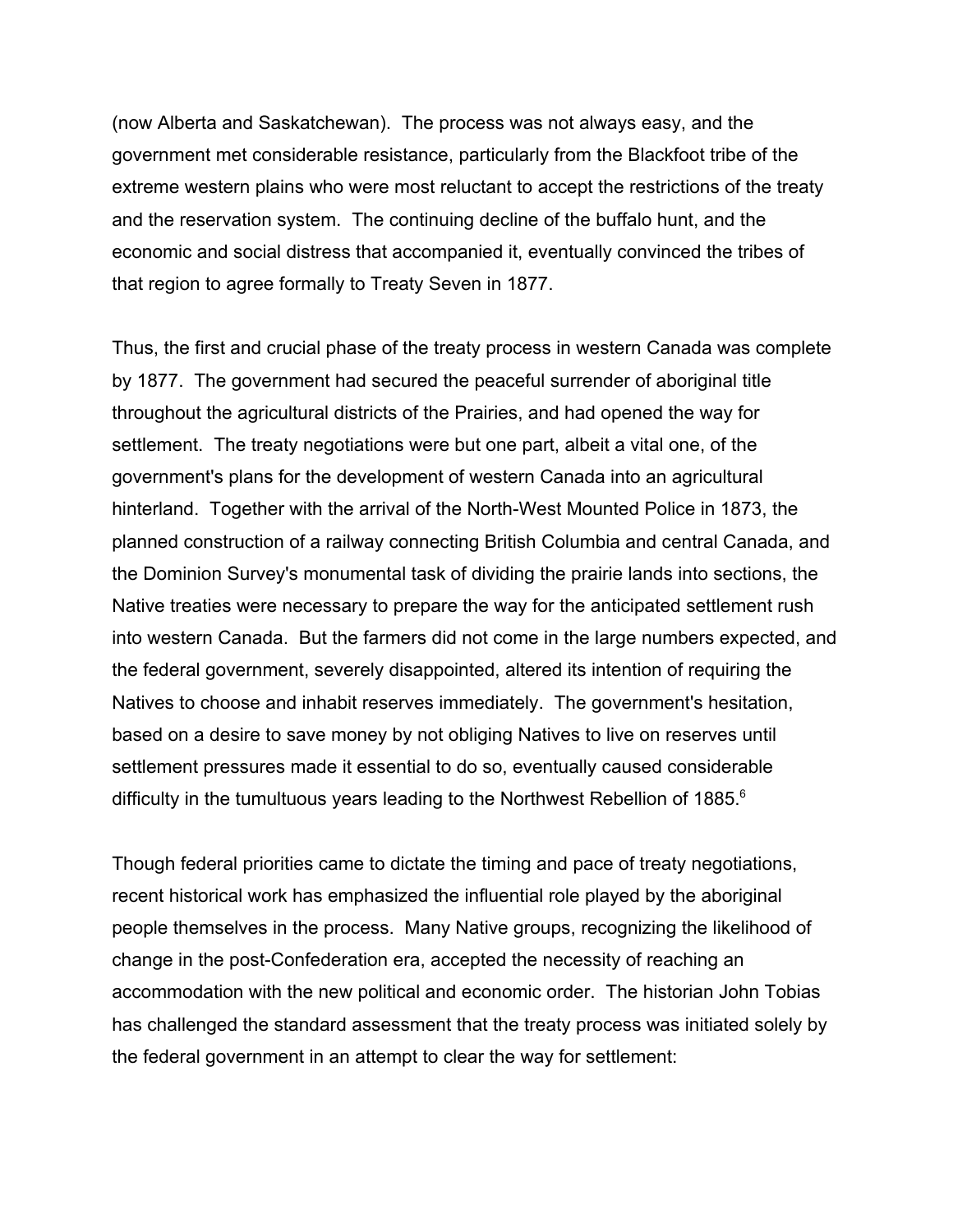Those who propagate the myth would have us believe that Canada began to negotiate treaties with the Indians of the West in 1871 as part of an overall plan to develop the agricultural potential of the West, open the land for railway construction, and bind the prairies to Canada in a network of commercial and economic ties. Although there is an element of truth in these statements, the fact remains that in 1871 Canada had no plan on how to deal with the Indians and the negotiation of the treaties was not at the initiative of the Canadian government, but at the insistence of the Ojibwa Indians of the North-West Angle and the Saulteaux of the tiny province of Manitoba. What is ignored by the traditional interpretation is that the treaty process only started after Yellow Quill's band of Saulteaux turned back settlers who tried to go west of Portage la Prairie, and after other Saulteaux leaders insisted upon enforcement of the Selkirk Treaty, or, more often, insisted upon making a new treaty. Also ignored is the fact that the Ojibwa of the North-West Angle demanded rents, and created the fear of violence against prospective settlers who crossed their land or made use of their territory, if Ojibwa rights to their lands were not recognized. This pressure and fear of resulting violence is what motivated the government to begin the treatymaking process.<sup>7</sup>

As Tobias argues, the Native people had a great deal to do with the initiation of treaty negotiations though, as the experience of the Natives of northern Saskatchewan was to illustrate, their remonstrances would pass unnoticed unless they affected federal and non-Native development plans in the west. They also influenced the actual treaty package, demanding from the early plains treaties considerably more than the government had intended to grant. In particular, and illustrative of their intention to adapt to the impending agricultural economy, the Natives requested farm supplies, cattle and agricultural training. The government learned from the experience with Treaties One and Two, and most of the reluctantly accepted provisions became standard items in subsequent treaties. The important point is, therefore, that the Native people were more the initiators and less the passive victims of the treaty process than conventional wisdom would suggest.

The federal government's commitment to treaty negotiations was marginal at best. Their early administration of Treaties One to Seven provides excellent testimony to their wavering sense of obligation to the Native peoples in western Canada. Treaty promises were often not kept, and food supplies necessary to forestall starvation were used, not as a humanitarian grant but rather as a device to influence Native settlement and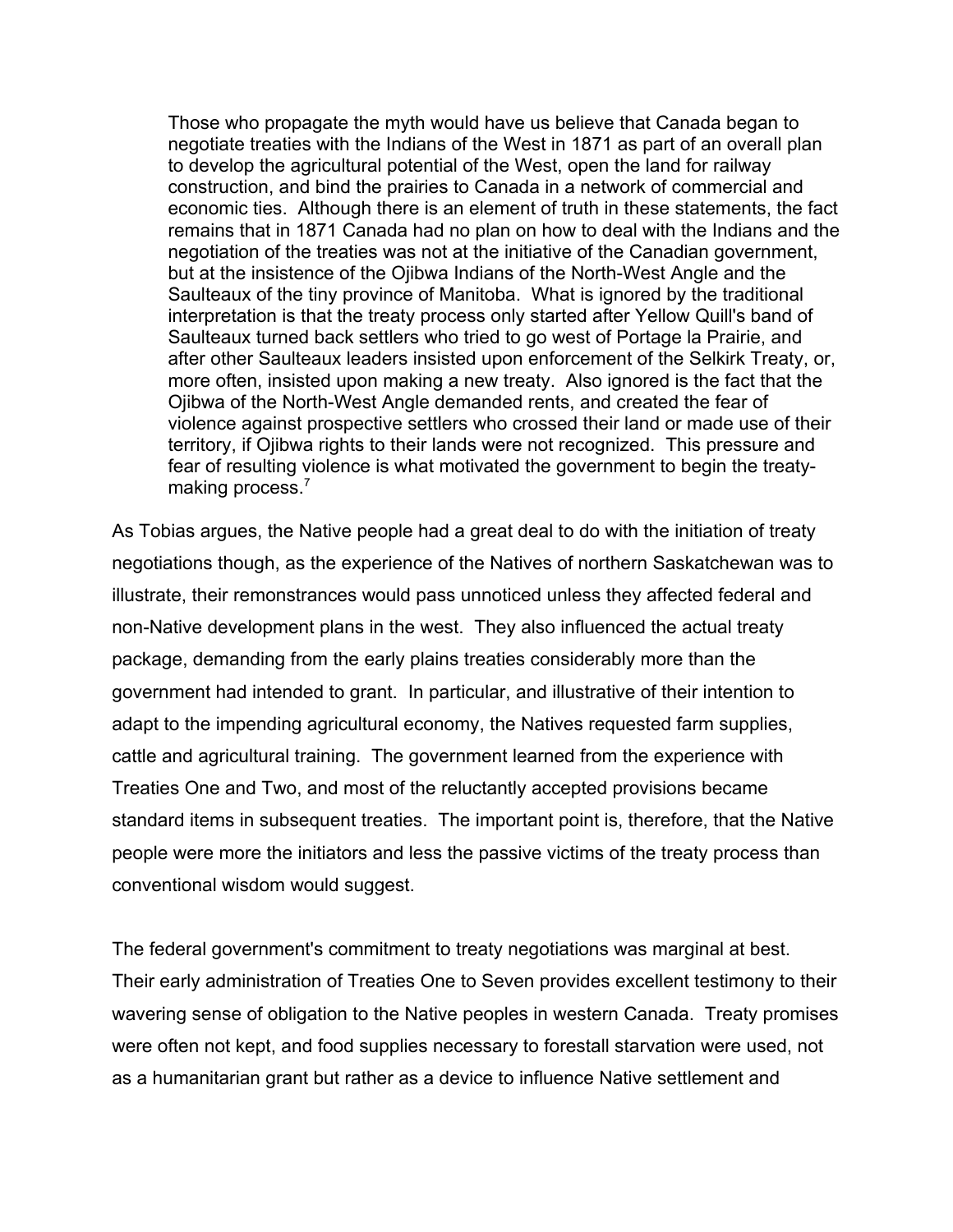mobility patterns. It often became painfully clear to the Natives that treaty rights and aboriginal title were but minor matters in the federal government's plans for the development of western Canada. Though there was a humanitarian element evident in the broader national agenda for Canadian Native people, it seems that little of that altruism filtered down to government officials and politicians responsible for the administration of Native affairs in western Canada.

These conditions, tempered somewhat by the unfavourable response to the Canadian government's call for Prairie settlers, improved as the twentieth century approached. The flood of immigrants into the west after 1896 suggested that the long-heralded dream of a western empire was close to reality. As well, the greater national wealth of the industrial era permitted the government to be more generous and more flexible in its dealings with Native people. There was, therefore, a renewed interest in Native affairs and aboriginal title at the turn of the century.

It was at this time that the second phase of the western Canadian treaty process began. Though Native people in northern Manitoba and the un-ceded areas of the Northwest Territories had quite regularly asked that treaty negotiations commence, the government remained reluctant to extend its legal and financial obligations into nonagricultural districts. Only when new development priorities turned commercial attentions northward, or political considerations intervened would the official attitude change. The primary concern with setting aside the aboriginal title (both Indian and mixed blood) to areas of potential settlement did not apply to the northern fur trading districts of the Prairie provinces. Thus, the government required a greater impetus than Native wishes or moral imperatives before it would proceed.

The Department of Indian Affairs provided a plausible justification for its hesitation. The northern Natives, still active as hunters and trappers years after those pursuits had ceased to be economically viable in southern districts, possessed few alternatives to a harvesting, nomadic existence. The government felt there was little likelihood of that condition changing. So long as economic conditions remained unaltered, the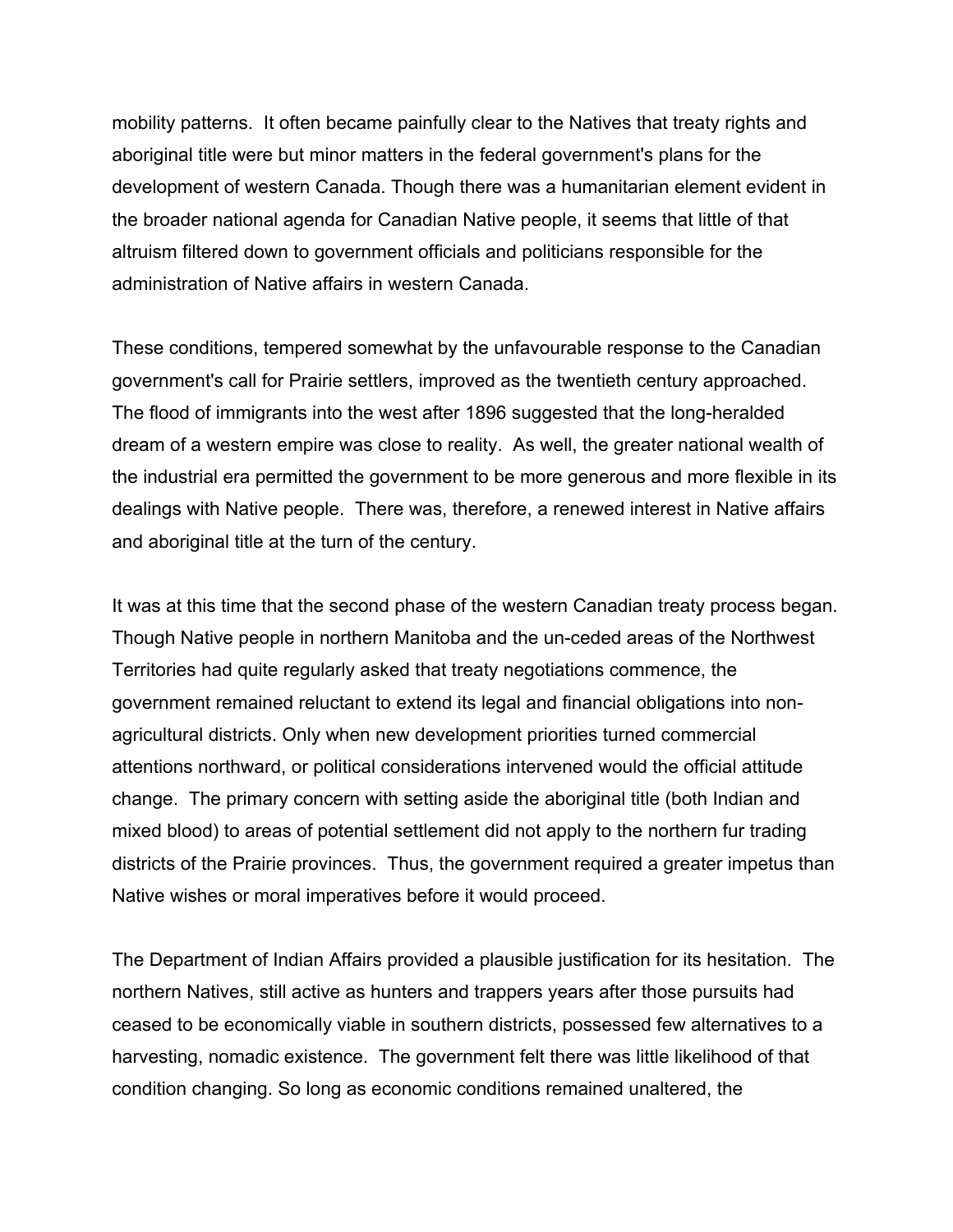government was prepared to ignore Native requests for assistance. If and when non-Native, southern development upset the economic pattern in the area, the Department of Indian Affairs was prepared to recommend the signing of a treaty.

On the southern plains, the government's tremendous concern over the settlement of the west made it receptive to the Natives' demands and requests. The slower pace of economic development in the north, and the low priority assigned to the region in the federal government's development plans ensured that native desires would be regularly ignored and that the treaty process would remain under the control of the federal government.

The fact that the federal government set the agenda for treaty discussions did not stop the Native people from attempting to expedite the process. When the Native people in what is now northern Saskatchewan began to appeal to the government for consideration of their claims, they quickly learned that the limited agricultural potential of their lands made federal officials decidedly unreceptive to their requests.

The first such appeal came in 1879 when the Natives of Stanley, Lac La Ronge and Pelican Narrows petitioned for a treaty. Like many Native groups on the southern plains who cited actual or impending starvation as justification for their willingness to accept a treaty, these people wrote that falling fur prices and declining food resources made a treaty essential for their survival.<sup>8</sup> The local missionary echoed the Native's sentiments, claiming that if the "Government (were to) witness the sights I have witnessed you would at once respond to their feeble petition and come north with the treaty to their assistance."<sup>9</sup> The appeal, characteristic of Native requests for treaty assistance in the face of destitution, fell on unreceptive ears.

The Natives' desire for the benefits of a treaty resurfaced a few years later when a widely discussed proposal for a railway between Churchill and the Peace River country had altered the situation. In 1881, Chief Red Head of Lac du Bonnet forwarded a request for treaty negotiations between the government and Natives in the area through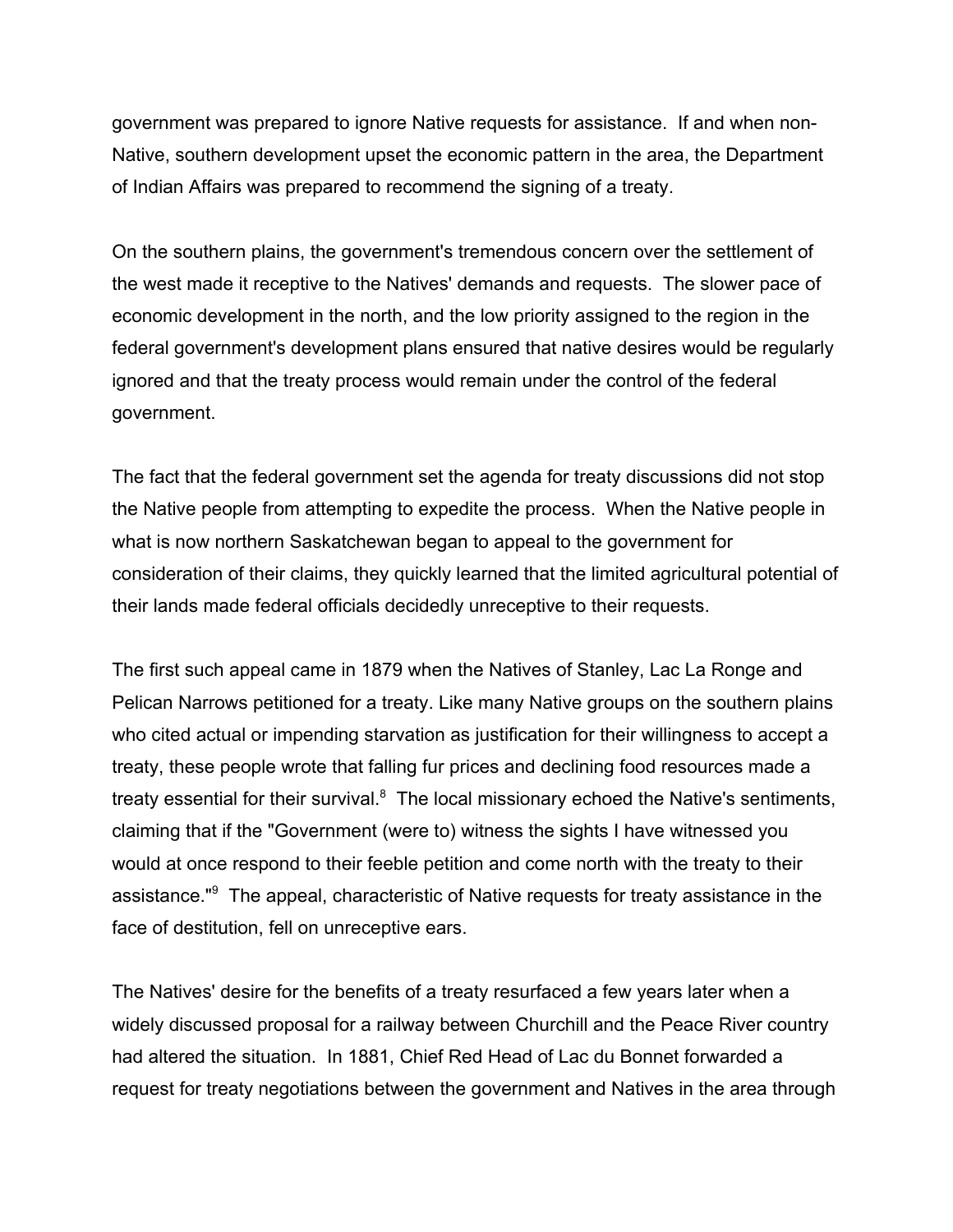which the railway was likely to pass. As the Deputy Superintendent General noted, the submission was "in conformity with the usual practice of the Government before using of occupying territory, the Indian title in which has not been extinguished."<sup>10</sup> The Natives evidently resented the intrusion of railway surveyors and the rumours of impending construction across their lands.

Their memorials to the government over the next two years, supported by the missionaries, also brought attention to the poor hunting and trapping returns from the area.<sup>11</sup> The government had for a few years been providing modest aid in the form of ammunition and twine for nets, but now that development seemed likely, officials seemed favourably disposed to negotiate for a greater degree of assistance. As one official noted, "(t)he Indians in the un-ceded portions of the Territories are not numerous; but at the same time they could of course do great injury to any railway or other public work which might be constructed in their country, unless the Government had a previous understanding with them relative to the same."<sup>12</sup>

The possibility of railway construction (which in the end was delayed for decades) had altered the federal government's long-standing reluctance in this matter. Unlike earlier submissions, which had been politely ignored, the request of 1883 was treated more seriously. Anxious to learn more about the Natives in the Ile-a-la-Crosse and English River districts, the government submitted a list of questions to Hudson's Bay Company Chief Factor L. Clarke, asking him for an assessment of the costs, feasibility and need for a treaty.

Clarke's report generally favoured a treaty, though he estimated a likely cost of \$16,000 to complete negotiations. Clarke noted the area's very limited agricultural potential, which was sure to cool official interest, but suggested early attention to the treaty question because "later on they may be taught by the Plain(s) Indians to put a greater value on their country, and will be more reluctant about ceding it.<sup>13</sup> Edgar Dewdney, Commissioner of the North-West Territories and no strong supporter of Native rights, found Clark's argument the only rationale for an immediate treaty, dismissing rather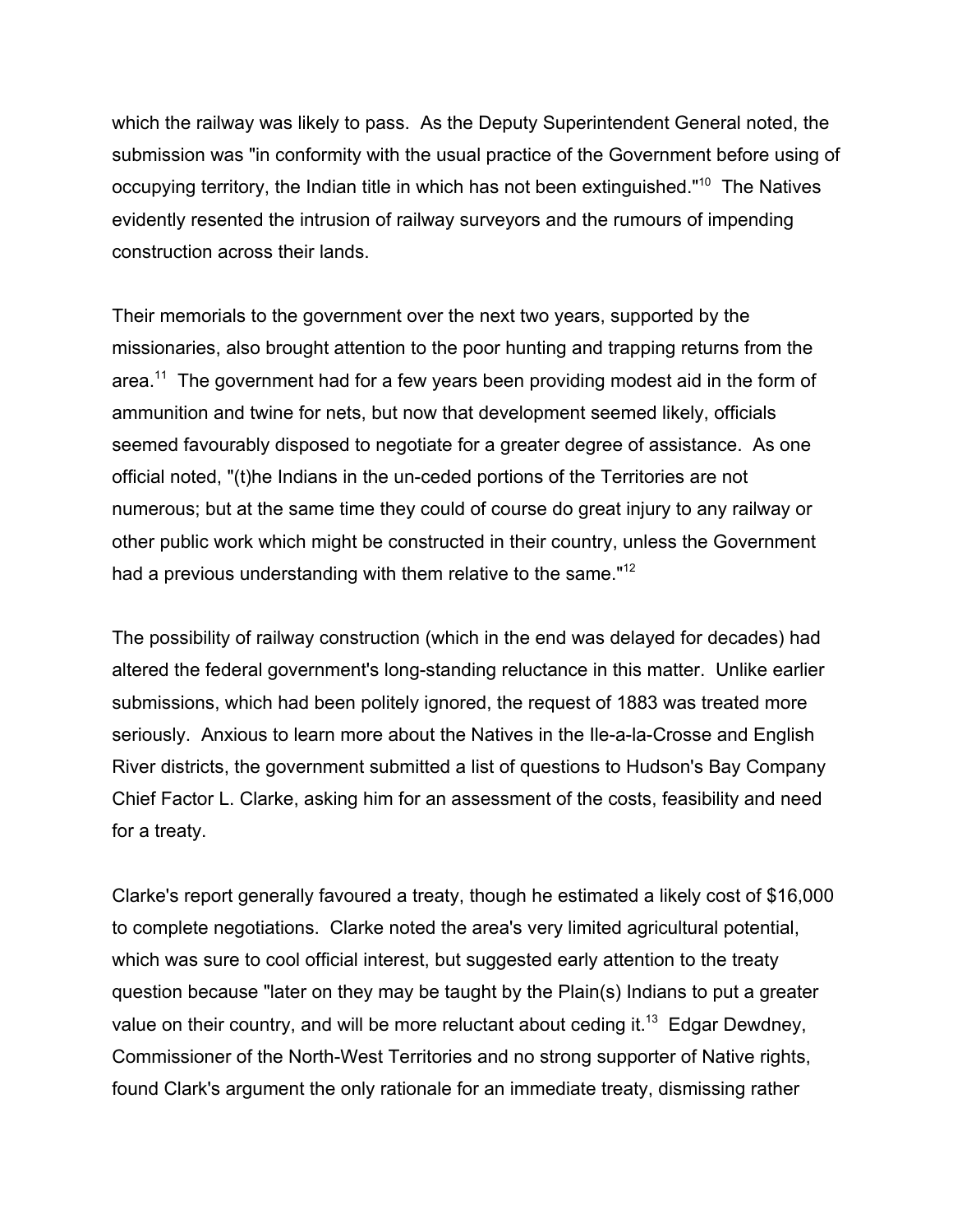quickly the Native's claims of hardship and suffering.14 But plans for a northern railway withered, and with them the impetus for a treaty with the natives in northern Saskatchewan. The Natives' wish for a treaty would have to wait until federal interest again turned to the northern fur trading districts.

The government's policy of studied neglect of the northern regions did not pass unchallenged. Roman Catholic and Anglican missionaries regularly supported the Natives' requests for treaty negotiations. Even the Hudson's Bay Company urged the government to make suitable arrangements with the region's aboriginal inhabitants. The Company's concern rested with the fact that in times of destitution and hardship the firm was called on to provide relief supplies. Since the Company was no longer responsible for the administration of the area, having surrendered title in 1870, the firm wanted the government to assume its humanitarian obligations.<sup>15</sup>

The most persistent demands for treaty negotiations, however, continued to come from the Natives themselves. As the Superintendent for Indian Affairs noted in 1887:

They claim that as it is evident that land within the territory inhabited by them is to be used for those purposed (railways and public works), it is only fair that before such appropriations of land are made Treaty stipulations should be concluded with them as the owners of the soil. They also urge that owing to the diminution in the number of fur-bearing animals and of game they require the annuities and other emoluments that would be secured to them under Treaty to enable them to subsist $16$ 

Though Native people from the shore of Hudson Bay to the Peace River country had submitted similar claims and requested fair treatment from the government, the lack of immediate development convinced federal officials that the comparatively modest sums of money required to settle aboriginal title and to provide for some measure of protection to the Native people could not, or would not, be provided.

The question of treaty in this region remained unresolved for almost twenty years more, although the Natives continued to request that the annuity payments, agricultural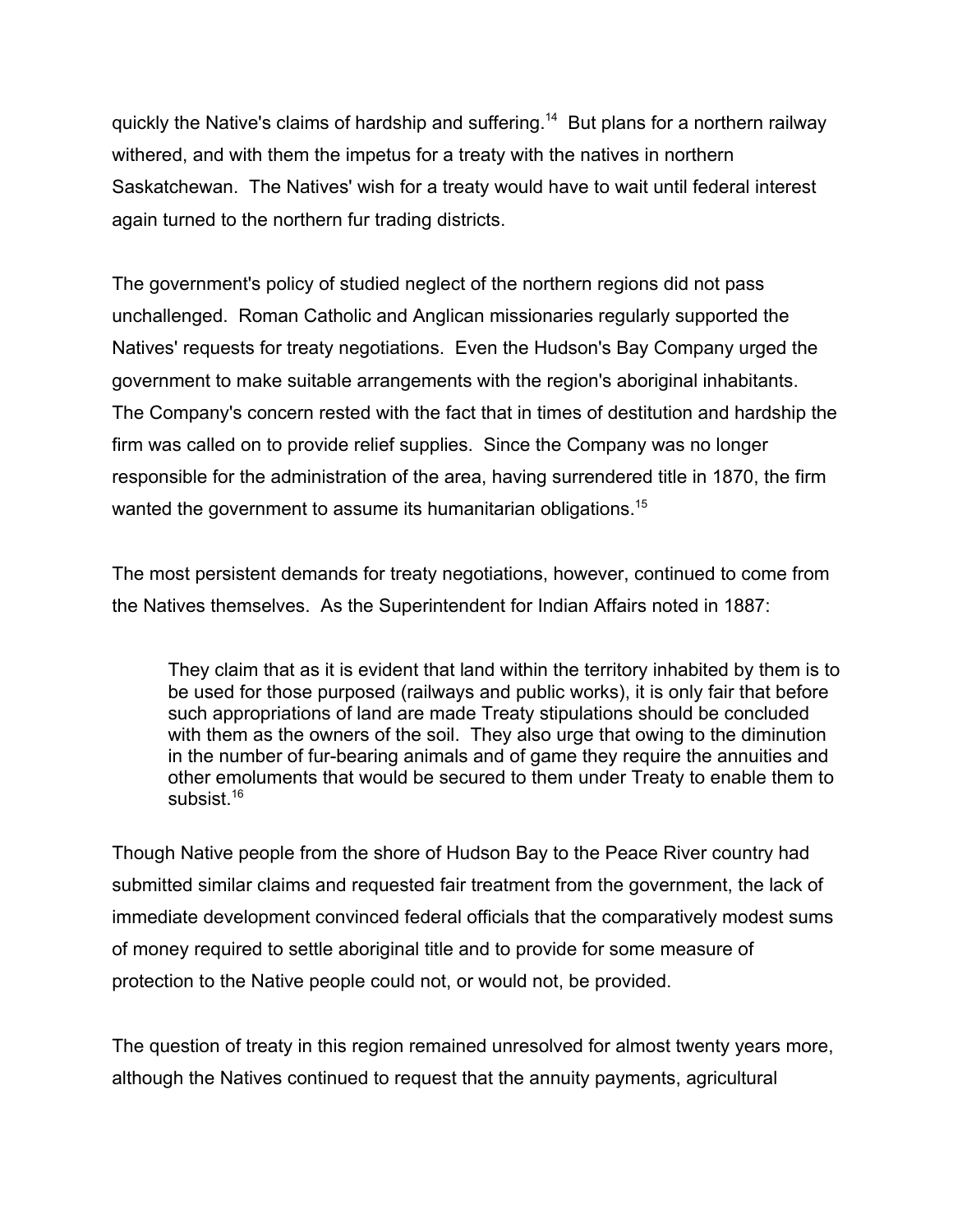assistance, medical care and other benefits available to Treaty Indians be extended to the north Saskatchewan area. Conditions would change in the early twentieth century, though as usual treaty negotiations would not begin until the government felt compelled to proceed with them.

But ironically it was Metis rights, and not Native demands, that brought the question of a treaty for the north Saskatchewan country to the fore once again. In 1902, the mixed blood people of Ile-a-la-Crosse petitioned the federal government for scrip. The mixed bloods claimed that a poor harvest and resulting loss of income had taken their community to the edge of destitution and that an immediate settlement of half-breed claims was, therefore, essential for their survival.<sup>17</sup> Though the Half-Breed Scrip Commissioner was prepared to make arrangements for the some 850 mixed blood people in the region, his hands were tied. As he reported to Prime Minister Laurier,

The territory being un-ceded, I have no authority under my Commission to extinguish the aboriginal claims of the halfbreeds. Following the policy adopted in the making of Treaty 8, the Indian Title and the claims of the Halfbreeds would be concurrently extinguished; and an arrangement for the issue of scrip would therefore have to wait until a decision were come to as to taking a cession of the territory.<sup>18</sup>

A decision to proceed with a treaty could not be taken lightly or quickly. Though government officials acknowledged the poor conditions of both the mixed blood and Indian people, bureaucratic procedure necessitated a slow pace. Although it was generally agreed by 1902 that a treaty was necessary, both to permit the Half-Breed Commission to proceed with its work and to forestall further requests for emergency aid, there was some question as to the best method of proceeding.

The commissioners for Treaty Eight (1899, northern Alberta) had been authorized to extend their negotiations into the north Saskatchewan country. They had failed to do so, partly because of the difficulty in covering the immense territory assigned them and also because the route they followed in their negotiations went nowhere near the regions from which petitions were not coming. Moreover, the principal purpose of the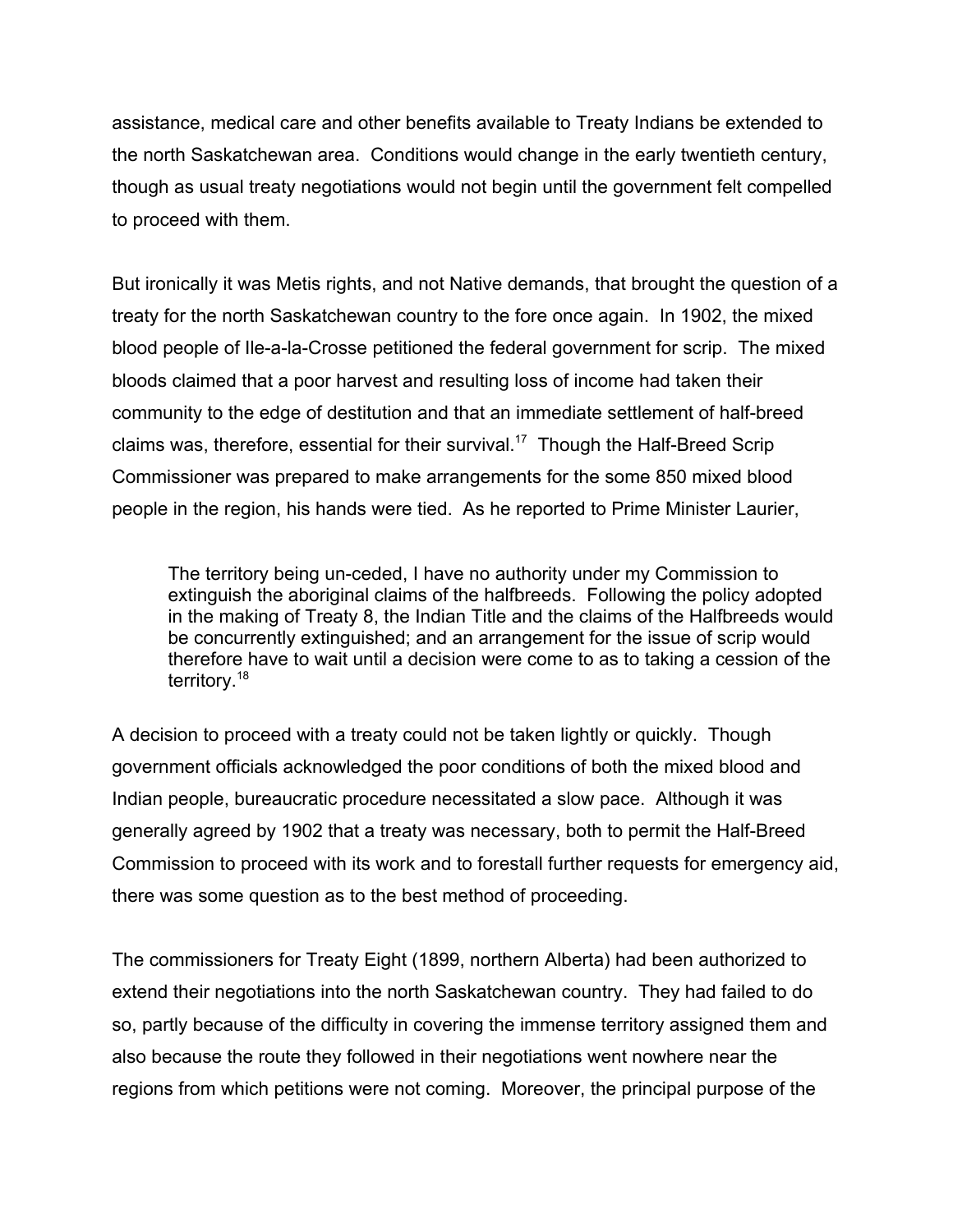Treaty Eight negotiations was to extinguish aboriginal title in lands which were expected to face development pressure due to the commencement of the Klondike gold rush. Since the Portage la Loche and Ile-a-la-Crosse regions were in the Hudson Bay drainage basin, and hence unaffected by the rush to Dawson and the Klondike by way of the Mackenzie River, the commissioners had not felt obligated to extend their work into un-ceded districts to the east.

Having successfully completed arrangements in 1899, the Treaty Eight commissioners recommended that the remaining gap between their treaty and Treaties Five and Six be absorbed into Treaty Eight.<sup>19</sup> As had been the pattern for matters relating to the Native people in the north Saskatchewan country, however, the suggestion was ignored, until the mixed bloods' request of 1902 opened the question once again.

This new imperative convinced a number of civil servants of the need to act more quickly. It was initially recommended that the matter be resolved by having the Natives in the area sign an adhesion to Treaty Eight, thus resolving the land question and allowing the extinguishment of mixed blood title to continue. It was acknowledged, however, that the government was moving into an area of which it knew very little. The Department of Indian Affairs had scant information on the region's population or its economic activities, and was reluctant to proceed without a clear indication of both local conditions and the federal government's financial obligations should a treaty be negotiated. The government again turned to missionaries from the area, asking Roman Catholic Bishop Pascal for a rough count of the non-treaty population. The estimate, which indicated a population of some 2,000 Indians and 250 mixed bloods in the unceded territories, proved to be inaccurate, but the government at least had some foundation upon which to make its plans. $20$ 

Officials of the Department of Indian Affairs were far from unanimous in agreeing that the time was right for an extension of treaty rights into northern Saskatchewan. David Laird, Indian Commissioner for Manitoba and the North-west Territories, offered a strongly worded negative opinion to the debate. Explaining the failure of the Treaty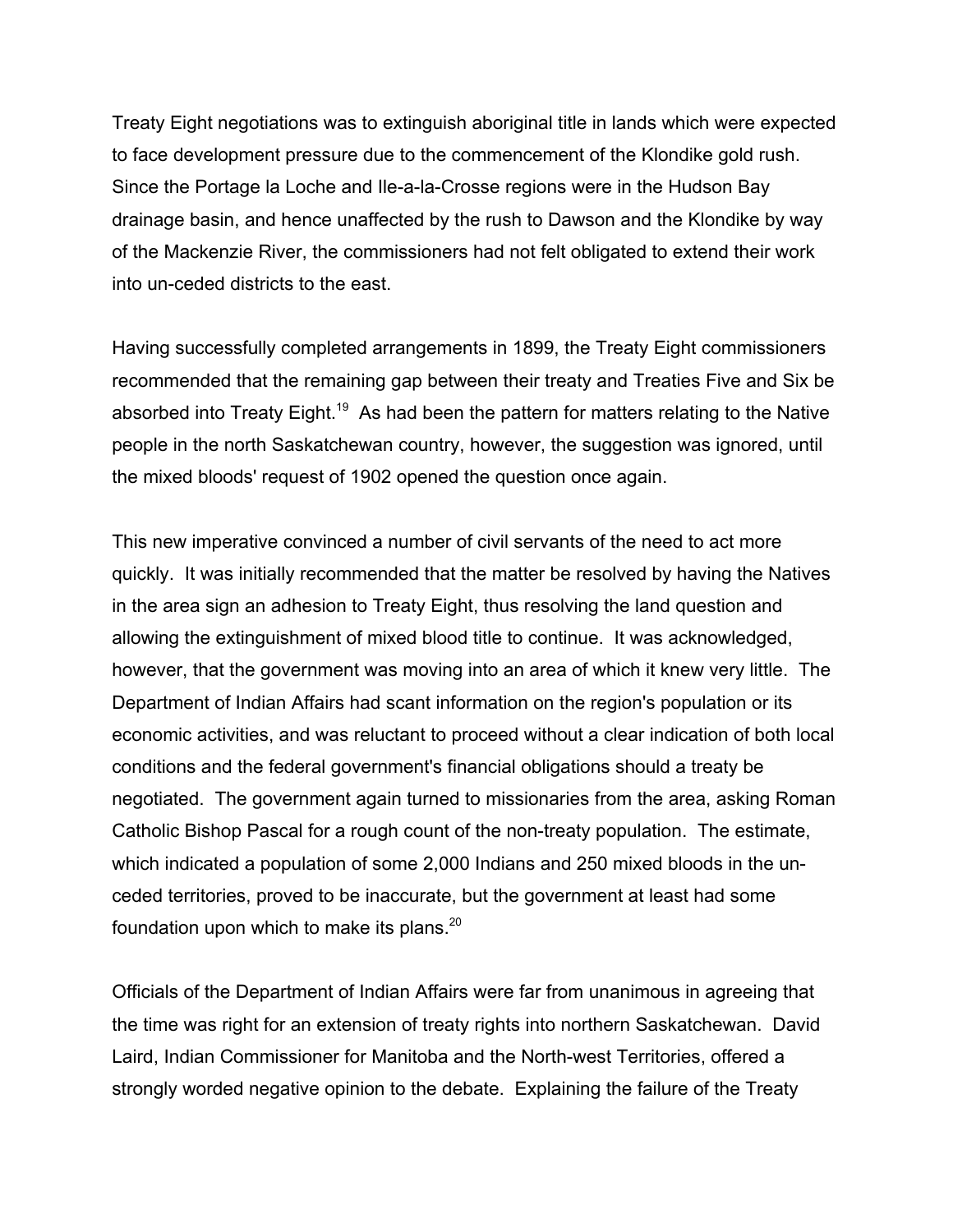Eight Commissioners to include the north Saskatchewan area, he commented that

There was no particular necessity that the treaty should extend to that region. It was not a territory through which a railway was likely soon to run, nor was it frequented by miners, lumbermen, fishermen or other whites making use of the resources of its soils or waters, in which case, in my opinion, the Indians and Halfbreeds are better left to their hunting and fishing as a means of making a livelihood. The conditions there are the same still, and I therefore do not approve of any immediate steps being taken to include the territory . . . in treaty limits. The matter, I suggest, may very well stand over for the present; and, when the autonomy question is settled in the Northwest Territories, if it is found that any Province, or organized territory with representation, extends over a considerable tract of country in which aboriginal title has not been extinguished, then in such case, or from the entrance of a railway, the discovery of mines, or other cause to bring an inrush of whites, a treaty should be made without delay.  $21$ 

Official policy appeared to have changed very little from the 1870s. Native sentiments concerning a treaty, either positive or negative, were clearly of limited importance. What mattered more was whether or not the area in question, in this case northern Saskatchewan, was of any use to non-Natives, other than fur traders and missionaries. Since developers had as yet found no particular use for the land north of Treaty Six, the government did not feel compelled to absorb any undue expense or obligation concerning Indian matters there.

Laird's commentary, a perceptive summary of long-standing federal policy toward nonagricultural districts, suggested that the treaty would come when federal, and later provincial, considerations warranted. With the impending division of part of the Northwest Territories into the new provinces of Alberta and Saskatchewan in 1905, the suggestions that such political changes might force the federal government's hand on treaty matters in the north proved prescient.

## Notes

<sup>&</sup>lt;sup>1.</sup> G.F.G. Stanley, "As Long as the Sun Shines and Water Flows: An Historical Comment" in I. Getty and A.S. Lussier, eds., *As Long as the Sun Shines and Water Flows* (Vancouver: University of British Columbia Press, 1983).

<sup>&</sup>lt;sup>2.</sup> John Tobias, "Protection, Civilization, Assimilation: An Outline History of Canada's Indian Policy," in ibid.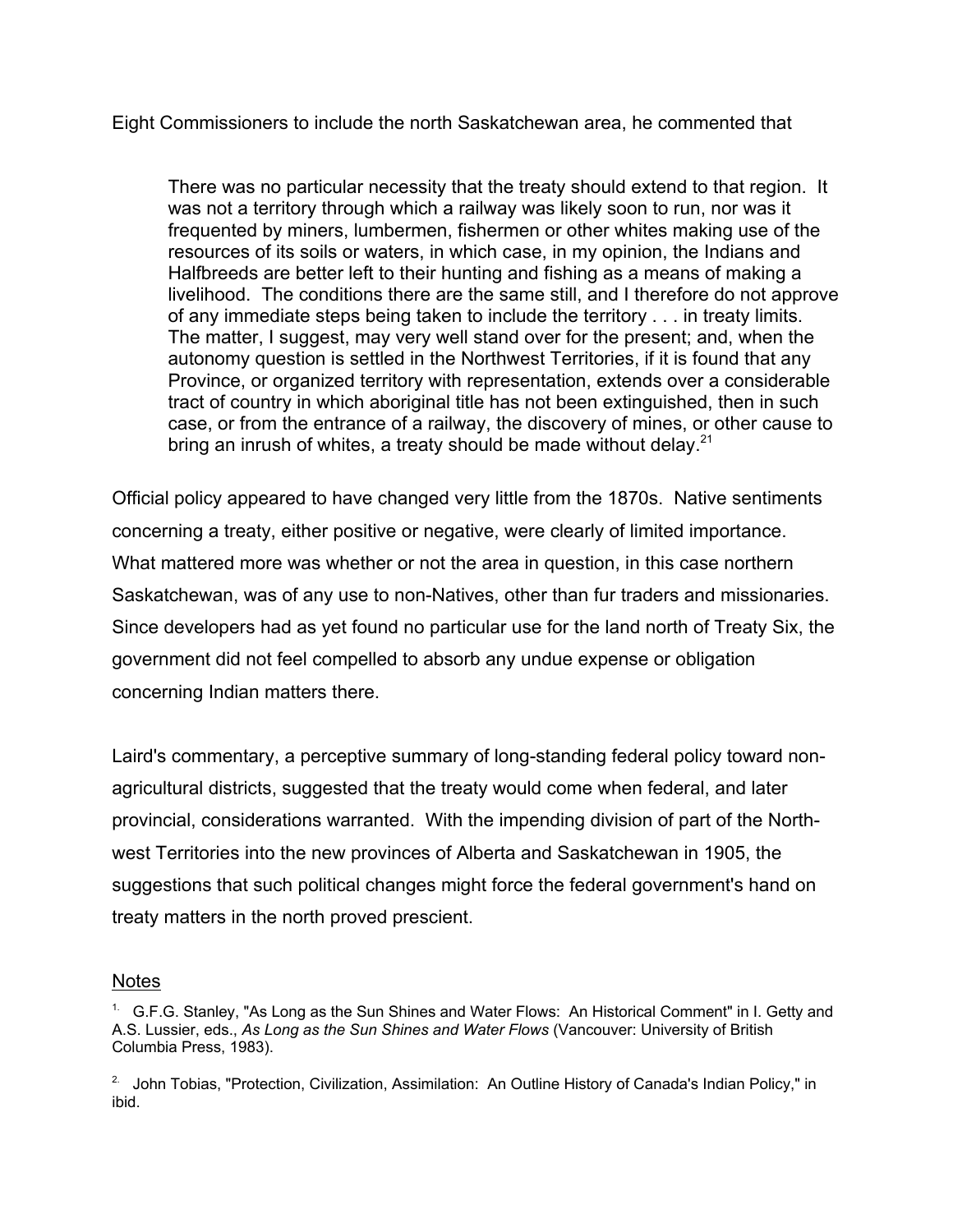$3.$  Ken Coates, "Best Left as Indians; The Federal Government and the Indians of the Yukon Territory, 1894-1950," *Canadian Journal of Native Studies* (Winter 1984) describes this process as it relates to one non-treaty area.

4. Wayne Daugherty, *Treaty Research Report: Treaty One and Treaty Two* (Ottawa: Treaties and Historical Research Centre, 1983).

<sup>5.</sup> David McNab, "The Administration of Treaty 3: The Location of the Boundaries of Treaty 3 Indian Reserves in Ontario, 1873-1915," in Getty and Lussier, eds., *As Long as the Sun Shines*.

6. John Tobias, "Canada's Subjugation of the Plains Cree, 1879-1885," *Canadian Historical Review*, LXIV, 4, 1983.

7. *Ibid.*, p. 521.

8. Public Archives of Canada (PAC), RG 10, vol. 3692, file 13, 979, Prince Morra, Adam McKenzie *et al.* to Governor Laird, 8 February 1879.

9. *Ibid.* Church Missionary Society, Stanley Mission, to Laird, 7 February 1879.

<sup>10.</sup> PAC, RG 10, vol. 3771, file 34,660-2, Deputy Superintendent General [Lawrence Vankoughket] memorandum, 24 December 1881.

11. PAC, RG 10, vol. 3575, file 269, Bishop of St. Albert to Sir John A. Macdonald, 29 July 1883; Deputy Superintendent General of Indian Affairs to Dewdney, 19 November 1883.

<sup>12.</sup> PAC, RG 10, vol. 4006, file 241, 209-1, Deputy Superintendent General to Sir John A. Macdonald, 5 November 1883.

<sup>13.</sup> PAC, RG 10, vol. 3575, file 269, Information by L. Clarke, 28 May 1883.

14. PAC, RG 10, vol. 4006, file 241,209-1, Dewdney to Superintendent General of Indian Affairs, 25 April 1884.

15. See on this point A.J. Ray, *Indians in the Fur Trade: Their Role as Hunters, Trappers and Middlemen in the Lands Southwest of Hudson Bay, 1660-1870* (Toronto: University of Toronto Press, 1974).

<sup>16.</sup> PAC, RG 10, vol. 4006, file 241,209-1, Superintendent General of Indian Affairs to Privy Council, 19 January 1887.

17. *Ibid.*, Petition to the Governor-General of Canada in Council and to Sir Wilfrid Laurier, c. 1902. On the general question of the land rights of mixed bloods, see W.P. Fillmore, "Half-Breed Scrip" in A.S. Lussier and D.B. Sealey, eds., *The Other Natives: the Metis* (Vol. 2, Winnipeg, 1978).

18. *Ibid.*, McKenna to Laurier, 7 April 1902.

19. *Ibid.*, McKenna to Clifford Sifton, 27 September 1902.

20. *Ibid.*, McKenna, memoranda to the Minister, 14 October 1902 and 18 March 1903; also McKenna to Davis, 21 October 1902.

21. *Ibid.*, Laird to Secretary, Department of Indian Affairs, 29 April 1904.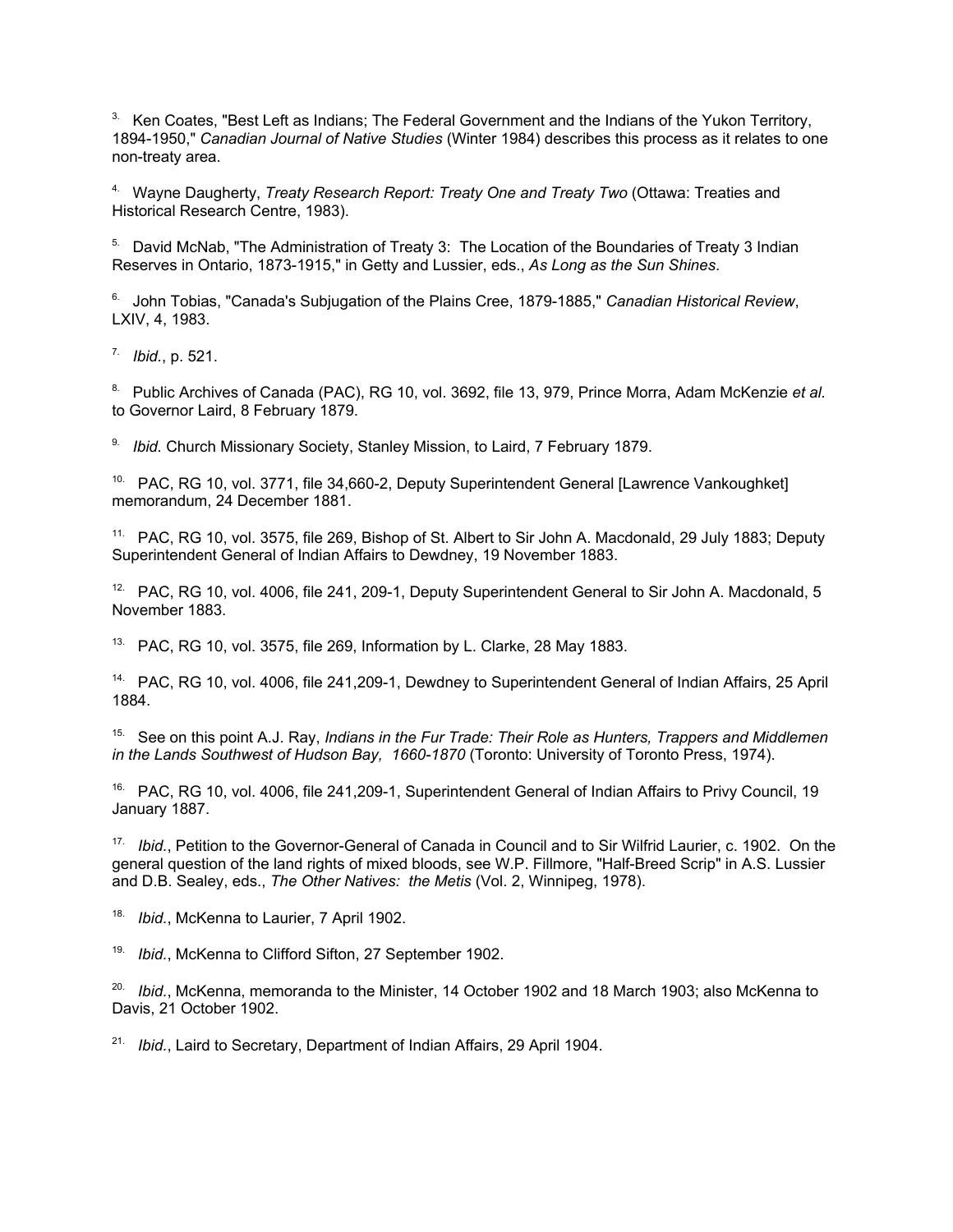## INSTRUCTIONS ISSUED TO TREATY COMMISSIONERS: TREATY TERMS

Shortly after the formal establishment of Alberta and Saskatchewan in 1905, federal Indian Affairs officials raised the treaty question again. H.A. Conroy, Superintendent of Treaty Eight, reported that the Natives on the eastern boundary of his district wished to be taken into treaty. To cover the remaining non-Treaty Natives, he suggested that an extension of Treaty Eight, (part of which already reached into Saskatchewan) would be the fastest and most appropriate means of extinguishing Native title and resolving a long-vexing matter.<sup>1</sup>

David Laird disagreed with Conroy's suggestion, claiming that practical considerations limited the usefulness of the adhesion proposal. Though provincial boundaries were but a minor consideration, Laird argued that the Natives of Treaty Eight and those in the un-ceded lands of northern Saskatchewan should be covered under separate treaties. The rationale was essentially practical. Treaty Eight covered lands draining into the Mackenzie River basin and was, therefore, readily accessible via the Edmonton-Great Slave Lake route (the Peace and Athabaska Rivers) which had developed in the wake of the Klondike gold rush. The non-treaty communities in northern Saskatchewan, places like Ile-a-la-Crosse and Portage la Loche, were accessible from the south primarily through Prince Albert and the rivers of the Churchill River drainage basin. From an administrative perspective, the prospect of northern Saskatchewan combined into Treaty Eight was potentially unmanageable. A division along the lines suggested by Laird – between the southern Mackenzie drainage basin and the westerly reaches of the Churchill River system – made practical sense. $2$ 

Laird raised a second important point concerning the planning for the north Saskatchewan treaty. It was initially assumed by many in the area, including H.A. Conroy, later to be treaty commissioner, that the terms, if not the exact letter, of Treaty Eight would be applied to the non-treaty Natives in the area. Laird questioned the validity of that assumption, just as he rejected the notion that the conditions of Treaty Six (contiguous to the area under consideration) be extended northward. Both treaties,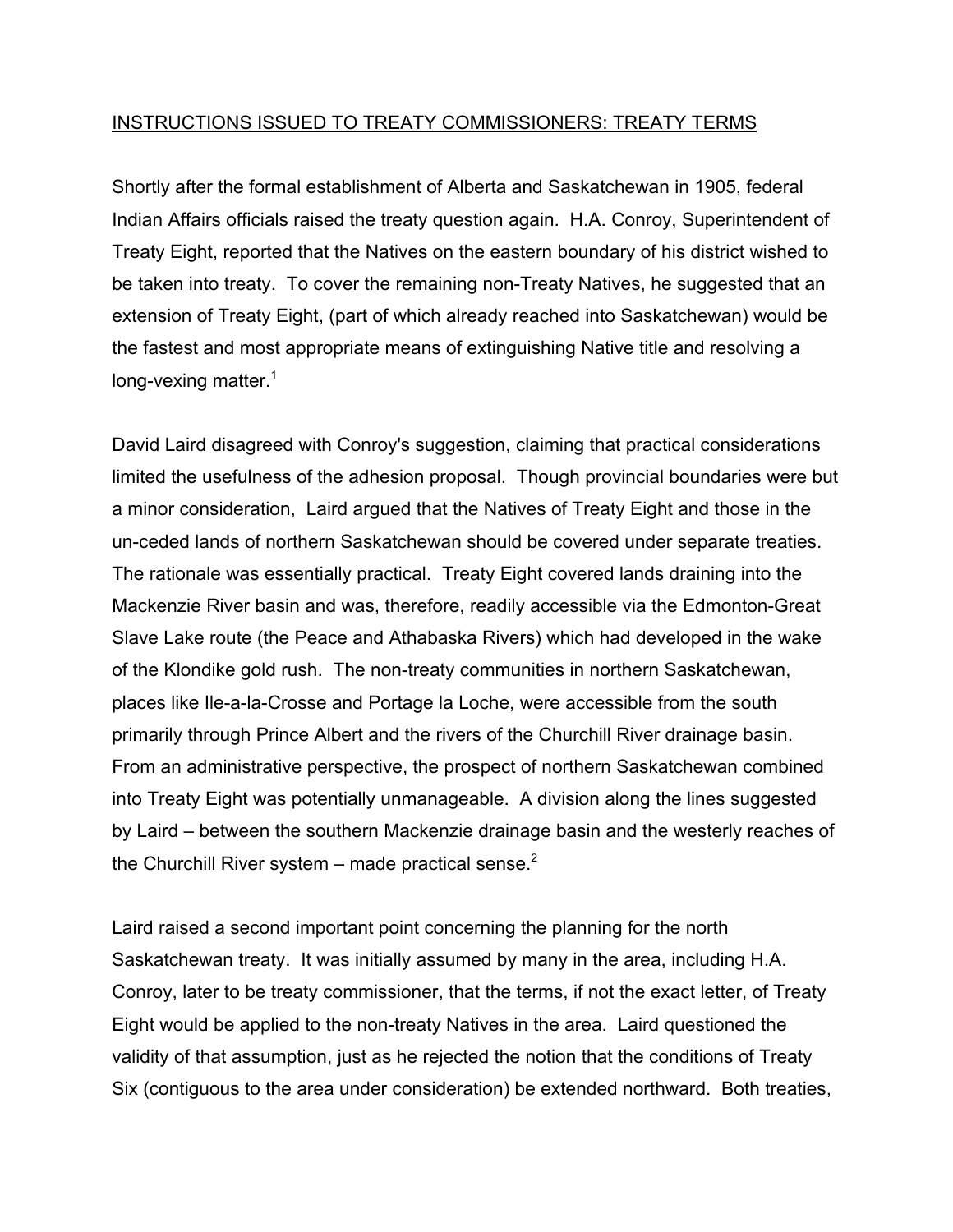## Laird noted,

are for mixed farming and hunting Indians, and as those in the Churchill and Nelson valleys are entirely hunting and fishing Indians, I would recommend that a separate or new treaty be made with the Indians of the northern portion of Saskatchewan, to which the Indians north of Treaty 5 to Hudson's (*sic*) Bay might at a later date give their adhesion. $3 \overline{ }$ 

Because northern Manitoba remained an unorganized territory, there was little consideration at this juncture to extending treaty to that region. The geography of the north dictated a separate administrative arrangement; the limited prospects for northern development convinced many in the government that different and less generous terms were applicable in this instance.

The establishment of the Province of Saskatchewan in 1905 had clearly provided the final impetus to a long-delayed process. Native representations, offered over a period of more than thirty years, had had little effect. The granting of autonomy to the Prairie provinces, and the federal government's determination to formalize its responsibilities on aboriginal matters had finally convinced the Department of Indian Affairs to move more quickly. The irony was obvious. From the turn of the century two issues, mixed bloods' scrip rights and the prospect of provincial autonomy, had stimulated considerable debate over a treaty for the Natives in northern Saskatchewan. The wishes of the Native people, though clearly and repeatedly noted, were obviously of peripheral importance in determining the federal government's priorities.

It appeared, however, that the decision to proceed with a treaty for northern Saskatchewan had finally been reached. Though the government's determination to proceed was now much in evidence, the details of the treaty proposal remained unclear. Frank Pedley, Deputy Superintendent General of Indian Affairs, favoured a broad, if vague, proposal. He suggested, along the lines proposed by Laird, that a new treaty be drafted to cover the region between Treaty Eight and Treaty Nine (northern Ontario). Not all Natives in the affected area would immediately be brought under treaty. Instead, Natives in the Ile-a-la-Crosse and Portage la Loche areas would be brought under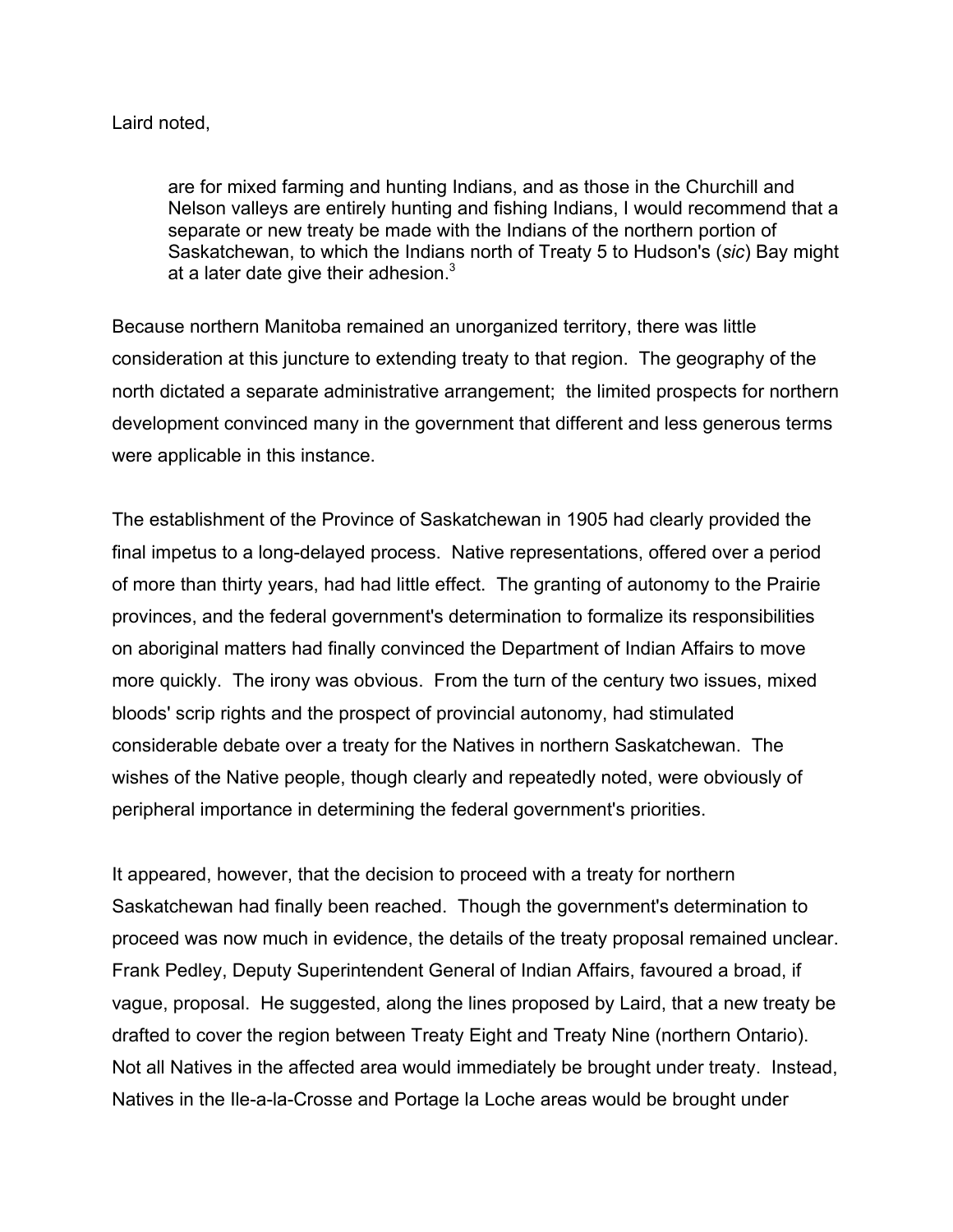treaty immediately, but other groups would be included when development or political considerations warranted. In addition, Pedley suggested that the terms of the proposed treaty be structured to reflect the fact that the northern districts were of low national priority. Pedley noted

I have due regard for the economies of the question as well as the policy of obtaining a cession of the Indian title, and I think we should be careful not to burden the Dominion with any extensive charges for the purchase of the Indian title in this country. We may be reasonably sure that it is not an agricultural country whatever its capacities may be, and that to give a *quid pro quo* on the same basis as for a country with great agricultural possibilities would be a mistake. $4$ 

Pedley's philosophy clearly mirrored that of David Laird. The government evidently believed that the Natives in the non-agricultural sections of the country would be best left as hunters, trappers, and fishermen. Since Euro-Canadians were unlikely to require or desire their lands, there was little need for a treaty. If formal negotiations were required, as they now appeared to be in the case of the Natives in northern Saskatchewan, the prime objective must be to limit the government's financial obligations while at the same time establishing a mechanism for looking after the welfare of the Natives involved. The officials of the Department of Indian Affairs had made their priorities abundantly clear. It remained for the politicians, in this case the Minister of the Interior, Frank Oliver, to finalize the details.

On 12 July 1906, Oliver presented a treaty proposal to the federal cabinet. The terms of the treaty were as follows: each family of five was given one square mile of land, and every Indian living apart from a band reserve was granted 160 acres, subject to the government's right to sell or lease land (with the Indians' consent) and to appropriate reserve lands for public purposes subject to compensation (in land or money). Education was to be provided for children as the government deemed necessary. The Indians were to retain the right to hunt, fish and trap over the treaty area except on land needed for mining, lumbering or settlement, subject to undefined government regulations. Annuities were to be paid – five dollars per person, fifteen dollars per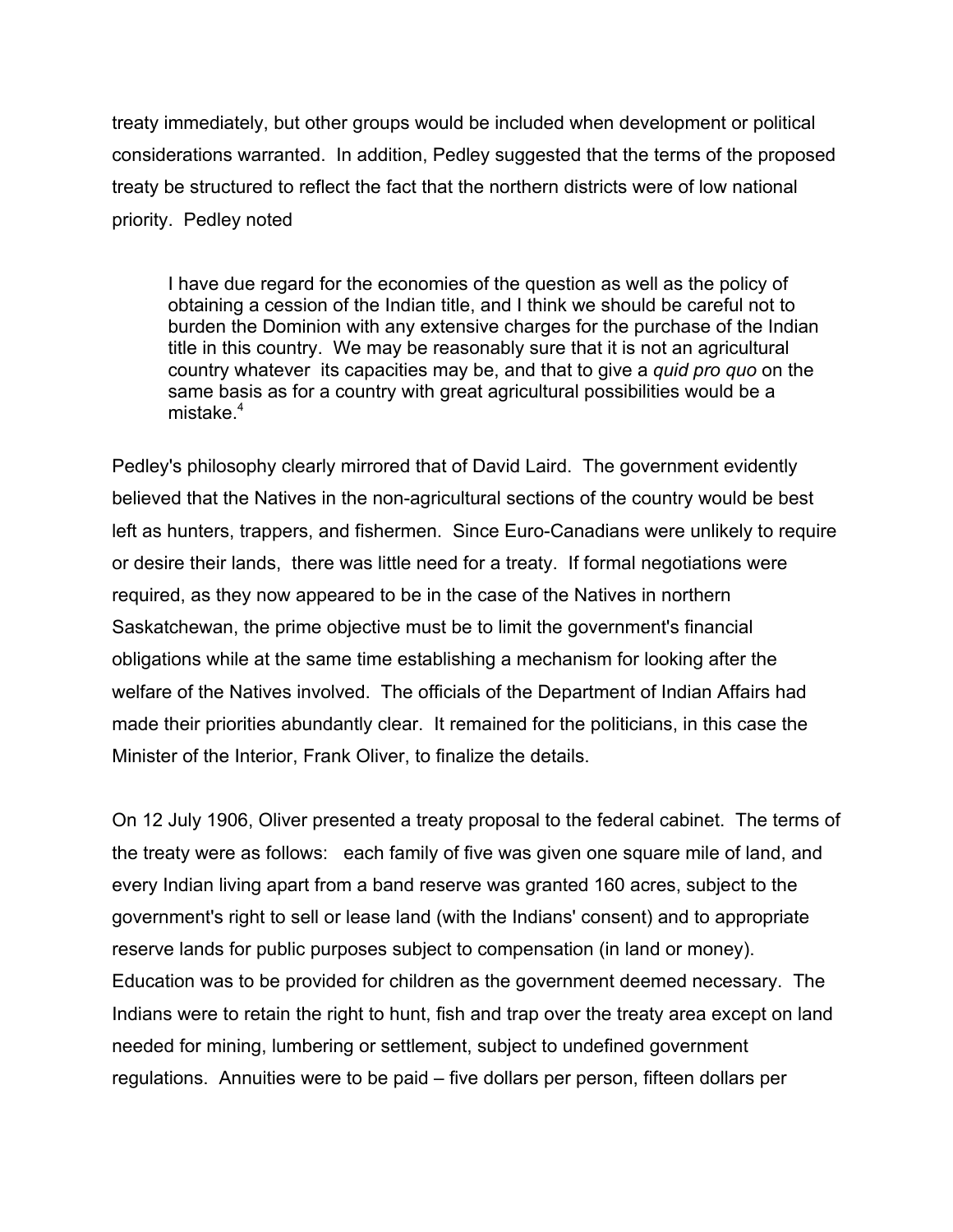headman, and twenty-five dollars per chief. Distribution of clothing was to be made to each chief and headman every three years. An annual distribution was to be made of ammunition and twine, and unspecified assistance was to be given in agriculture and stock raising. A one-time gift of twelve dollars per person, twenty-two dollars per headman, and thirty-two dollars per chief was made, along with presentation of medals and flags to chiefs and headmen. Mixed blood scrip was to be handled according to the established fashion, with each person eligible for 240 acres of scrip redeemable at \$240. James A.J. McKenna was appointed Treaty and Scrip Commissioner and was ordered to undertake treaty negotiations that year.<sup>5</sup> The federal cabinet ratified Oliver's proposal and ordered McKenna to begin formal negotiations.

The treaty commissioner immediately commenced preparations for the trip north. A sum of \$12,000 had been set aside to meet the cost of the negotiations and the initial treaty payments. The Royal North-West Mounted Police provided a treaty escort made up of an inspector and two constables. A medical doctor was seconded to the party, as were two clerks and a cook. McKenna arranged with the Hudson's Bay Company for transportation and supplies for the treaty party, which left Winnipeg in August 1906. $6$ 

The treaty McKenna carried north with him did not differ significantly from those offered to other Natives in western Canada, though as might be expected there were more modest promises of agricultural supplies. Rather than specific provisions for implements, cattle, machines, and other goods required for farming, the treaty included a less precise offer to provide "such assistance as may be found necessary or advisable to aid and assist the Indians in agriculture or stock-raising or other work." The earlier suggestions by Laird and Pedley that more modest annuities and land grants be offered the northern Natives, on account of the undesirability of their lands, were not included in Treaty Ten. It now remained for McKenna and the federal government to present their treaty to Cree and Chipewyan Natives in northern Saskatchewan and to secure their acceptance of the terms. The process proved more logistically challenging than the treaty commissioner or the Department of Indian Affairs had anticipated.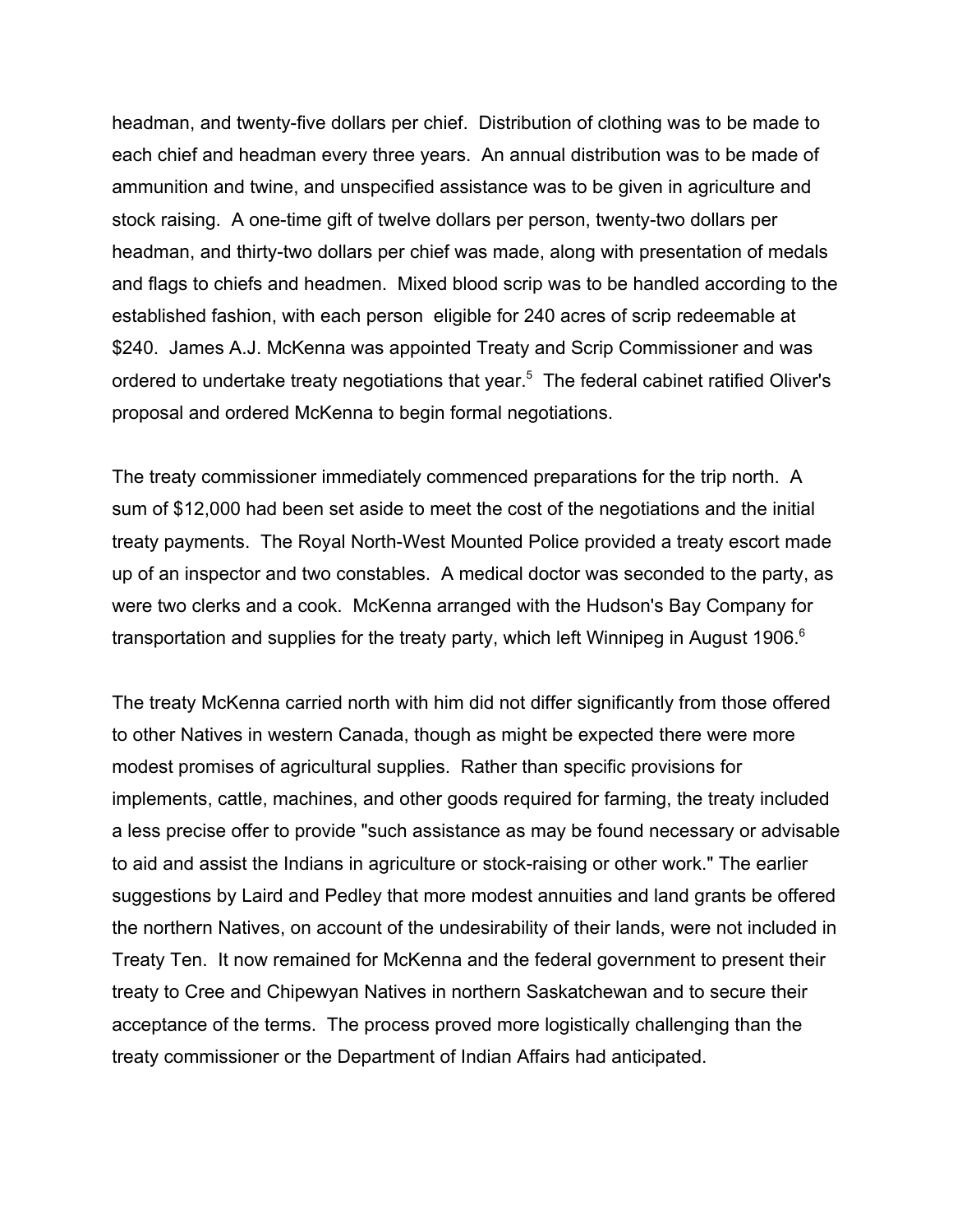# **Notes**

- 1. *Ibid.*, Conroy to Deputy Superintendent General, 15 December, 1905.
- 2. *Ibid.*, Laird to Secretary, Department of Indian Affairs, 7 October 1905.
- 3. *Ibid*.
- 4. *Ibid.*, Pedley to Superintendent General of Indian Affairs, 7 April 1906.
- 5. *Ibid.*, Oliver to Governor General in Council, 12 July 1906.
- 6. *Ibid.*, McKenna to Minister of the Interior, 31 July 1906.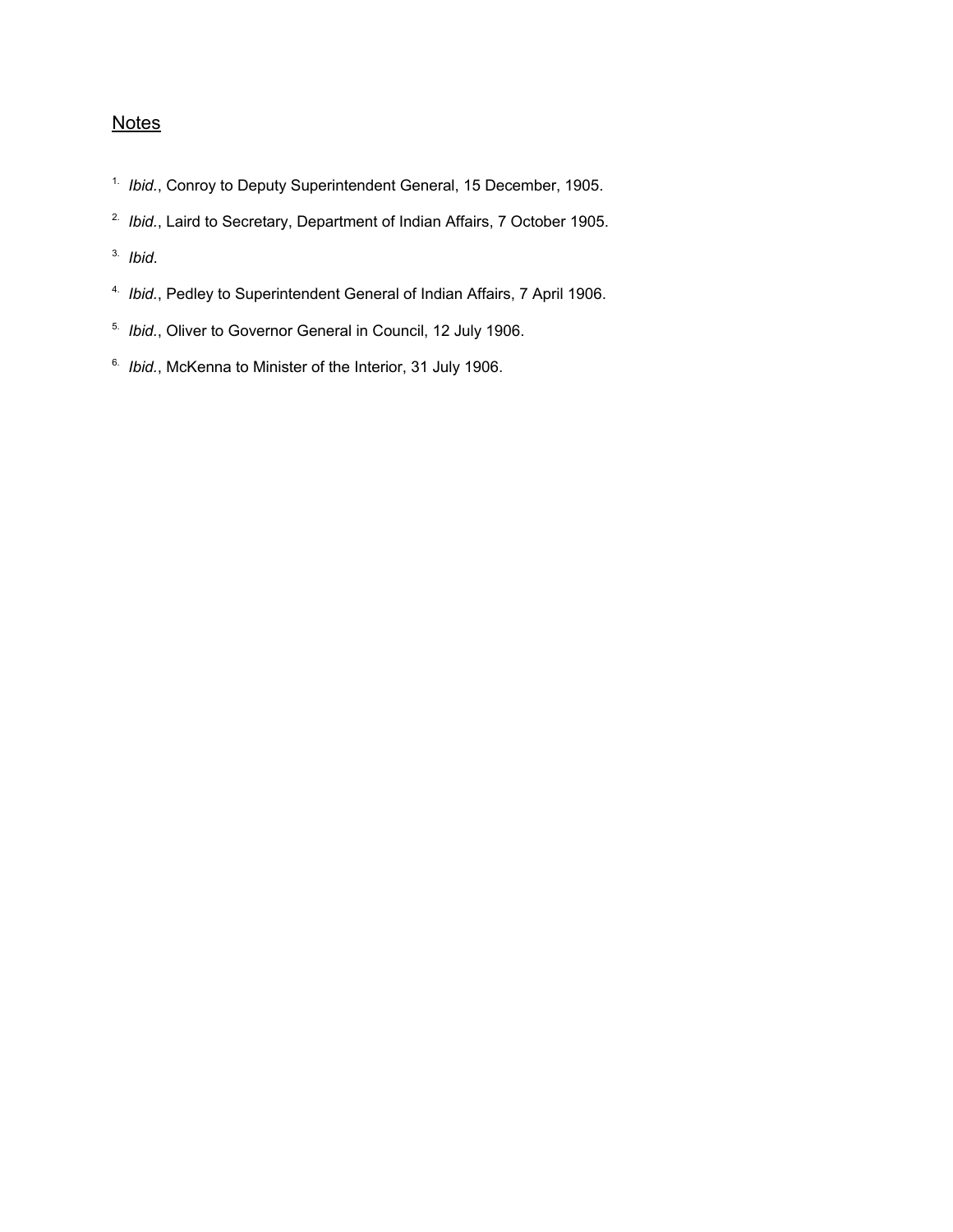## NEGOTIATING THE TREATY

McKenna had scheduled a late summer expedition to northern Saskatchewan, the date determined in large part by the timing of the government's decision to proceed with the treaty. The treaty commissioner arranged ahead of time to meet with the Indians at Portage la Loche in early September, but events conspired to prevent that meeting. At Ile-a-la-Crosse, the treaty party met representatives of the English River and Clear Lake bands, and their acceptance of the treaty terms was hastily secured. An attempt to push on to Stanley and Portage la Loche had to be postponed due to the lateness of the season and the prospect – apparently daunting to McKenna – that the party might have to wait in the region until after freeze-up. McKenna left messages for those bands he had missed, telling them that another party would come north in the near future and that they would receive ample notification of the scheduled tour.

The treaty party returned to Winnipeg, having signed three bands, a total of 394 people, to Treaty Ten. Though the first year's expedition had been less than a total success, McKenna's party had made it clear that the federal government was finally prepared to offer treaty to the Native people in northern Saskatchewan.<sup>1</sup>

McKenna had encountered some unanticipated resistance, and some unusual requests in his discussions with the three bands. Obviously familiar with the famous treaty orations of the chiefs of the plains Natives, McKenna noted that the Cree and Chipewyan he encountered were much more laconic, addressing a series of pointed questions to him rather than offering prolonged declarations of intent and commitment.

The Natives were, characteristically, concerned primarily with the potential impact of the treaty process on their hunting and trapping rights. McKenna tried to disabuse them of any concerns they might have:

I guaranteed that the treaty would not lead to any forced interference with their mode of life. I explained to them that, whether treaty was made or not, they were subject to the law, bound to obey it and liable to punishment for any infringement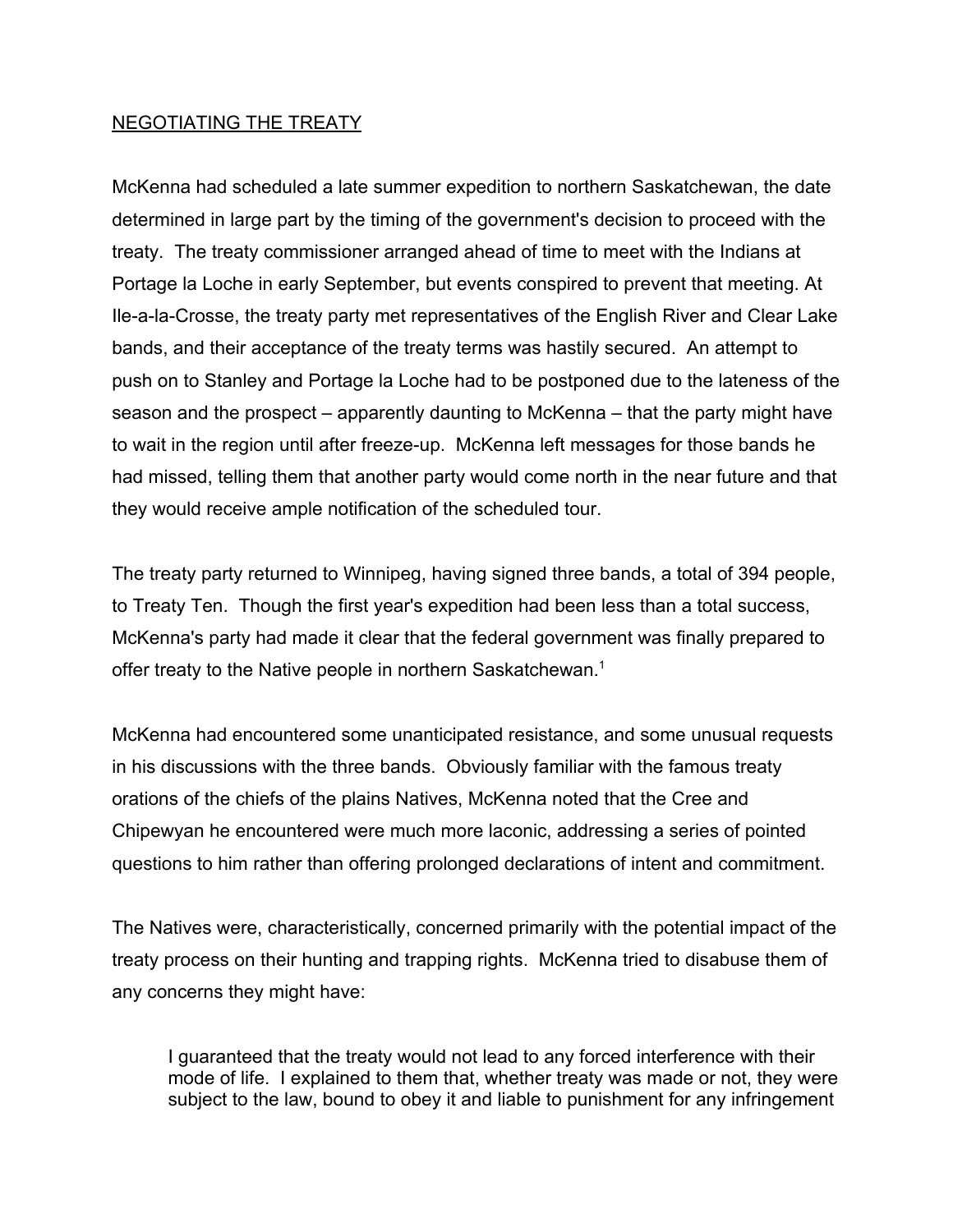thereof; that it was designed for the protection of all and must be respected by all the inhabitants of the country, irrespective of colour or origin; and that, in requiring them to abide by it, they were only being required to do the duty imposed upon all people throughout the Dominion of Canada. I dwelt upon the importance, in their own interest, of the observance of the laws respecting the protection of fish and game. $2$ 

McKenna's promise addressed directly the most consistent concern of the Native people-- that their harvesting rights would be protected.

The Native negotiators also questioned the general nature of many of the treaty provisions. The section governing education, for example, offered only to "make such provision as may from time to time be deemed suitable for the education of the Indian children." The chief of the English River band requested specific assurances that this clause would not interfere with the existing system of mission schools, while his counterpart from the Canoe Lake band wondered if the treaty meant that children from his area would be provided with a day school in the near future. Similarly, the treaty signed in 1906 promised to "furnish such assistance as may be found necessary or advisable to aid and assist the Indians in agriculture or stock-raising work." Several Native people submitted personal requests for cattle and farm implements.

McKenna tried to address the concerns and requests of the Native people while at the same time refraining from making specific promises. He restated the government's official policy on education, noting that the Department of Indian Affairs extended its educational services where and when feasible, and that the Natives' religious preferences were always taken into consideration in planning any educational system. The agricultural question proved more difficult to handle directly, for in the discussions leading up to the treaty negotiations, government officials had made it clear that they felt northern Saskatchewan had little agricultural potential. He diverted the question of agricultural aid to the Treaty Ten Natives by suggesting that such assistance was available only to those people prepared to work full time at farming or raising livestock. Given climatic and market conditions, that provision put an effective limit on the likely requests for agricultural aid.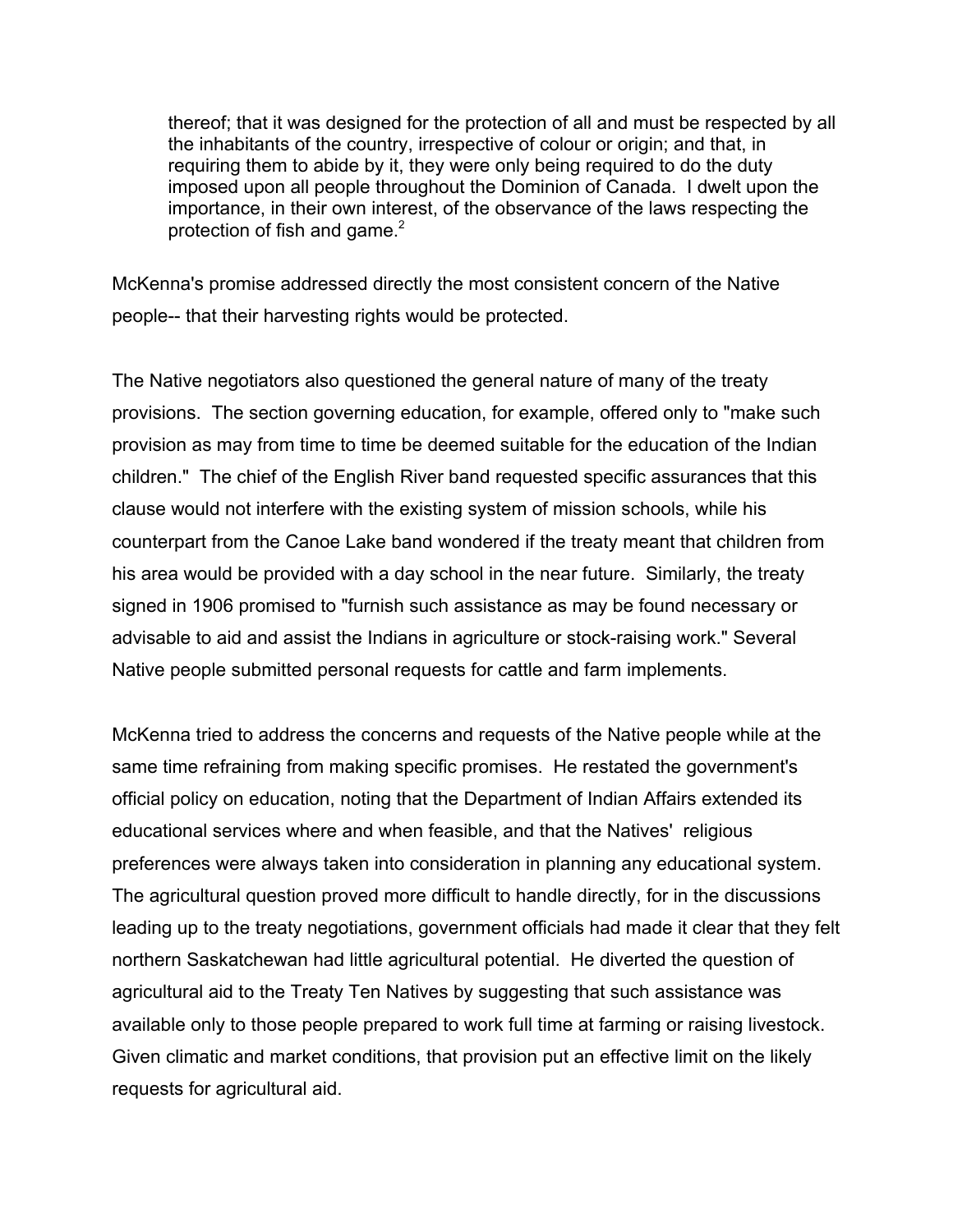The Natives also challenged the general treaty terms, requesting more generous treatment and a more favourable financial settlement. In particular, they wanted assurances that provisions would be forthcoming in times of hardship and that the indigent members of their communities would receive special aid from the government. McKenna told them that no alteration was necessary in the treaty to provide for emergency assistance, since the government was prepared to offer all Natives, especially the aged, protection from extreme want. But he was careful to point out that the generosity of the government had specific limits. There was considerable apprehension in the bureaucracy that the easy provision of relief supplies or financial assistance would make people dependent on them. McKenna assured the Natives that the Department of Indian Affairs had no intention of assisting those capable of looking after themselves:

I pointed out to them that the government could not undertake to maintain the Indians in idleness; that the same means of earning a livelihood would continue after the treaty was made as existed before it; and that Indians would be expected to make as good use of them in the future as in the past. $3$ 

Such suggestions were, however, commonplace, typical of Native challenges to early treaties as they sought both a clarification of the agreement they were signing and attempted to secure the best terms possible.

A point raised by William Apisis, chief of the English River band, was more unexpected. Apisis requested that arrears in annuity payment be provided for all treaty Natives, extending back to the time the first treaties were signed (presumably referring to Treaty One). Though McKenna's reports do not provide further information on this unusual request, it is possible that it was based on the numerous attempts by the Native people of northern Saskatchewan to initiate treaty negotiations with the federal government. In any case, McKenna assured the Chief that his suggestion "had never before been heard of, and that I could not for a moment recognize any obligations on the government's part except such as would be put upon it in virtue of the execution of the treaty.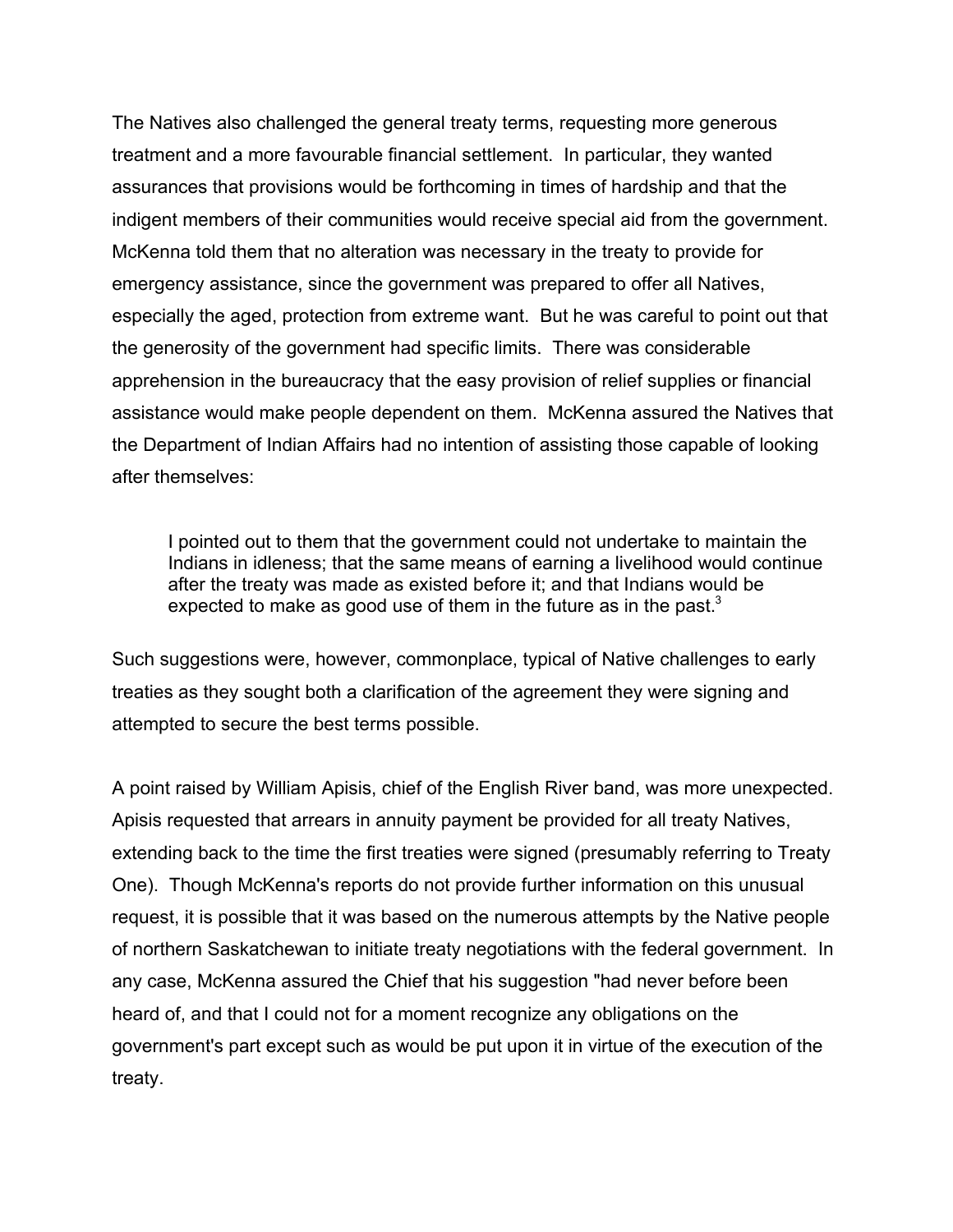The treaty commissioner's assurances were evidently sufficient, for the two bands accepted the treaty without extended debate. It was agreed that in subsequent years the Natives would gather in June, the most convenient time given their harvesting patterns, at Ile-a-la-Crosse for payment of annuities. The lateness of the season prevented the treaty party from continuing its work, and they left for the south without meeting all the Natives to be covered under the new agreement. This meant that another trip would be required in the following year.

The task of completing treaty negotiations fell to Thomas Borthwick, the Indian agent at Mistawasis, Saskatchewan. Borthwick's instructions made it evident that the government did not want him to incur any major expense or spend much time travelling in order to secure acceptance of Treaty Ten from those Natives who had not yet signed. He was instructed to be in Ile-a-la-Crosse in June to pay annuities to those who had accepted the treaty the previous year. McKenna had left word that other Natives wishing to come under treaty should present themselves to the treaty commissioner at annuity time. Borthwick was to meet with the natives of Stanley and Reindeer Lake. Beyond that,

It is hoped that the Indians of Lac la Plonge will be well represented at this meeting (annuity time). It is not thought desirable for you to go to Lac la Plonge unless there is very poor representation of that Band at Ile-a-la-Crosse. As it is a great convenience for the paying officer not to be compelled to take this journey to Lac la Plonge, you might make it understood that the Indians of that Band must present themselves at Ile-a-la-Crosse.<sup>4</sup>

The Secretary of the Department of Indian Affairs also cautioned Borthwick to adhere very strictly to the written terms of the treaty: "The copy of the Treaty . . . sets forth the terms and conditions which you are empowered to offer to the Indians. These should not be added to or curtailed; and you should be careful not to make any verbal promises as varying or extending the terms of the Treaty.<sup>5</sup>

Borthwick soon discovered, as had McKenna before him, the logistical difficulties inherent in travel in this region. As had previously been arranged, he travelled to Ile-a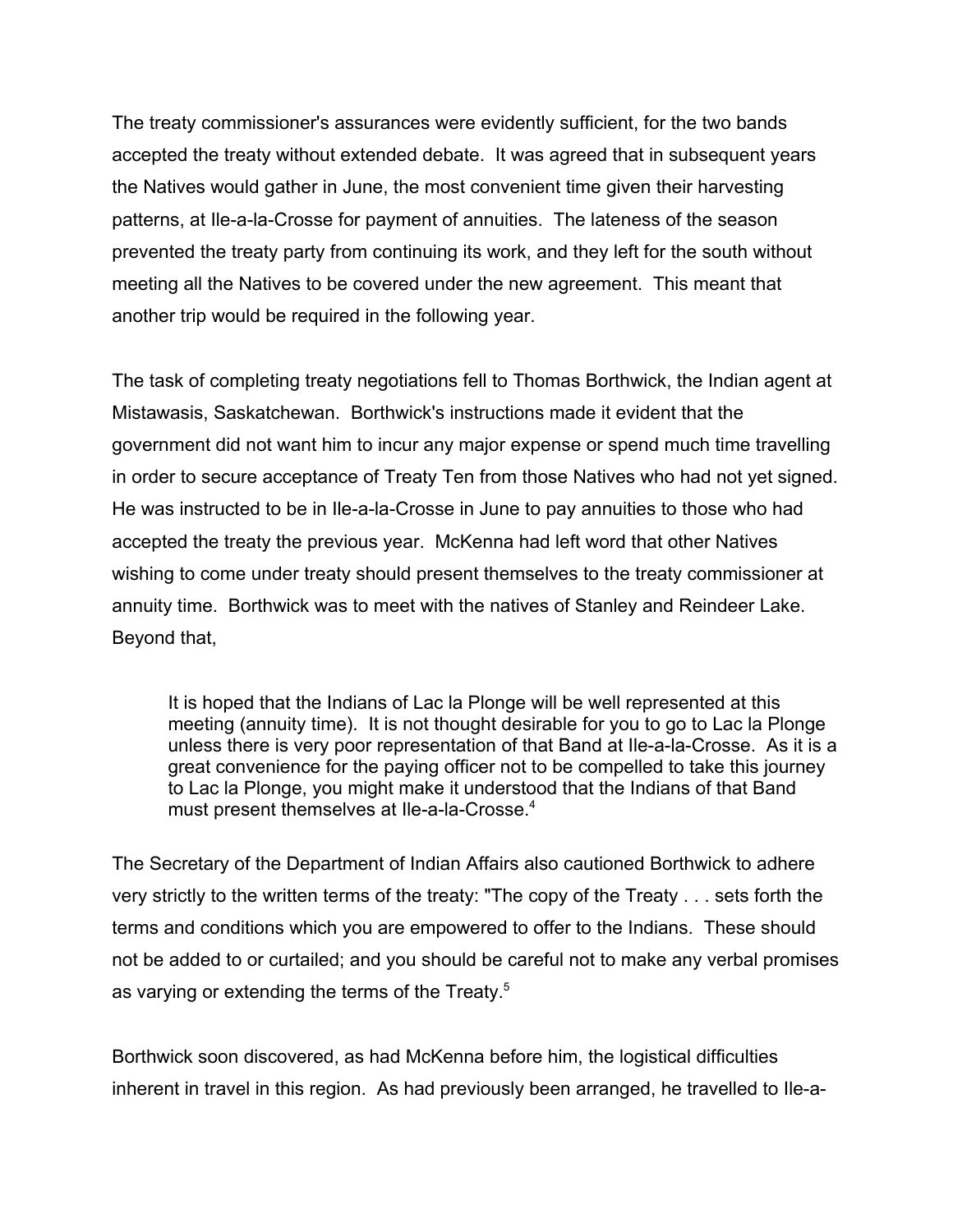la-Crosse to meet with the treaty Natives. He paid the annuities and accepted into treaty several additional families who had missed the previous year's negotiations.<sup>6</sup> Most of those who had not yet agreed to the treaty had not arrived however, and Borthwick's party was forced to continue. The expedition was diverted from its course several times, detouring to Portage la Loche to receive mixed blood scrip applications and stopping for several days at Stanley to pay annuities to a number of Natives from Treaty Six. Borthwick had, however, passed on word to a number of non-treaty Natives that he would arrive shortly at Lac du Brochet where he planned to gain their acceptance of Treaty Ten. The repeated delays and difficulties with the trip itself slowed his arrival, much to the distress of the Natives.

The Natives had arrived at Lac du Brochet on the scheduled date, some ten days before Borthwick's party completed their trip. The delay caused numerous problems, primarily because, as directed, the Natives had assembled their families at the treaty site. When Borthwick arrived, he found the Natives desperately short of provisions, relying on work from the Hudson's Bay Company and Revillon Brothers fur trading posts to pay for much-needed food. Borthwick provided additional supplies to enable the groups to remain long enough for negotiations to be concluded.

Two bands, the Barren Lands and Lac la Hache, had gathered at Lac du Brochet. On 19 August 1907, the treaty terms were explained, with the usual questions, answers and clarifications rounding out the discussions. The Barren Lands band elected a chief and headmen to represent them in the formal treaty signing ceremony. With arrangements agreed upon, Borthwick could proceed with treaty payments and over the next two days offered the once-only allotment of twelve dollars to 232 individuals. The allotment to Chief Petit Casimir and the two headmen was increased on this occasion to thirty-two and twenty-two dollars respectively.

Negotiations with the Lac la Hache (also called Hatchet Lake) band proceeded more slowly, primarily because several of their number were away from the camp. The band reassembled on August 22<sup>nd</sup>, the treaty terms were explained once more and that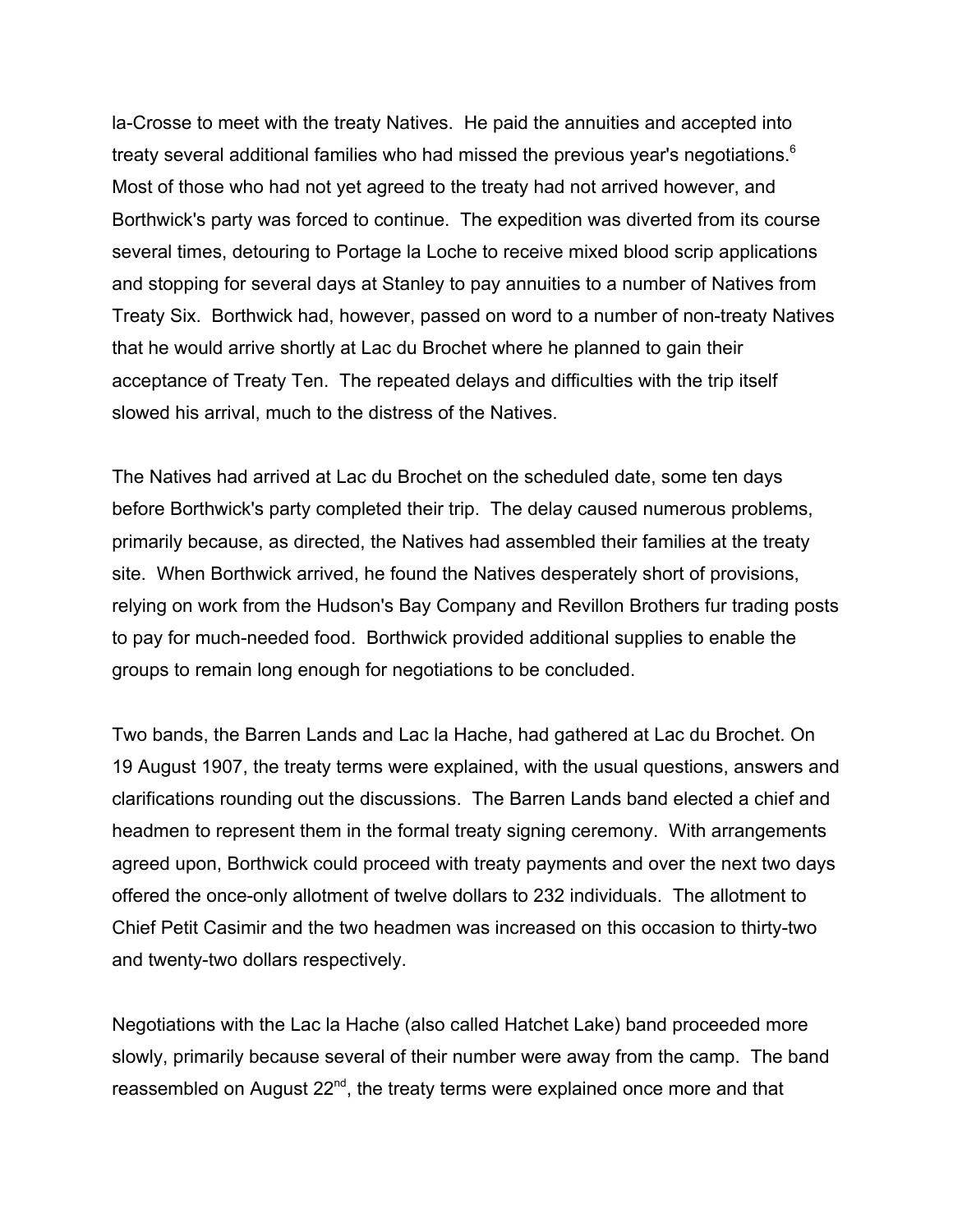afternoon Thomas Benaouni, chief of the band, formally accepted the treaty. Borthwick then proceeded to make the appropriate treaty payments to the 97 band members. Some work remained to be done, principally regarding mixed blood scrip applications, but Borthwick had completed the treaty negotiations component of his assignment. On his return trip, he paid annuities to several Treaty Six bands and arranged for the transfer of a reserve for another band from that treaty. The signing at Lac du Brochet, however, represented the last formal negotiation under Treaty Ten.<sup>7</sup>

Borthwick had discovered, as had McKenna, that the Natives had a number of specific concerns they wanted addressed before they would sign the treaty. Their questions, similar to the ones directed at the treaty commissioner the previous year, indicated caution rather than reluctance, for the long-established treaty tradition in the west made the Natives well aware of the intent and substance of the negotiations. Also, Borthwick faced several challenges from Natives signed to the treaty the previous year.

William Apisis, chief of the English River band, asked that the government honour its pledge to provide medical assistance. The treaty commissioner responded that the Government would not be able to get a doctor to reside among them for some time to come, as it would not pay him to do so; but, later on when the white settlers came nearer to them, a doctor might reside within reach of them.

The list of demands and questions presented by the chief and headmen of the Canoe River band was even longer. They restated their earlier desire to have a school opened in their midst, asked that reserve lands be set aside for them, and requested that a variety of supplies and provisions be given to them. In particular, they requested that "their band be paid next year at Canoe Lake, as it was a long distance for them to come to Ile-a-la-Crosse," and in support of that demand they pointed out that the trip necessitated their being away from their places for a considerable time, and that while absent from their homes they sustained loss owing to cattle breaking into their gardens and destroying their crops. $8$  Not authorized to make any commitments beyond the terms of the treaty, Borthwick could only promise to present the Natives' demands to the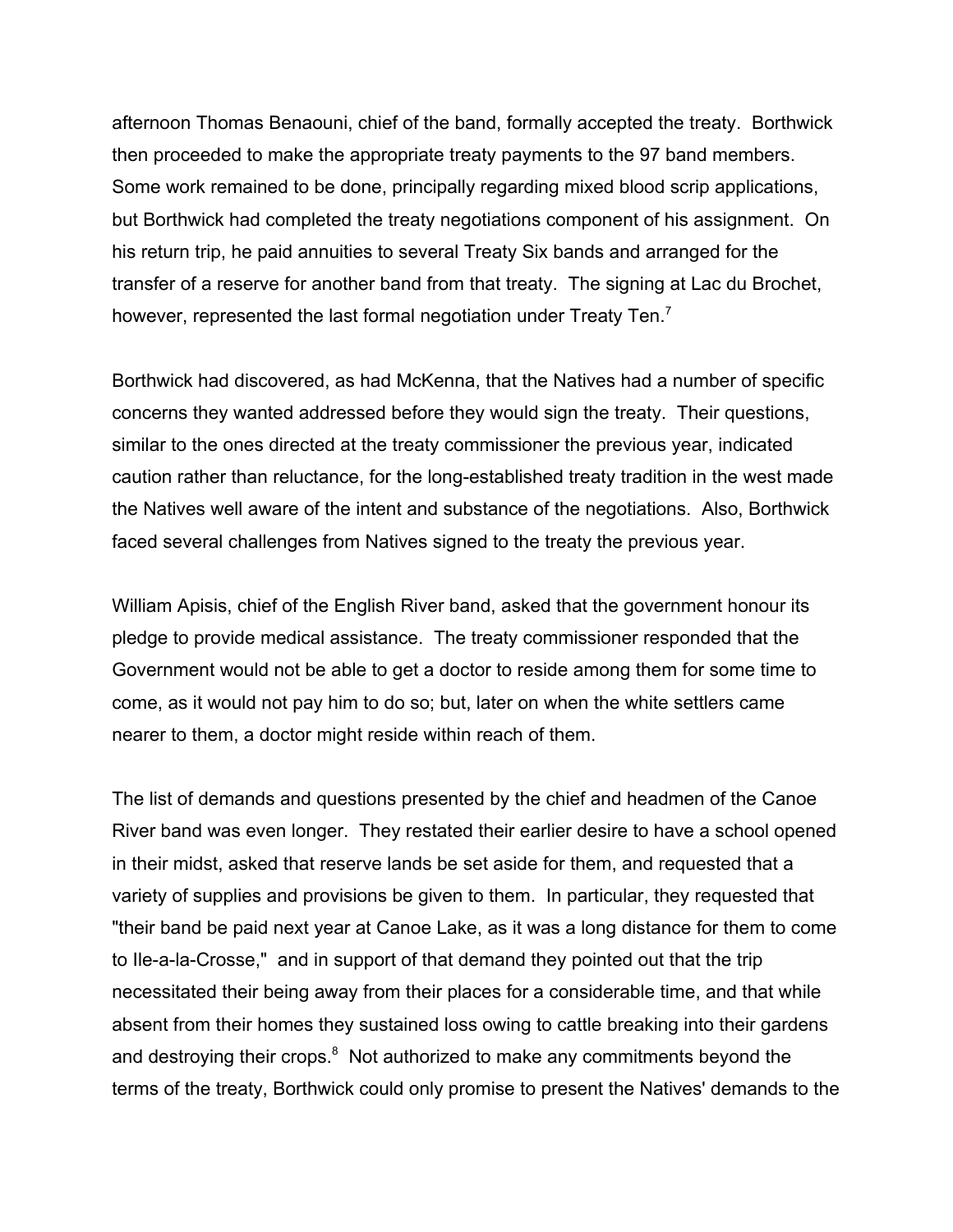federal government.

It was a different matter with those Natives who had not yet signed the treaty. Chief Petit Casimir of the Lac du Brochet Indians repeated the now standard query about the implications of the treaty for their hunting and trapping rights and asked whether or not the treaty could be amended in subsequent years if it was found to be unsatisfactory. Borthwick repeated the standard answers offering government protection of harvesting rights, protection for the sick and aged, medical care at annuity payment time, and prompt federal adherence to the terms of the treaty. He cautioned the Natives not to rely on the treaty payments as the sole source of income:

The Commissioner explained to them that the money which the Government was giving them was a gift, and did not expect them to be [de]pendant or live upon it, as they were not depriving them of any of the means by which they have been in the habit of living upon heretofore, and added that they had the privilege of hunting and fishing as before, and that with the money and some other useful articles which the Government proposed to give them yearly, they would be in a better position to live than they were at the present time. $9$ 

The assurances were suitably vague, again in keeping with the treaty commissioner's instructions not to go beyond the terms of the agreement, but they apparently satisfied the Natives. In each instance, the Natives accepted either the treaty or their first annuity payment after Borthwick had responded to their questions.

### **Notes**

1. McKenna's report is in *Treaty No. 10 and Reports of Commissioners* (Ottawa: King's Printer, 1906).

- 2. *Ibid*.
- 3. *Ibid*.
- 4. PAC, RG 10, vol. 4006, file 241,209-1, J.D. McLean to Borthwick, 29 April 1907.
- 5. *Ibid*.
- 6. *Ibid.*, Memorandum Re: Indians of Treaty No. 10, 1907.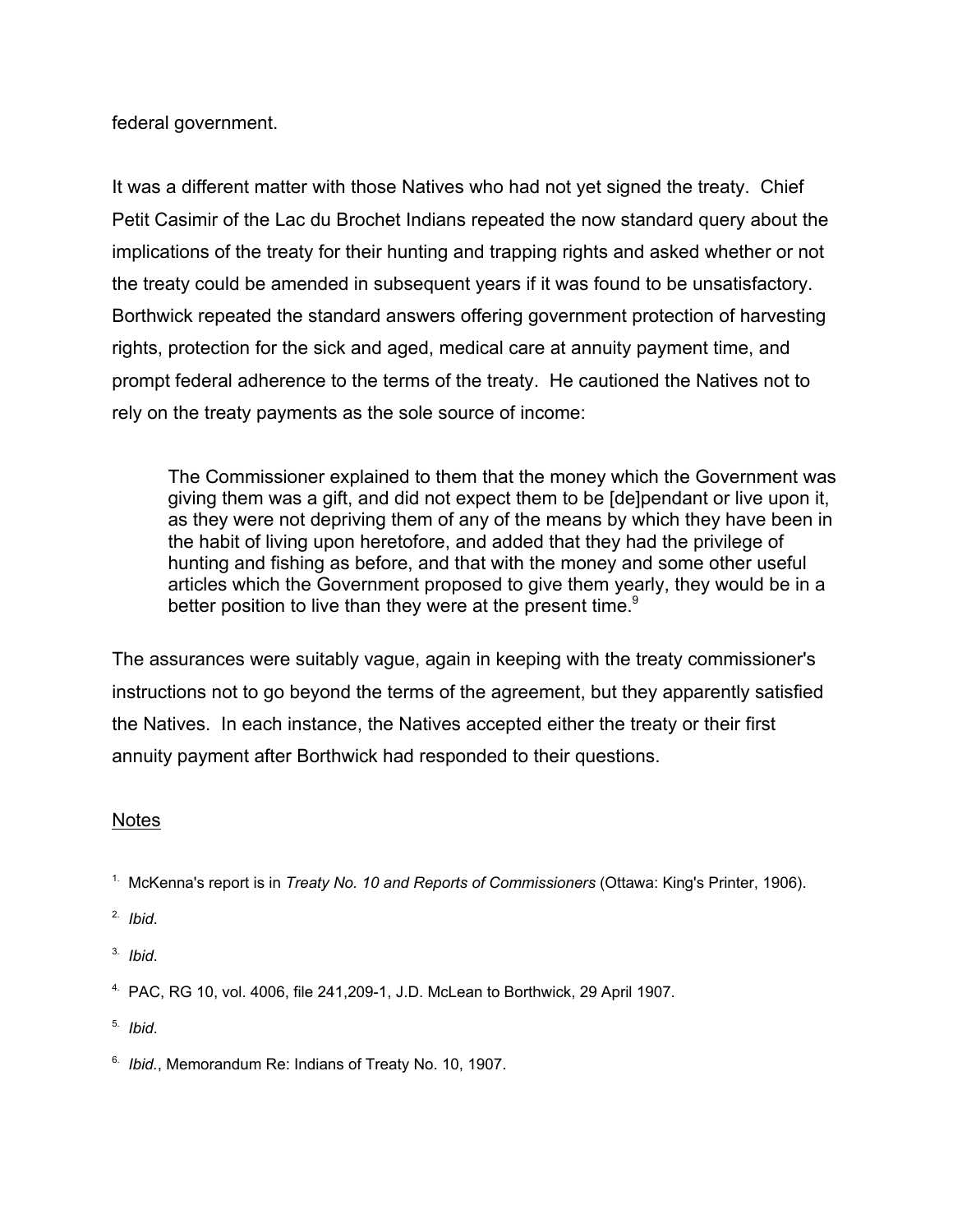7. *Ibid.*, Memoranda Re: Indians of Treaty No. 10; Indians of Lac La Ronge; Indians of Montreal Lake, etc. etc., 1907.

8. *Ibid*.

9. *Ibid.*, Memorandum Re: Indians of Lac du Brochet, 1907.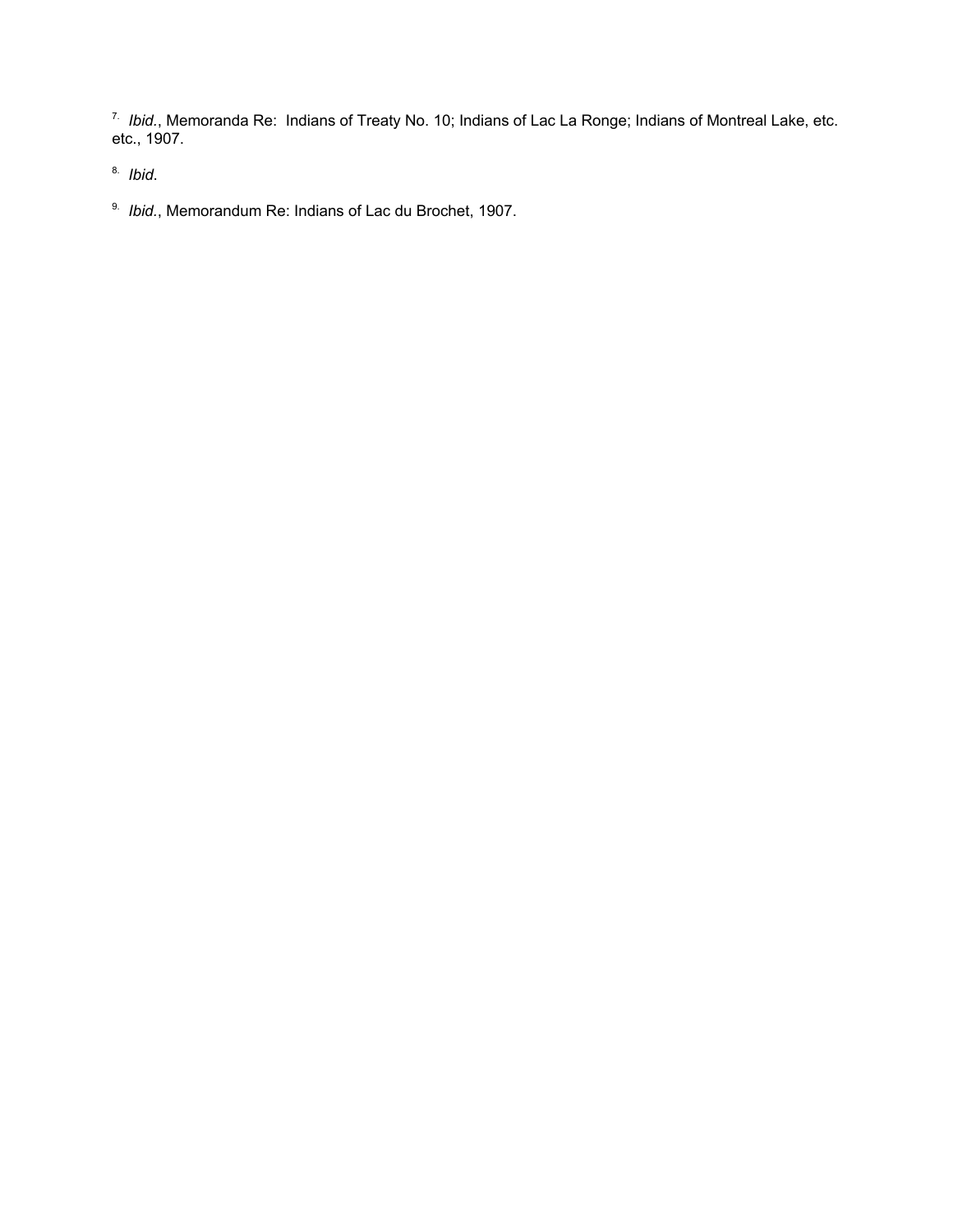### MIXED BLOOD CLAIMS

Treaty commissioners McKenna and Borthwick held two major responsibilities: the negotiation of Treaty Ten and the taking of applications for half-breed scrip. The Government of Canada was anxious to extinguish all outstanding aboriginal claims in the region simultaneously, and so directed both men to visit mixed blood communities in northern Saskatchewan. The linkage of the two processes was not new in western Canada.

During the negotiations which ended the Red River resistance of 1869-70, Louis Riel and his Provisional Government had insisted that the federal government respect mixed blood land title rights in Manitoba. The *Manitoba Act* (1870), which formalized the agreements, guaranteed the mixed bloods 1.4 million acres of land in the new Province of Manitoba. The promises and the land settlements soon evaporated.

Through a disingenuous process of formal amendments of the covering legislation, departmental revision of the intent of the original agreement and government neglect, the mixed bloods saw their original land entitlements rapidly stripped from them. After initially planning to assign specific properties to individual mixed bloods, based in large measure on the right of prior possession, the federal government altered its approach. Instead of mutually acceptable land transfers, the government offered the mixed bloods scrip, essentially a promissory note redeemable for 240 acres of Dominion land. It was argued that this new system provided for greater flexibility, allowing the mixed bloods to select properties in the Red River or anywhere else in the west they desired. The system also was tailor-made for abuse.

The mixed bloods, most of whom were illiterate, did not fully understand the registration and application procedures involved. A number of swindlers, occasionally aided by government officials, took advantage of the misunderstanding and arranged for the assignment of land rights from the mixed bloods to themselves. It meant, in simple terms, that by the time the process was complete, the mixed bloods of Manitoba had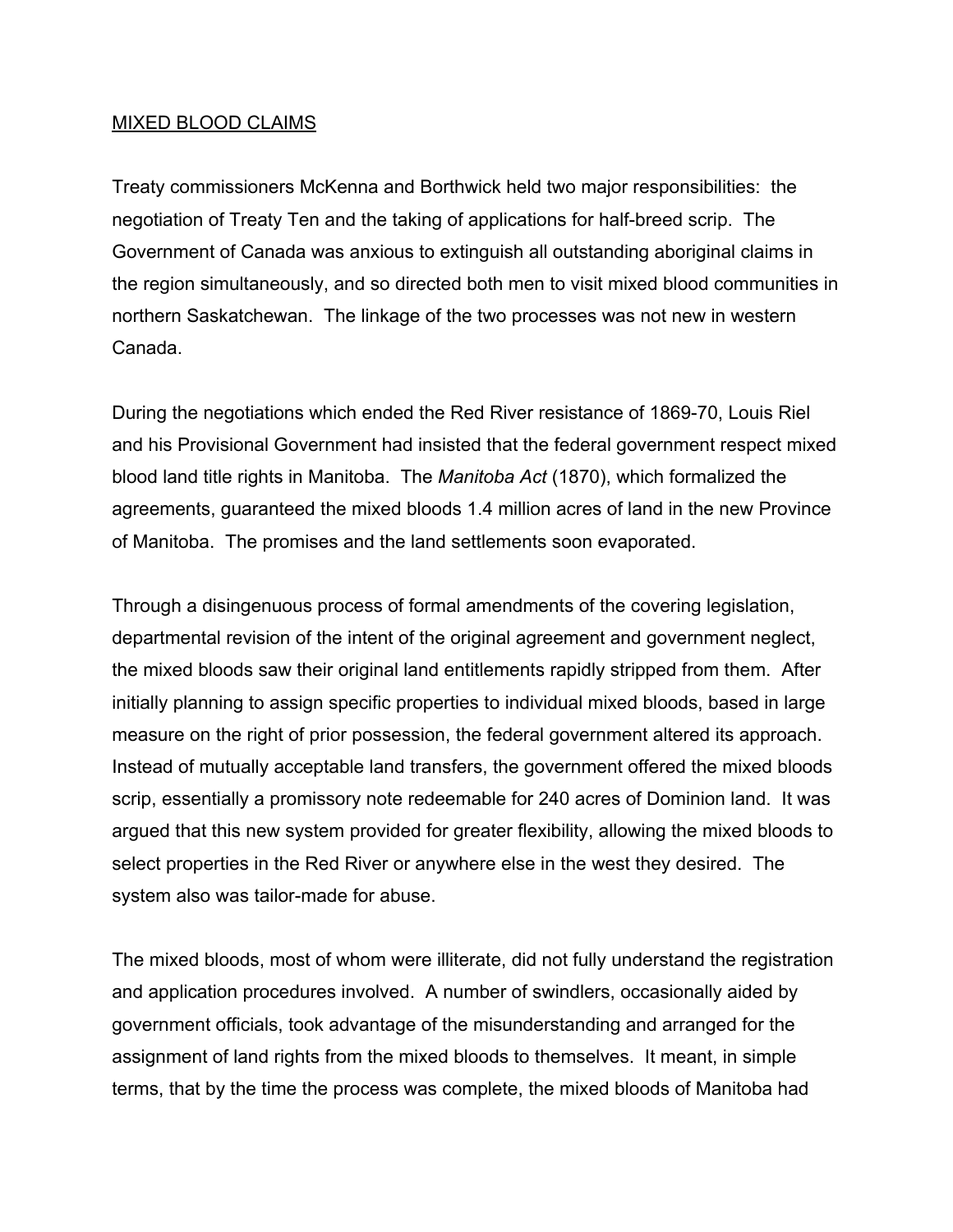been stripped of most of their original land entitlement. Not surprisingly, the administration of land transfers and scrip payments convinced many mixed bloods that their day in Manitoba had passed and they joined a general exodus to the west and south.<sup>1</sup>

The procedure was repeated in the aftermath of the 1885 Rebellion, though the government was scrupulously careful to ensure that no person would benefit twice from this official generosity, comparing the post-1885 applications with those names on the scrip lists from Manitoba. Anyone who had received scrip earlier, or whose parents had received scrip, was not eligible for the new grant. From the government's perspective, the scrip process provided a comparatively inexpensive procedure for settling the vexing question of mixed blood land rights. That much of scrip was quickly sold to speculators seemed only to confirm to the government its initial impression that the Métis were not well suited to participation in an agricultural frontier.

When the federal government decided to extend treaty coverage into the northern reaches of the Prairie provinces, it seemed only logical that the scrip process be repeated there too. In many areas, the mixed bloods repeatedly requested scrip, as happened in northern Saskatchewan in 1902 when a large number of mixed bloods petitioned Ottawa for an immediate extension of the scrip provisions. The arrangements concluded for Treaty Eight, signed in 1899, reflected this approach.

Afraid that the Métis would use their considerable influence among the Indians in the southern Mackenzie region to slow treaty discussions, the Department of Indian Affairs decided that a settlement along the lines adopted earlier in the west was essential. Thus, the Métis were granted the option of accepting either land scrip, redeemable for 240 acres, or money scrip equal to \$240. The entire procedure carried with it an air of political expediency. Clifford Sifton, the minister responsible for the Department of Indian Affairs, noted in the House of Commons that "the financial benefit to the halfbreeds is not the primary object the Government had in view in making this arrangement."<sup>2</sup> The logic was simply to arrange for the peaceful transfer of the lands of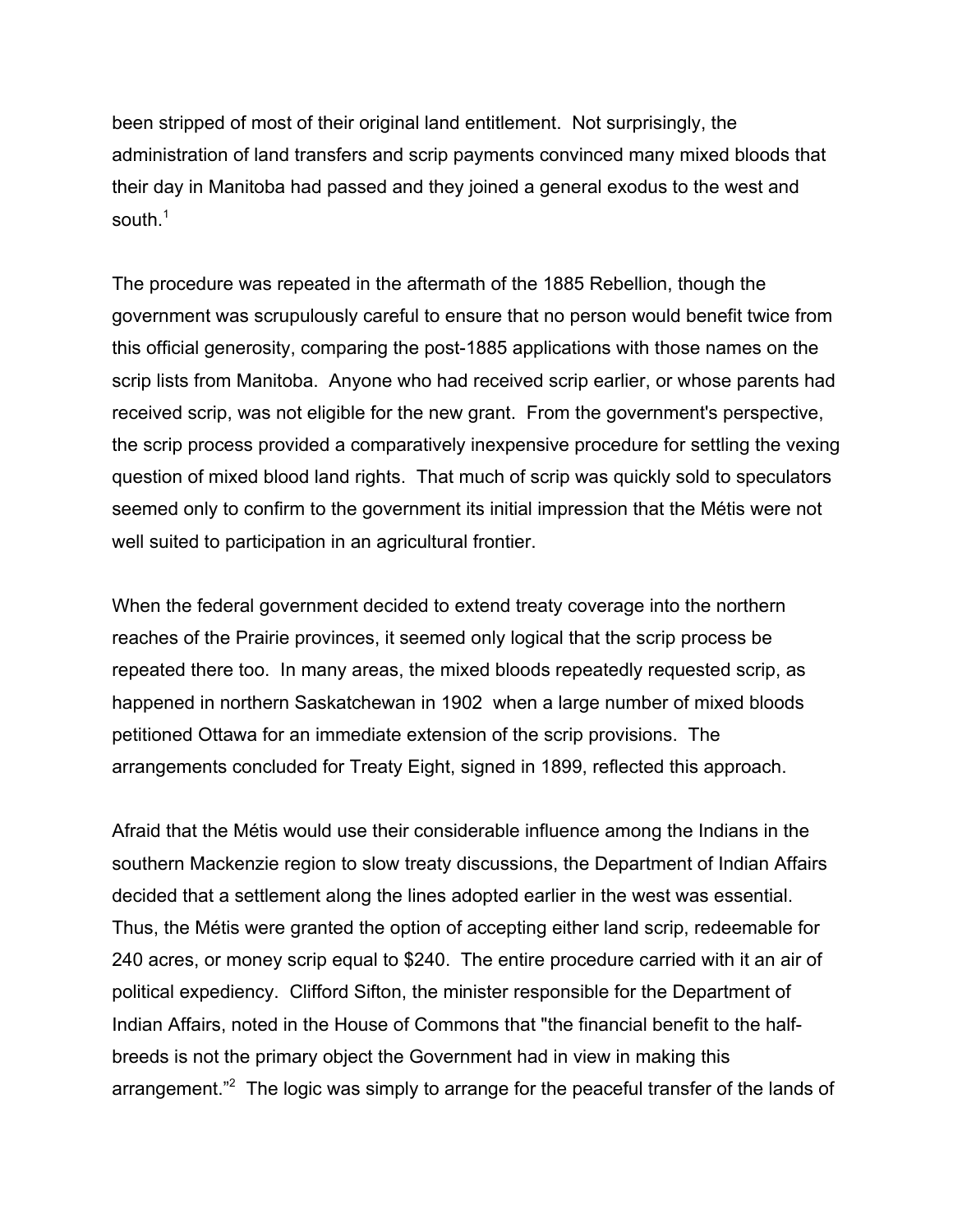Treaty Eight at minimal expense.

The federal government decided, in 1906, to provide similar arrangements for the mixed bloods of Treaty Ten, partly because they had requested such treatment, but more because such action fit national priorities. When McKenna travelled through northern Saskatchewan in 1906, he easily spent as much time taking applications for scrip as he did negotiating the treaty with the Indians. Similarly, Borthwick took numerous scrip applications from mixed bloods who had missed the treaty commissioner the previous year. No scrip was actually given out at the time, for the applications had to be compared with the lists compiled by earlier scrip commissioners to ensure that no one was paid twice.<sup>3</sup>

The government maintained the policy, adopted earlier for mixed bloods covered by Treaties Eight and Nine, of allowing the people to decide for themselves whether they wished to be dealt with as mixed bloods, and hence eligible for a one-time only grant, or treaty Indians, and therefore granted the perpetual coverage of the treaty terms. The government was, in essence, requiring the Native people to make a formal declaration of ethnicity. This caused little difficulty in areas with clearly identifiable mixed blood communities, particularly ones which had evolved out of the Red River-Saskatchewan tradition. It posed more of a problem in areas like northern Saskatchewan, where frequent inter-marriage between mixed bloods and Indians had blurred cultural and social differences. McKenna himself noted the obvious artificiality of the distinction after his 1906 journey:

The Indians dealt with are in character, habit, manner or dress and mode of living similar to the Chipewyans and Crees of the Athabasca country. It is difficult to draw a line of demarcation between those who classed themselves as Indians and those who elected to be treated with as half-breeds. Both dress alike and follow the same mode of life. It struck me that the one group was, on the whole, as well able to provide for self-support as the other.<sup>4</sup>

The distinction seemed of little importance at the time, for there remained very little to differentiate between those who accepted treaty and those who accepted scrip. The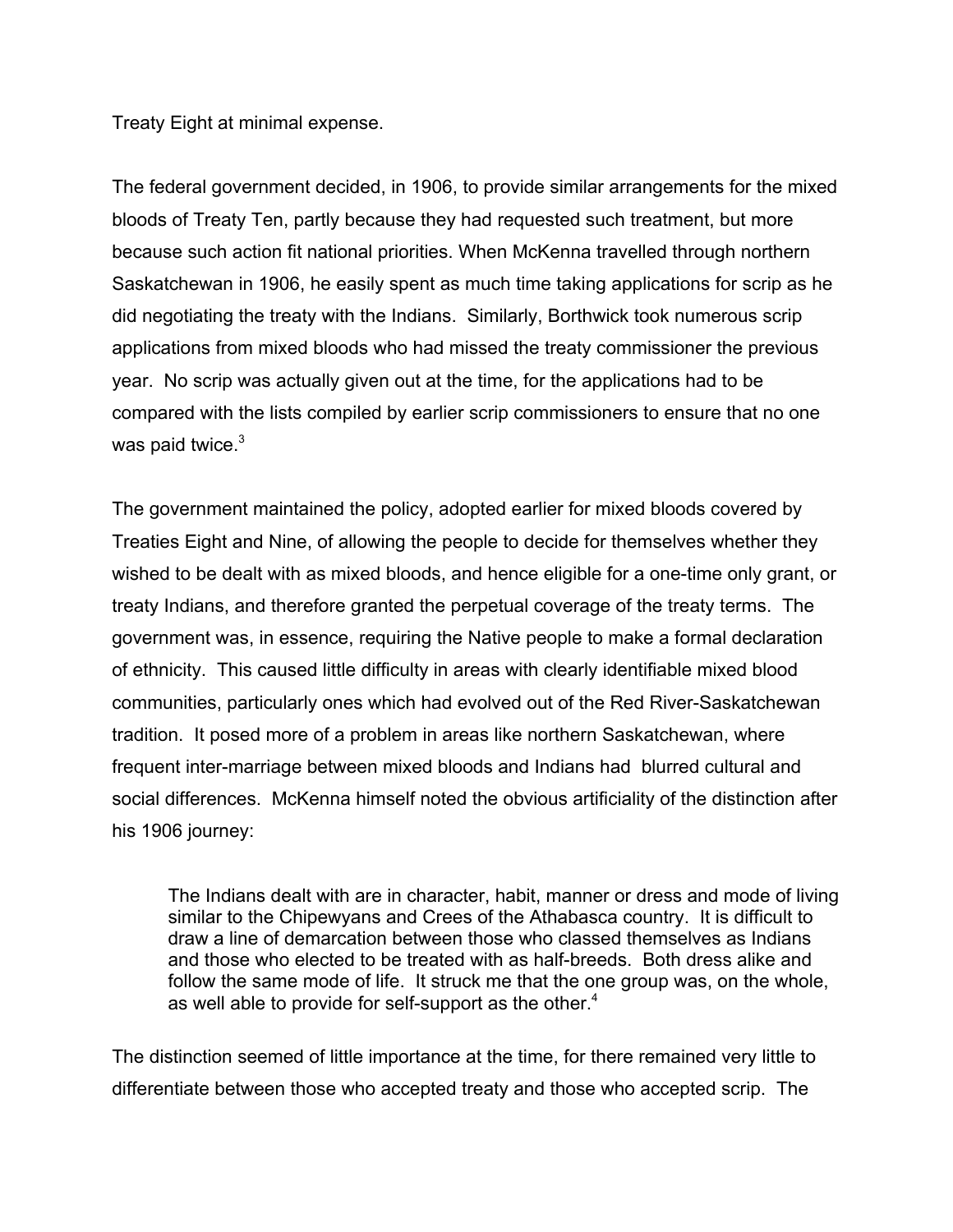process had, however, injected a new element into the social and cultural situation in the region. As a recent study of the same process in the Mackenzie River area has shown, the legal demarcation between mixed bloods and Indians assumed greater importance as time passed. Government services and legal rights available to Indians were often denied to those who had, for financial rather than ethnic reasons, elected to be dealt with as mixed bloods.<sup>5</sup> Thus, the decision required, and even urged under the treaty and scrip processes, was of obvious long-term importance, though the implications of the choice were not evident at the time.

The government was also particularly insistent that the Natives and mixed bloods recognize the finality of their decision. For administrative purposes, it would not do to have individuals change their mind, accepting treaty one year and requesting scrip the next. Borthwick was instructed

not [to] allow any Indians who entered Treaty last year to leave Treaty and take half-breed scrip, and you should give all those persons who may have claims to half-breed scrip but who elect to be paid as Indians to understand that they make the choice once for all and that in the future the Department will not be inclined to reconsider their cases.<sup>6</sup>

It was evident that the government saw the treaty and scrip process as an opportunity to clarify its legal obligations to the aboriginal peoples of northern Saskatchewan and did not wish future relations with people in the area to be upset by attempted alterations of initial decisions.

Borthwick encountered several difficulties in his attempts to ensure a proper allocation of scrip. Reports from the previous year's treaty and scrip negotiations indicated that a group of speculators had accompanied the treaty party north. Father Rapet of Ile-a-la-Crosse protested the practice, particularly since the speculators were offering far less for the mixed bloods' land rights than they were worth. Rapet alleged that the mixed bloods received only \$300 cash and promises of future payments of \$140 for land scrip that later sold in Prince Albert for \$1400. Moreover,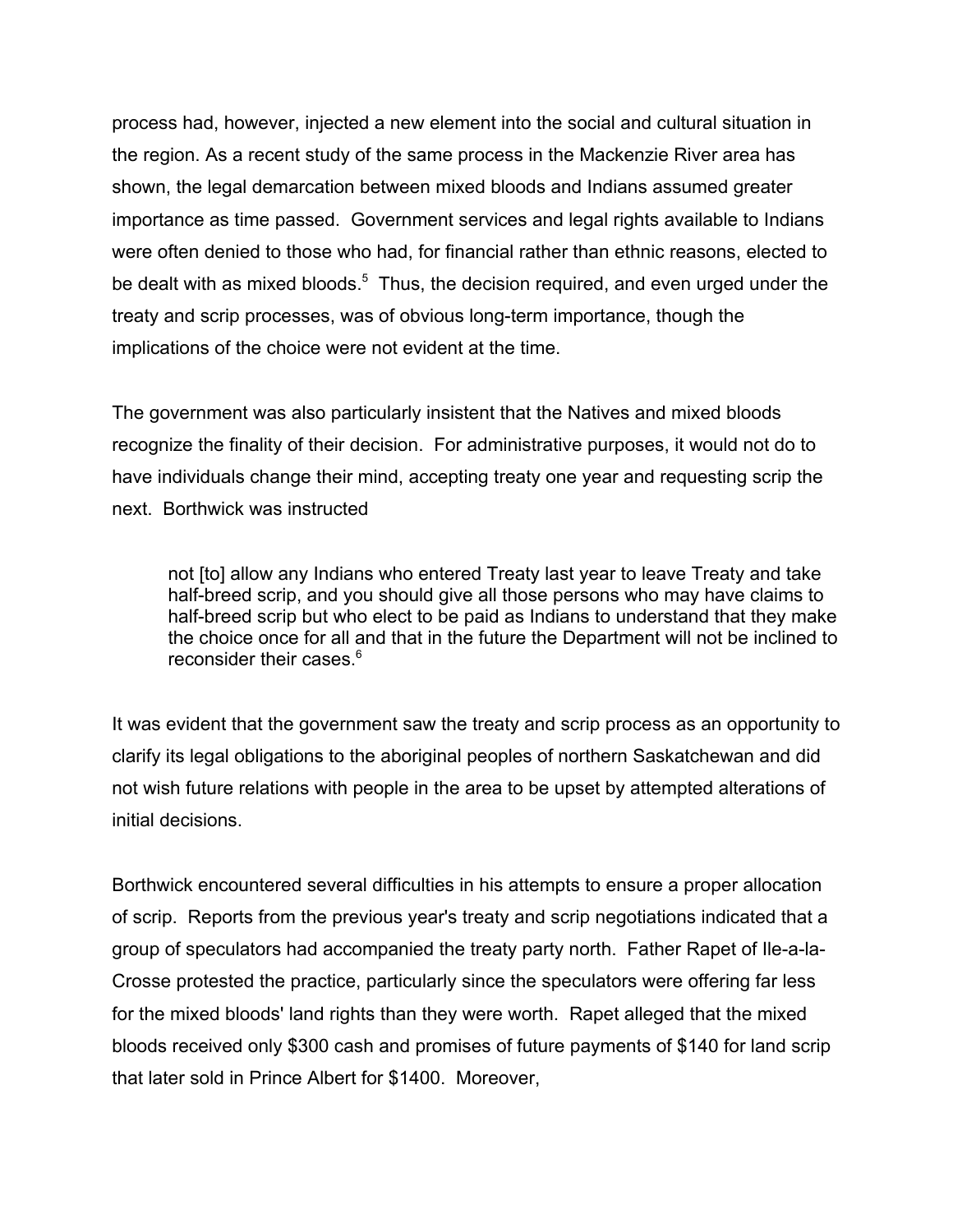[t]he intention of some of the buyers was to form a syndicate to keep down the prices, and to divide the scrip purchased, as was done last year – it is evident that Bernard [one of the speculators] stands aloof from that arrangement and is offering higher prices – the result of which will lessen the disparity of which the Rev. Father complained. The competing buyers are not men to be terrorized though they may be very much annoyed at the reduction of their profits through Bernard's action<sup>7</sup>

Borthwick was not pleased with the presence of the speculators and appealed to the government for leave to exclude the scrip buyers from the treaty expedition.<sup>8</sup> Understandably, the official record of the treaty party's work is silent on the activities of the speculators, though extant correspondence makes it clear that the government did not, and perhaps could not, stop them from accompanying Borthwick and his group to the north.

It is clear in fact that the government had come to expect such activities during the allocation of scrip and knew well in advance that many of the mixed bloods would sell their land rights rather than use the scrip to select a homestead. At least in 1907, unlike the situation in the previous year when a combination of speculators kept returns to a minimum, the presence of Bernard assured a more reasonable return on the assignment of scrip rights. This meant that the scrip applications of 1906-07 were, for the most part, assigned to southern land speculators, with only a fraction of the allotted \$240 grant actually remaining with the mixed bloods. The process was not unlike that which followed the granting of mixed blood rights in Manitoba or the scrip applications taken in conjunction with the various plains treaties. The mixed bloods had had their aboriginal rights extinguished, though their returns from the process proved to be only short term and much less than the apparent dollar value of the transaction.

### Notes

1. See D.N. Sprague, "The Manitoba Land Question, 1869-1892," *Journal of Canadian Studies*, (Fall, 1980).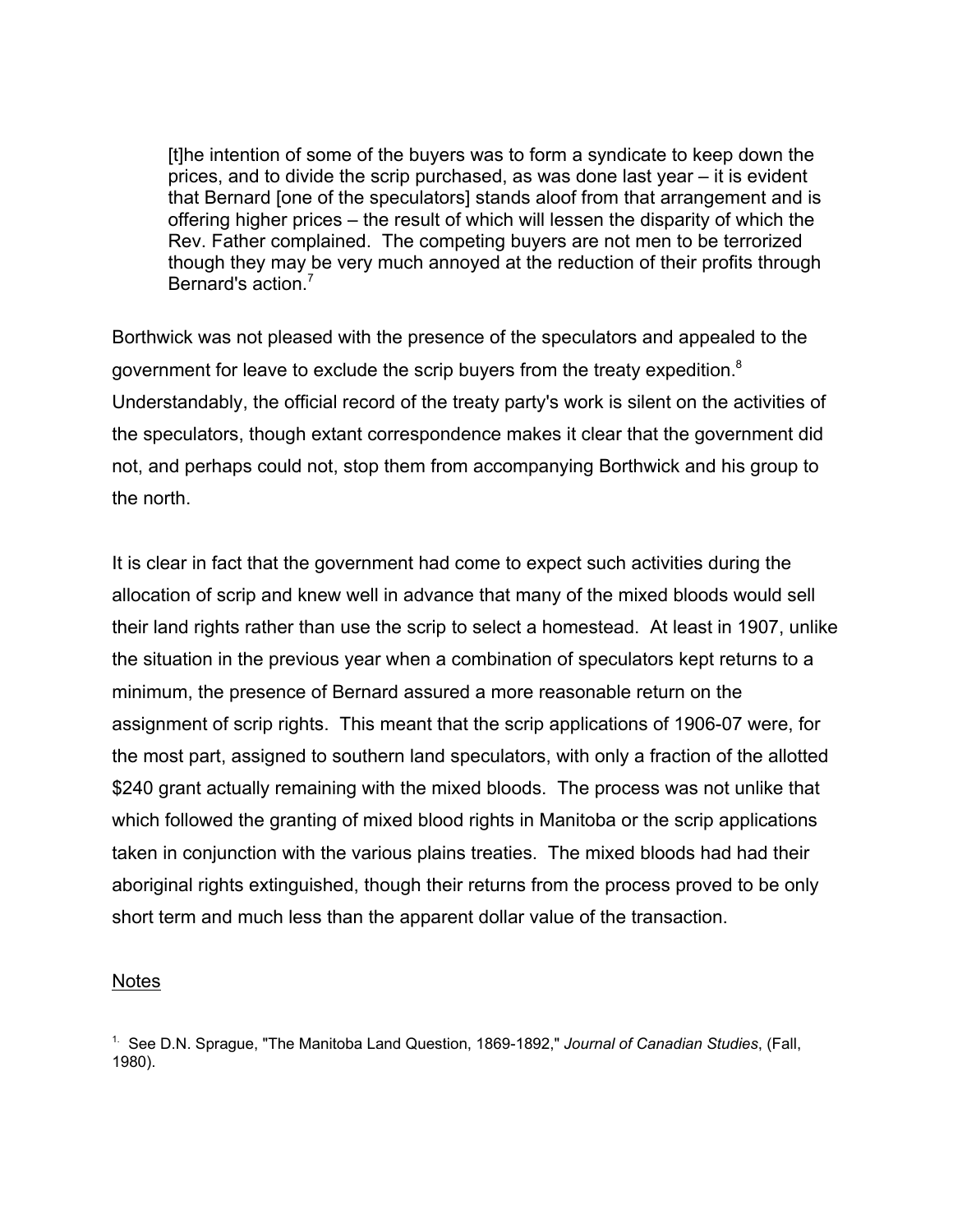2. David Hall, *Clifford Sifton Vol. 1: The Young Napoleon* (Vancouver: University of British Columbia Press, 1981), pp. 272-3. See also Hall's "The Half-Breed Claims Commission," *Alberta History* vol. 25, no. 2 (1977).

3. See the descriptions of travel in *Treaty No. 10 and Reports of Commissioners* (Ottawa: King's Printer, 1906).

4. *Ibid*., p. 8.

5. K.S. Coates and W.R. Morrison, "More than a matter of Blood: The Federal Government, the Churches and the Mixed Blood Population of the Yukon Territory and the Mackenzie River District, 1890-1950" in L. Barron, ed., *1885 and After* (Regina, 1985).

 $6.$  PAC, RG 10, vol. 4006, file 241, 209-1, McLean to Borthwick, 29 April 1907.

7. *Ibid.*, Jackson to Pedley, 24 July 1907.

8. *Ibid.*, Borthwick to Secretary, Department of Indian Affairs, 20 May 1907.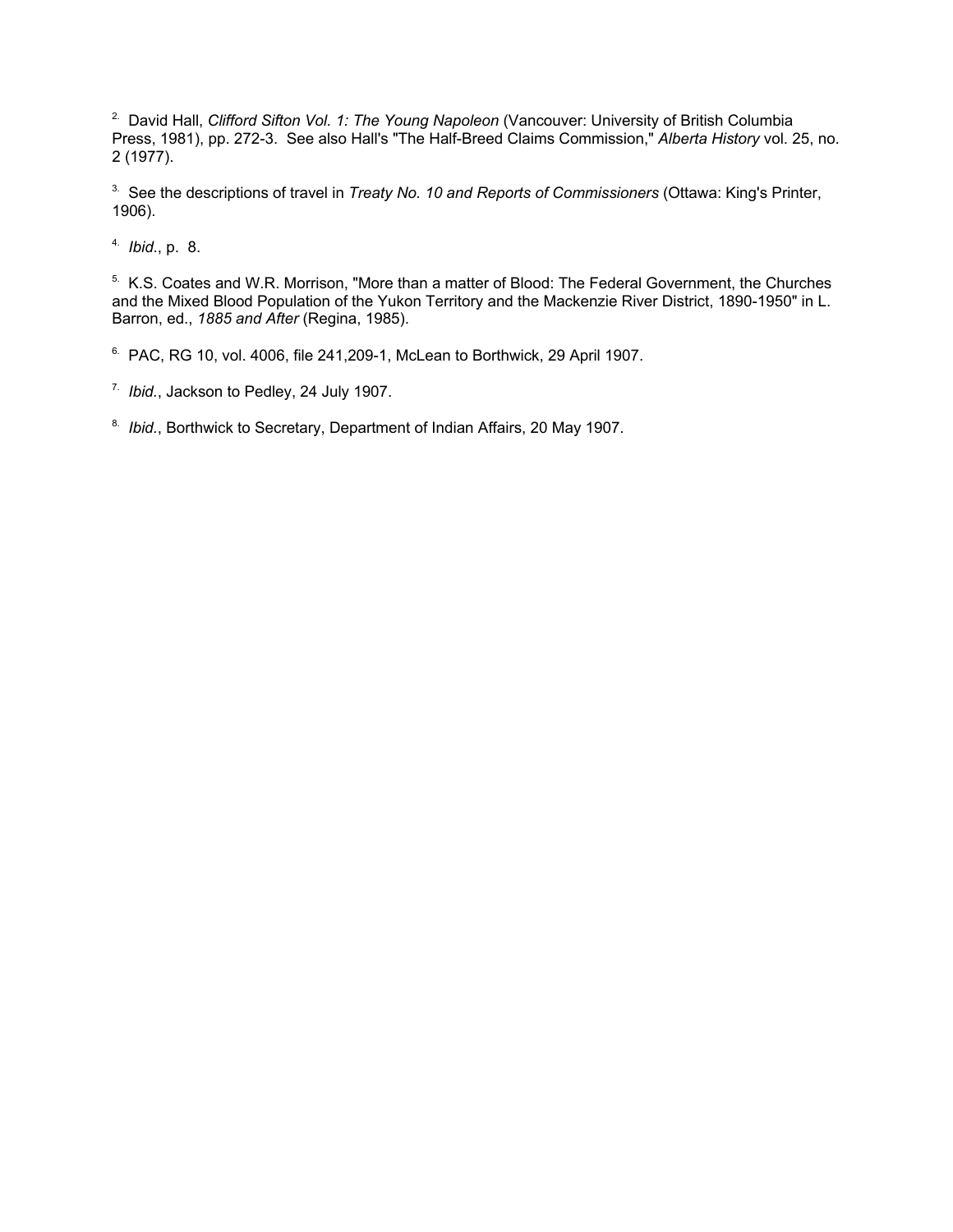### **CONCLUSION**

Several points emerge clearly from the negotiations and initial experience of Treaty Ten. This agreement was the third of the "northern" treaties, responding to much different concerns than did the better-known treaties of the southern plains. As such, the treaty had a specific purpose rather different from those of the earlier agreements. It was, more than anything, a treaty negotiated according to the government's schedule. Lacking the population to pose a threat to western settlement, and inhabiting an area perceived to be of little immediate importance in the development of western Canada, the Native people in the Treaty Ten area found that their attempts to initiate treaty discussions were consistently ignored. Nothing would be done until the region, for political or economic reasons, was of some importance to the federal government or to southern entrepreneurs.

The turning point came with the granting of provincial status to Saskatchewan in 1905. That arrangement finally encouraged the federal government to address the question of treaty privileges in the northern, un-ceded part of the province. Once convinced to move, the government demonstrated that it could proceed swiftly. Again, without reference to particular Native concerns, it was decided that a treaty was to be signed. The actual negotiation process proceeded with few difficulties, although the Natives were simply presented with a final document that they had no chance to alter. The arrangement was accepted, largely because the Natives had witnessed the various benefits of treaty arrangements among other northern Natives, and because there was no obvious benefit to be gained from rejecting it. The specific concerns of the various bands were heard, and if promises were not made that these concerns would be immediately addressed, the treaty commissioners did assure the Natives that their requests would be passed on to the government.

The government's motives in granting the treaty were, therefore, rather mixed. There were two considerations which seemed to dominate federal thinking. Bringing the Natives in northern Saskatchewan under treaty paved the way for future development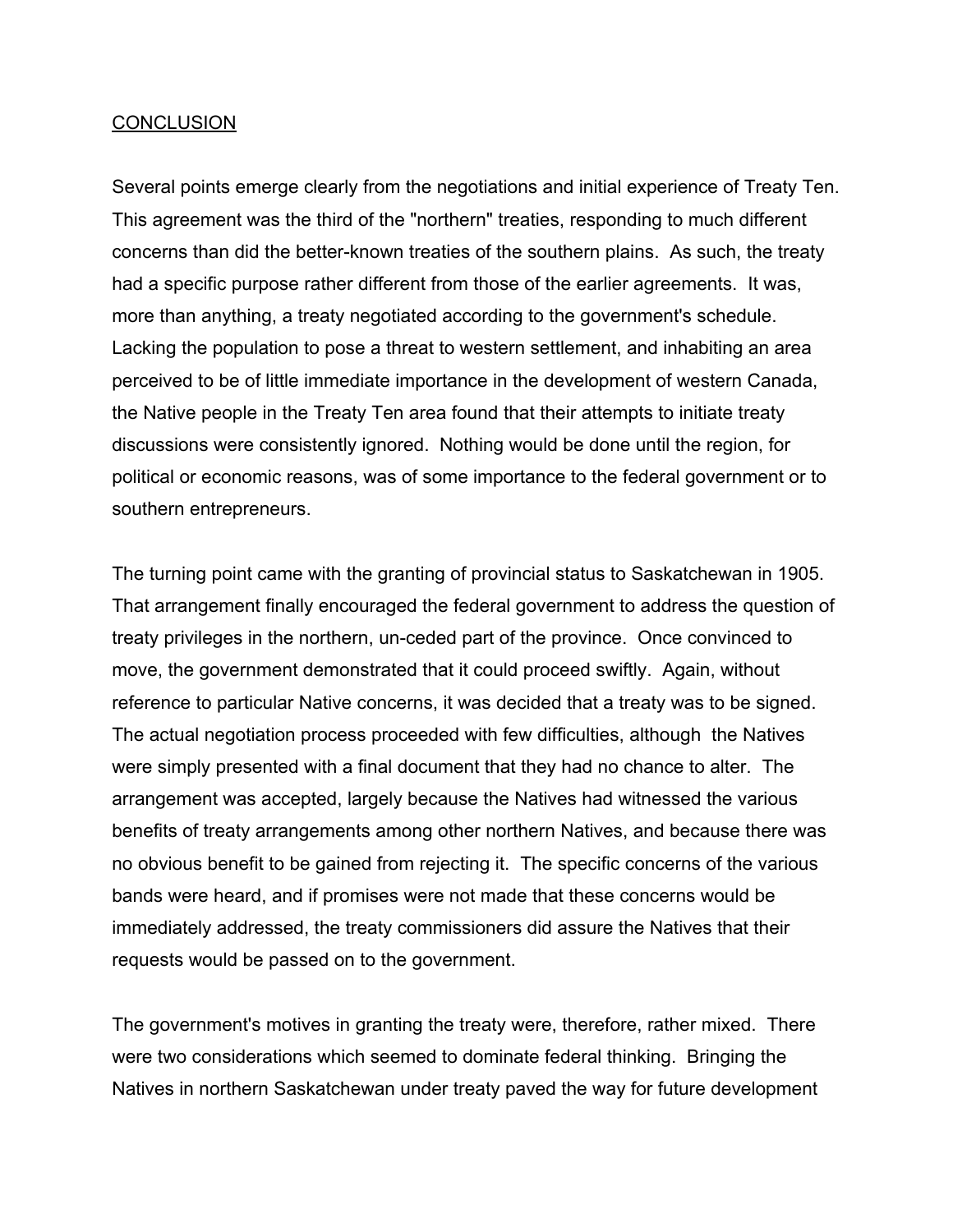and settlement. Though even in 1906 it appeared unlikely that much immediate use would be made of the Treaty Ten lands, the government had at least removed one potential obstacle to non-Native advancement into the region. It remained to be seen if settlers or, more likely, developers, would avail themselves of the opportunities thus created.

The long delay in opening negotiations with the Native people in the Treaty Ten area also illustrated the central core of federal policy toward the Native people in the north. From northern Ontario to the Yukon Territory, this policy was much the same. Northern hunters and trappers were, it seemed, destined to maintain their way of life at least for the foreseeable future. Having thousands of Natives as subsistence harvesters did not, of course, conform to the declared policy goals of assimilating and "civilizing" the aboriginal peoples of Canada. It did, however, make economic and political sense. The Department of Indian Affairs lacked the money, the staff, and the will to proceed with the restructuring of Native life in the non-agricultural sections of the country. In such areas, it seemed more appropriate to leave the Natives as harvesters, protecting their access to game and defending their way of life, until different economic and cultural options presented themselves. Through much of the north, that would not occur until after World War II.

This meant that the federal government would move very slowly in extending its obligations to the Native peoples covered by Treaty Ten. Most essential demands were met: assistance was forthcoming in times of severe hardship, financial support was offered for mission schools, medical aid was provided when illness or disease struck, and efforts were made to protect the Natives' special rights to hunt and trap, subject to conservation regulations.

What the government did not do is perhaps more interesting. Though reserves were allocated, typically at the Natives' request and on sites selected by them, the government did not enforce reserve settlement, allowing and even encouraging the Natives to continue their nomadic lifestyle. On the southern plains, where by 1900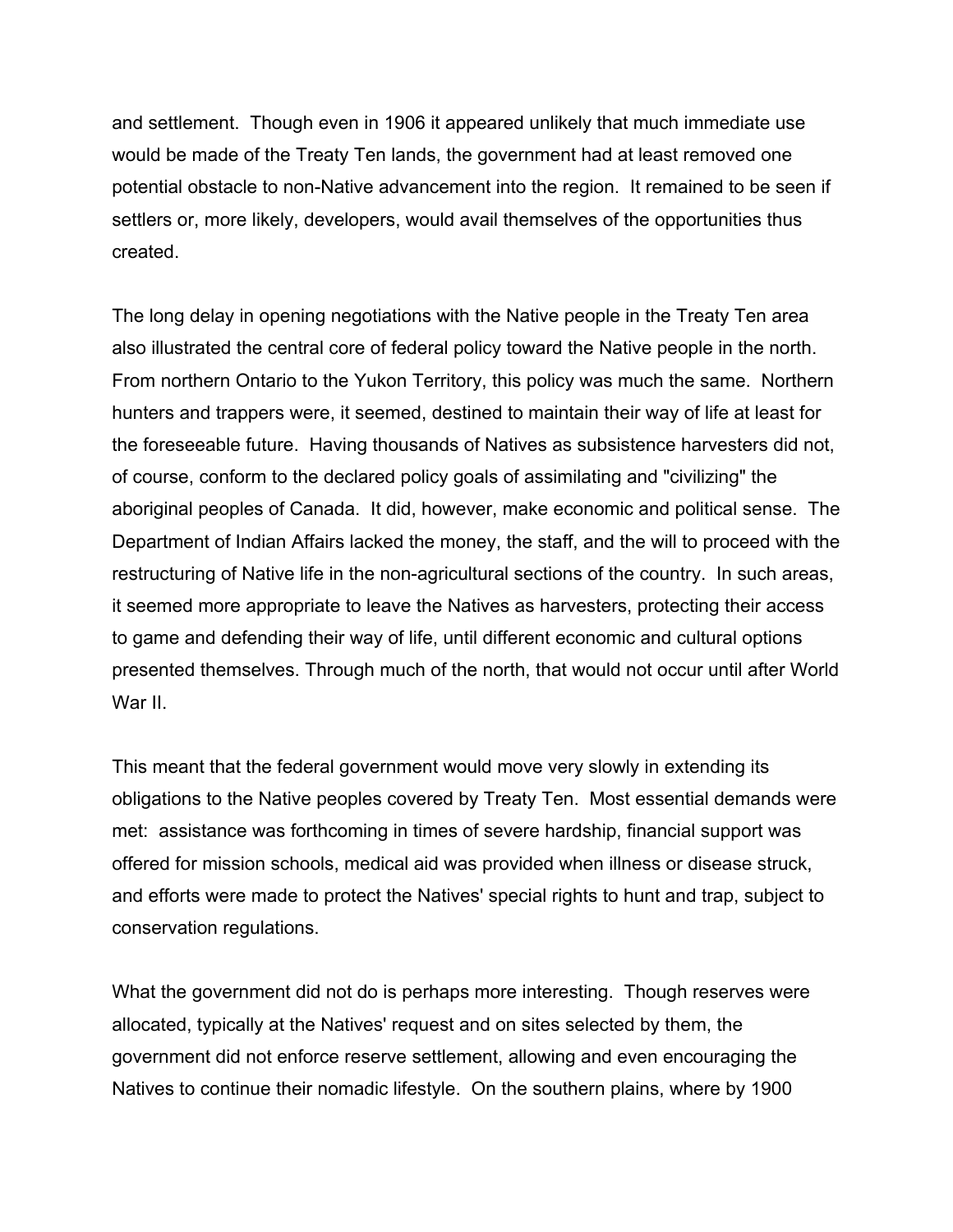Native reserves were generally surrounded by agricultural settlement, the government sought a more total restructuring of Native habits and lifestyle. In this setting, more rigorous policing, agricultural training, education, and tightly enforced regulations concerning off-reserve activities placed significant burdens on Native people. In northern Saskatchewan, the Natives of Treaty Ten felt few of those constraints and were encouraged instead to continue their hunting and gathering activities. This would all change, of course, after World War II.

The expansion of the Canadian welfare state and a new commitment to solving what was disparagingly referred to as the "Indian problem" convinced the Department of Indian Affairs that its comparative neglect of the northern Natives – a policy more of protection than assimilation – needed revision. In short order, a spate of new programmes, covering education, health, job creation, housing, and reserves were introduced. It is significant that this new level of federal intervention was not tied to the treaty process, as it was extended to almost all the Native people in Canada, but rather came out of a general post-war commitment to address the economic and cultural inequalities of Canadian society.

Treaty Ten, therefore, emerged from very different roots than the land negotiations on the southern plains. Consequently, post-treaty relations between the Natives and the federal government followed a rather different path. The origins of the treaty itself lay in the separate northern treaties process. Beginning at the turn of the century, and continuing for about twenty-five years, the federal government signed a series of treaties with the Natives in the non-agricultural sections of the country (Treaties Eight to Eleven, plus adhesions to Treaty Five). Designed to open areas of potential development and to forestall the possibility of disruptive aboriginal land claims, this process was determined almost entirely by federal and other non-Native priorities. As the Treaty Ten experience illustrates, the Native people often requested treaty coverage long before it was offered, only to be refused because the federal government could see no immediate need for the land. Once the utility of the land was apparent, either for political reasons, as in the case of Treaty Ten, or on economic grounds, the federal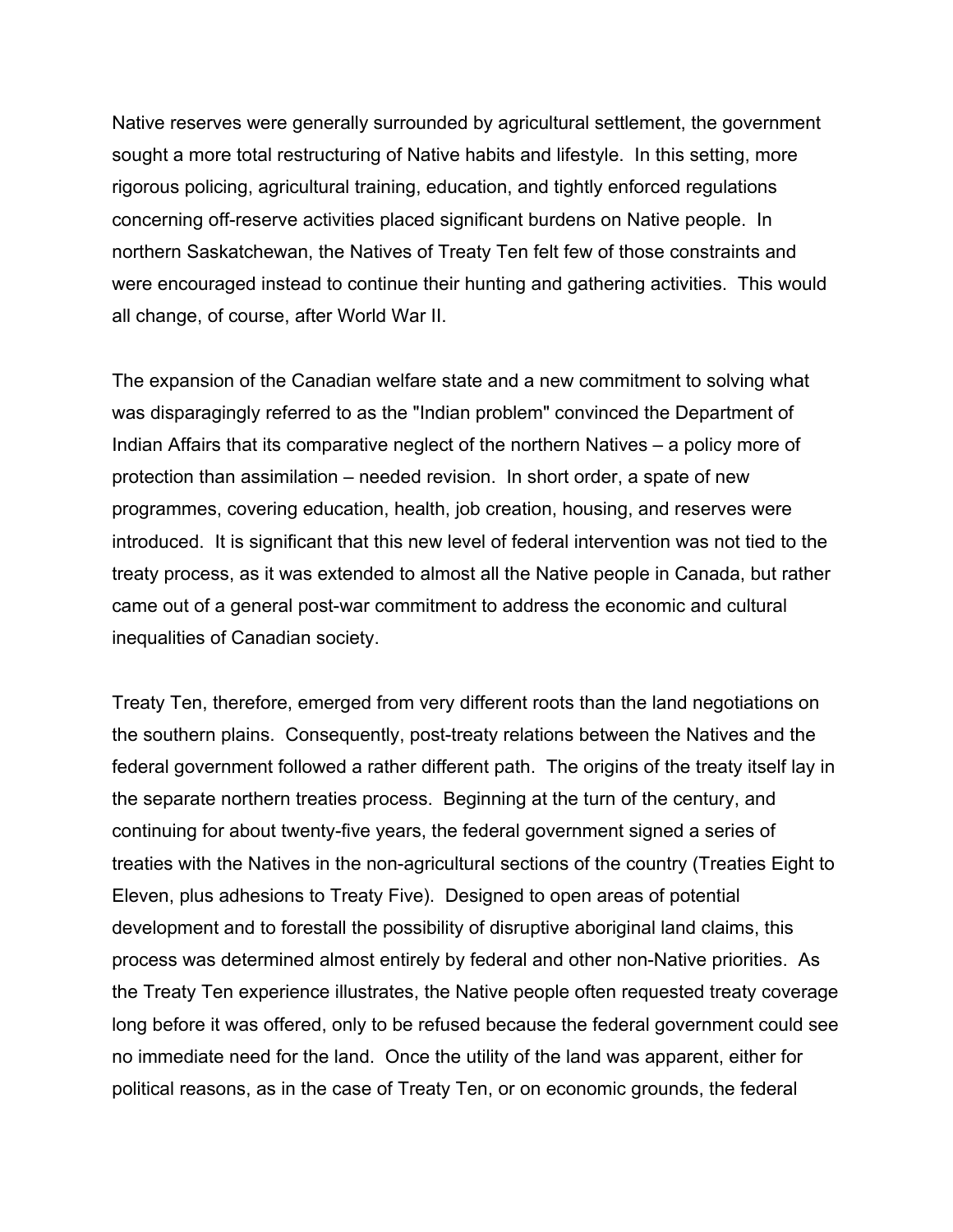government hastily arranged for a treaty.

But even the post-treaty history of the northern treaties differed significantly from that of the southern plains treaties. In the northern districts, the government saw little justification for starting the expensive process of altering the Natives' harvesting way of life. The Department of Indian Affairs was convinced that there were few options open to these Natives beyond hunting and trapping and so sought primarily to protect these activities. Unlike the southern plains, therefore, where treaties quickly if not immediately meant a major change in economic activities and patterns of nomadism, the northern districts remained largely unaffected, at least in the intermediate term, by the potential acculturative effects of the treaty process. For Treaty Ten, as for the other northern treaties, federal priorities shaped by southern non-Native plans for the northern districts dictated both the timing of the treaties and the degree to which the Department of Indian Affairs moved beyond land settlement to begin the restructuring of Native life.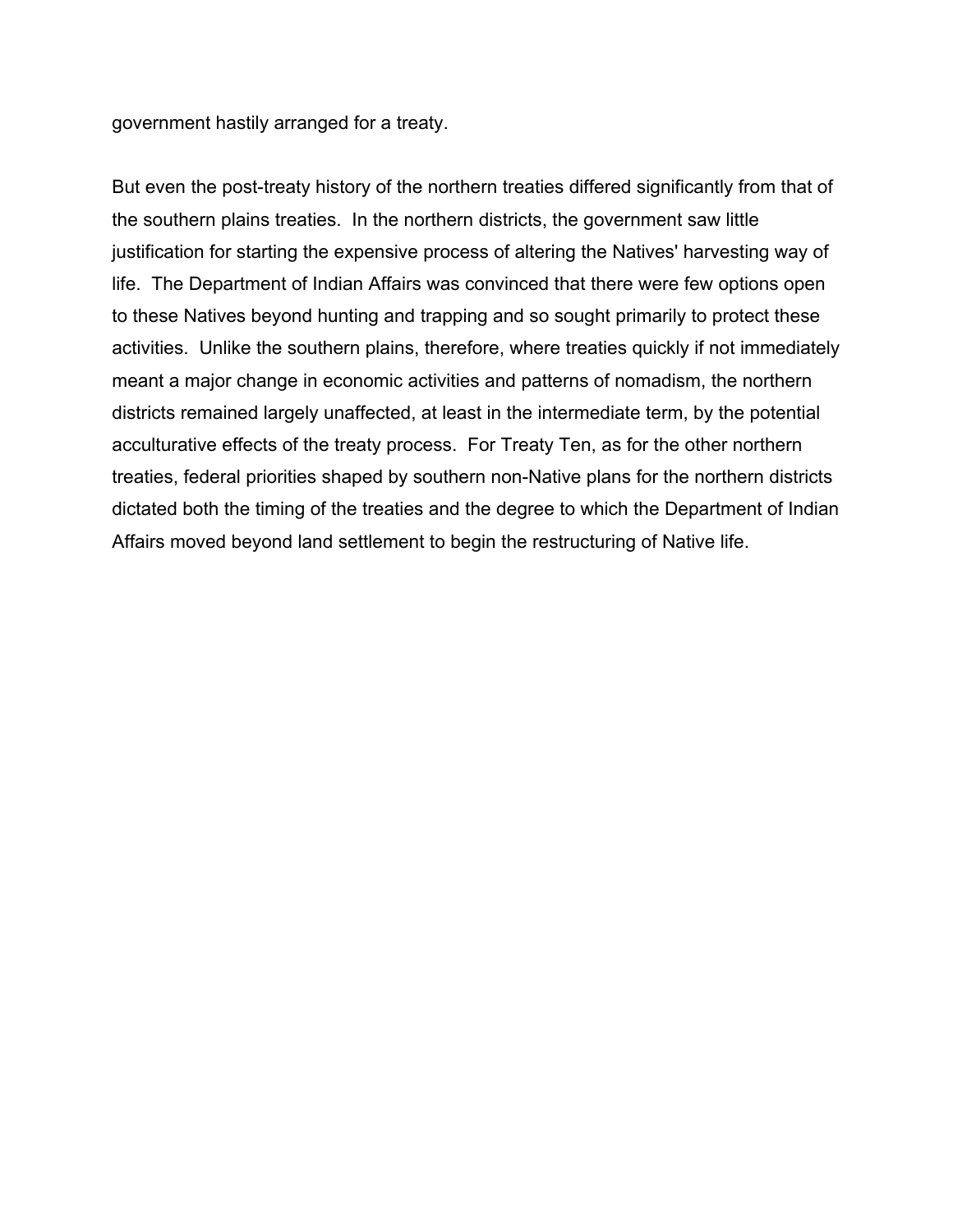### BIBLIOGRAPHY

#### Primary Sources

Much of the material on which this monograph is based comes from the files of the Department of Indian Affairs, in the Public Archives of Canada, Record Group 10. It is also available on microfilm in the library of Indian and Northern Affairs Canada. These files are listed below.

PAC, RG 10, vol. 3573, file 269 PAC, RG 10, vol. 3692, file 13,979 PAC, RG 10, vol. 3771, file 34,660-2 PAC, RG 10, vol. 4006, file 241,209-1

#### Secondary Sources

Abler, T.S., and S.M. Weaver. *A Canadian Indian Bibliography, 1960-1970*. Toronto: University of Toronto Press, 1974.

Adams, Howard. *Prison of Grass: Canada from the Native Point of View*. Toronto: General Publishing, 1975.

Allen, Richard, ed. *Man and Nature on the Prairies*, Regina: Canadian Plains Research Centre, 1976.

Archer, John. *Saskatchewan: A History*. Saskatoon: Western Producer Prairie Books, 1980.

Begg, Alexander. *History of the North-West*. 3 vols. Toronto: Hunter, Rose, 1894-95.

Bishop, Charles A. *The Northern Ojibwa and the Fur Trade: An Historical and Ecological Study*. Toronto: Holt, Rinehart, Winston, 1974.

Bovey, J.A. "The Attitudes and Policies of the Federal Government Towards Canada's Northern Territories, 1870-1930." M.A. thesis, University of British Columbia, 1967.

Bowles, R.P. et al. *The Indian: Assimilation. Integration or Separation*. Scarborough: Prentice-Hall, 1972.

Brown, Jennifer S.H. *Strangers in Blood: Fur Trade Company Families in Indian Country.* Vancouver: University of British Columbia Press, 1980.

Cardinal, Harold. *The Unjust Society: The Tragedy of Canada's Indians*. Edmonton: Hurtig, 1969.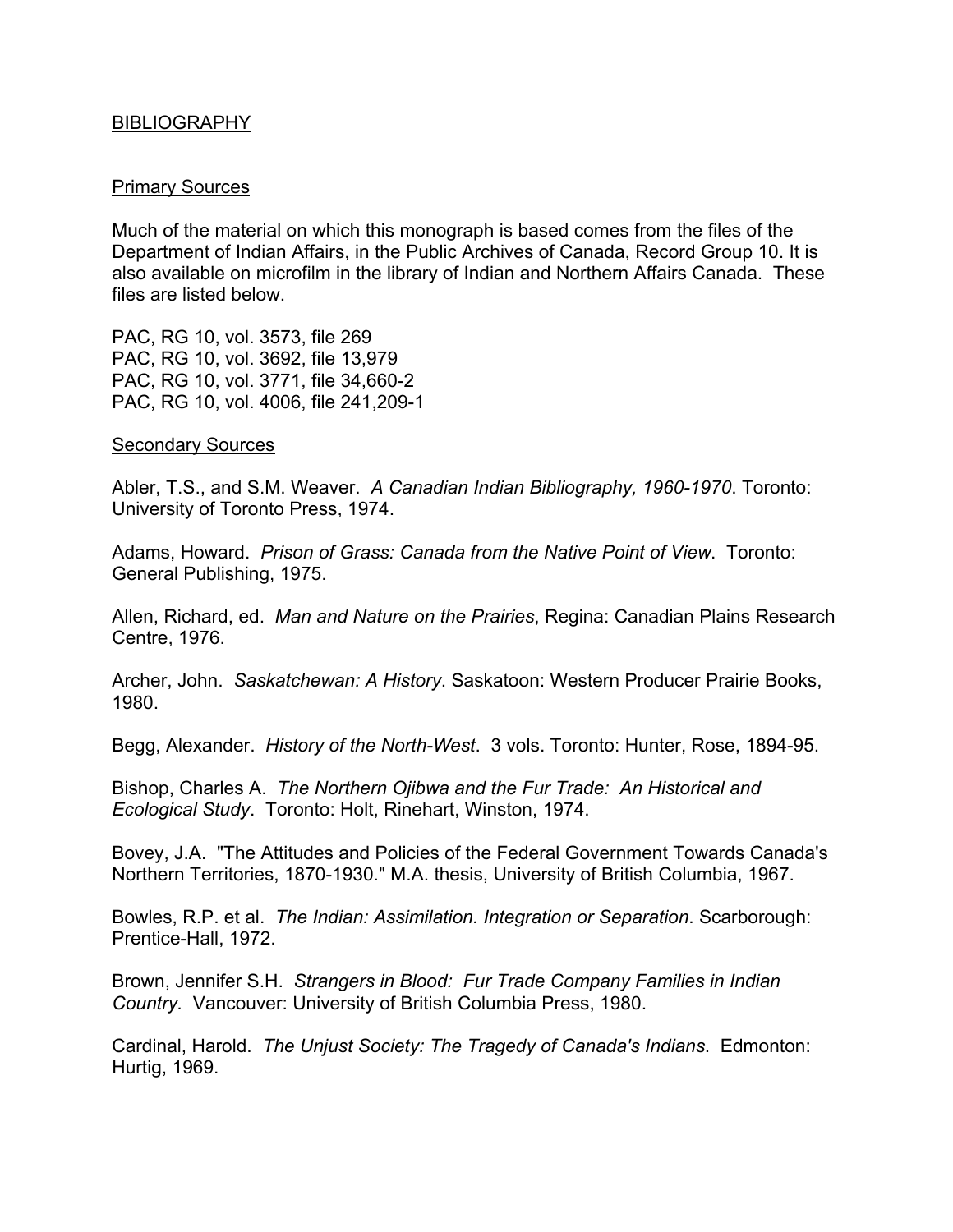Careless, J.M.S. "Limited Identities in Canada. " *Canadian Historical Review* LX (1969).

Chalmers, John W. "Treaty No. Six." *Alberta History* 25 (Spring 1977).

Coates, K.S. *Canada's Colonies*. Toronto: James Lorimer, 1985.

Coates, K.S. "Best Left as Indians: Federal Government-Native Relations in the Yukon Territory, 1894-1950." *Canadian Journal of Native Studies* (Winter 1984).

Coates, K.S., and W.R. Morrison. "More than a Matter of Blood: The Government, the Churches and the Mixed Blood People of the Yukon and Mackenzie River Valley, 1870- 1950." L. Barron, ed., *1885 and After*. Regina: Canadian Plains Research Centre, 1985.

Cumming, Peter A. *Canada: Native Land Rights and Northern Development*. Copenhagen: International Work Group for Indigenous Affairs, 1977.

Cumming, Peter A., and Neil H. Mickenberg, eds. *Native Rights in Canada*. Toronto: Indian and Eskimo Association of Canada, 1972.

Dacks, Gurston. *A Choice of Futures: Politics in the Canadian North*. Toronto: Methuen, 1981.

Daugherty, W. *Treaty Research Report: Treaty One and Treaty Tw*o. Ottawa: Treaties and Historical Research Centre, Indian and Northern Affairs Canada, 1983.

Driben, Paul. "The Nature of Métis Claims." *Canadian Journal of Native Studies* 3/1 (1983).

Elliott, Jean L., ed. *Minority Canadians: Native Peoples*. Scarborough: Prentice-Hall, 1971.

Flanagan, Thomas. *Riel and the Rebellion: 1885 Reconsidered*. Saskatoon: Western Producer Prairie Books, 1984.

Frideres, James S*. Canada's Indians: Contemporary Conflicts*. Scarborough: Prentice-Hall, 1974.

Friesen, Gerald. *The Canadian Prairies: A History*. Toronto: University of Toronto Press, 1984.

Fumoleau, R*. As Long as this Land Shall Last: A History of Treaty 8 and Treaty 11, 1870-1939.* Toronto: McClelland and Stewart, 1975.

Getty, Ian, and D.B. Smith, eds. *One Century Later: Western Canadian Reserve Indians Since Treaty Seven.* Vancouver: University of British Columbia Press, 1978.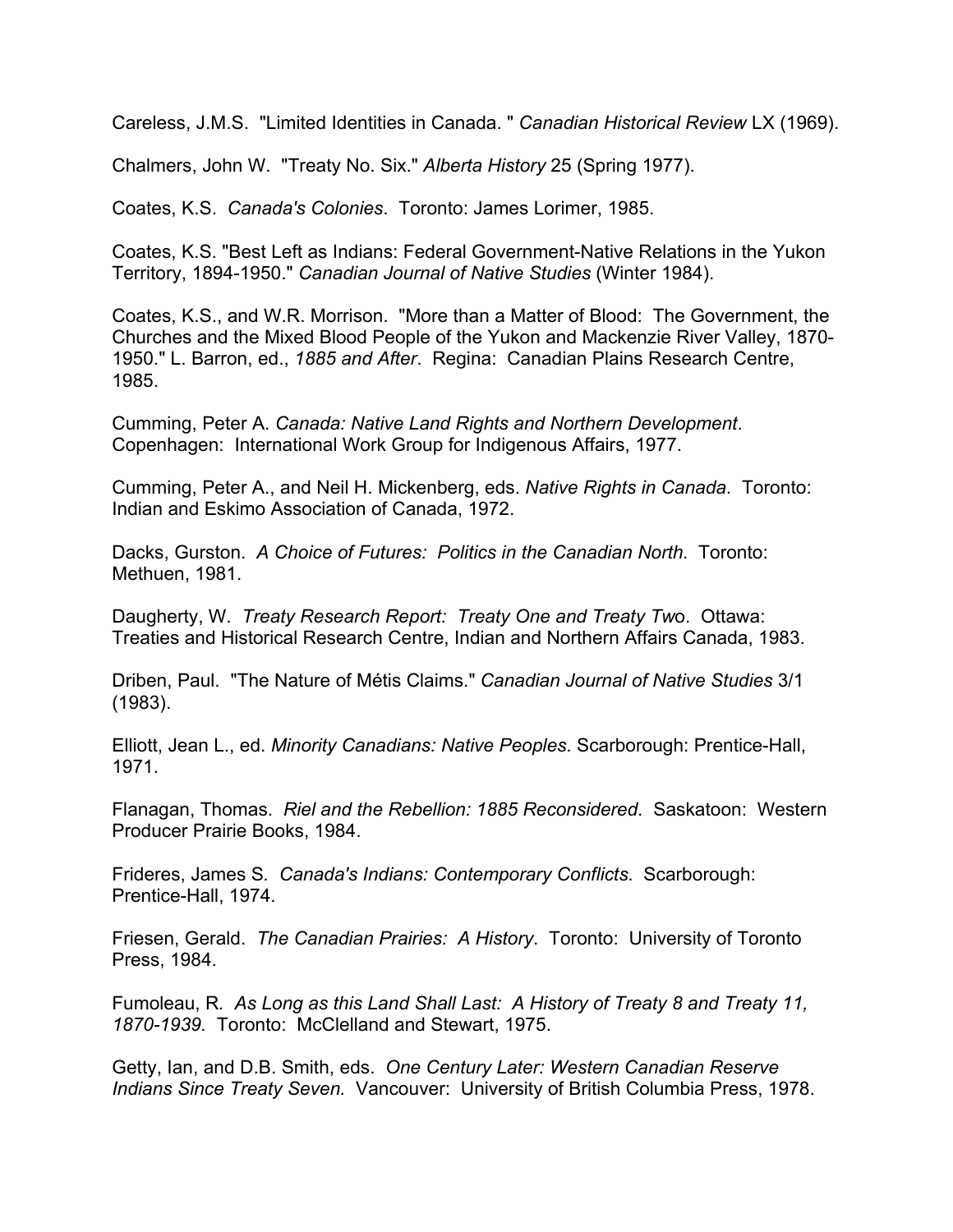Graham, W.R. "Indian Treaties and the Settlement of the North-West." *Saskatchewan History* 2/1 (1949).

Hall, David J. "Clifford Sifton and Canadian Indian Administration 1896-1905" in I.A.L. Getty and A.S. Lussier, eds*. As Long as the Sun Shines and Water Flows: A Reader in Canadian Native Studies.* Vancouver: University of British Columbia Press, 1983.

Hall, David J. *Clifford Sifton Vol. 1: The Young Napoleon*. Vancouver: University of British Columbia Press, 1981.

Hardwick, F.C. *When Strangers Meet: North American Indian Contribution to Canadian* Society. 2<sup>nd</sup> ed. Vancouver: Tantalus Research, 1973.

Hill, Douglas. *The Opening of the Canadian West*. London: Heinemann, 1967.

Jenness, Diamond. *The Indians of Canada*. Ottawa: National Museum of Man, 1932.

Judd, C.M., and A.J. Ray, eds. *Old Trails and New Directions: Papers of the Third North American Fur Trade Conference*. Toronto: University of Toronto Press, 1980.

Kehoe, Alice B. *North American Indians: A Comprehensive Account*. Englewood Cliffs, NJ: Prentice-Hall, 1981.

Larmour, J. "Edgar Dewdney, Commissioner of Indian Affairs and Lieutenant-Governor of the North-West Territories, 1879-1888." M. A. thesis, University of Saskatchewan, Regina, 1969.

Leighton, D. "A Victorian Civil Servant at Work: Lawrence Vankoughnet and the Canadian Indian Department, 1874-1893" in I.A.L. Getty and A.S. Lussier, eds., *As Long as the Sun Shines and Water Flows: A Reader in Canadian Native Studies*. Vancouver: University of British Columbia Press, 1983.

Macoun, J. *Manitoba and the Great North-West*. Guelph: World Publishing Co., 1882.

Manitoba Department of Cultural Affairs and Historical Resources. *Manitoba's Boundaries.* 1983.

McCullum, H. and K. McCullum. *This Land is Not for Sale*. Toronto: Anglican Book Centre, 1975.

McKay, R.J. "A History of Indian Treaty Number Four and Government Policies in its Implementation, 1874-1905." M.A. thesis, University of Manitoba, 1973.

Morris, The Hon. Alexander. *The Treaties of Canada with the Indians*. Toronto: Belfords, Clarke, 1971.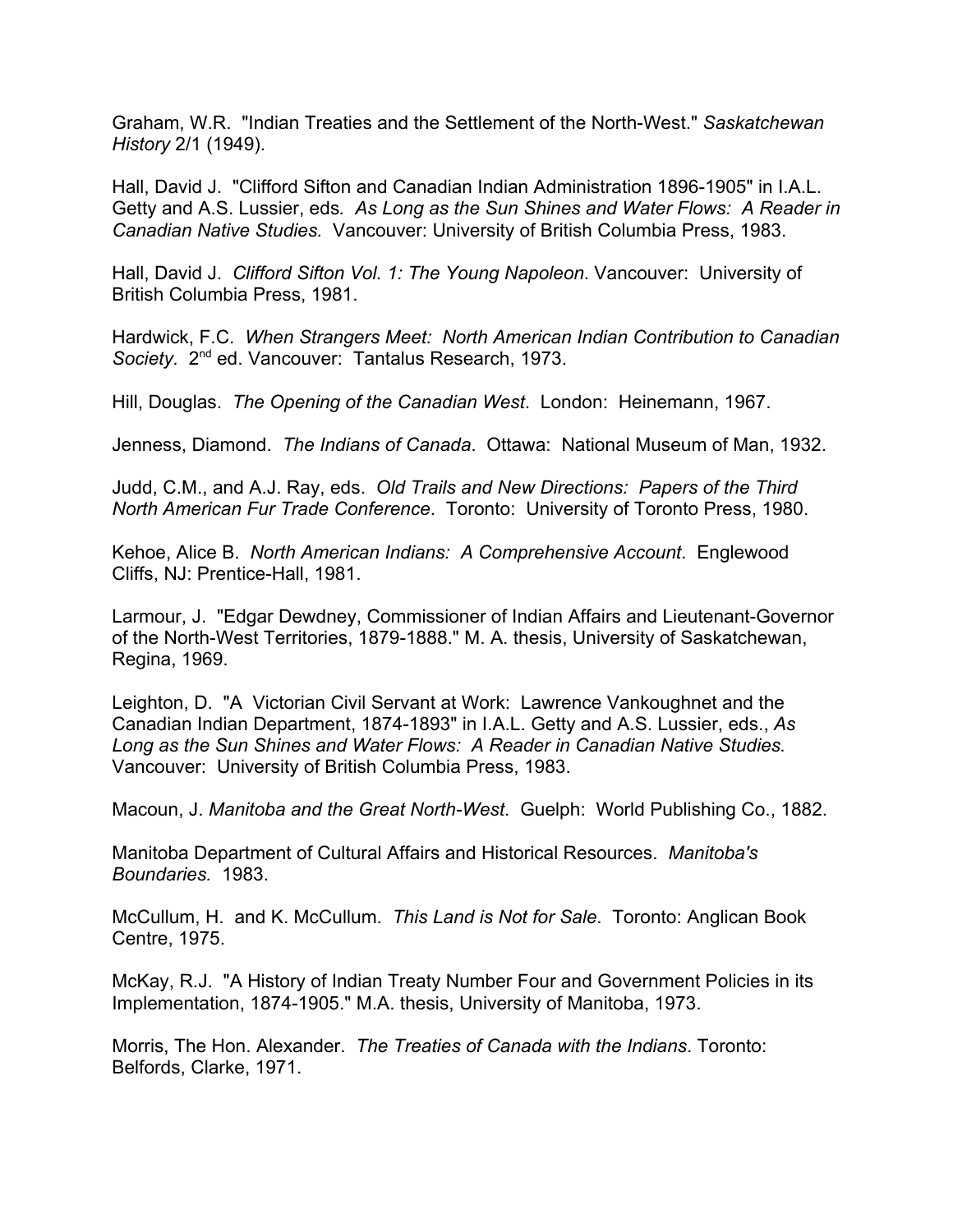Morrison, W.R. *A Survey of the History and Claims of the Native People of Northern Canada.* Ottawa: Treaties and Historical Research Centre, Indian and Northern Affairs Canada, 1983.

Morrison, W.R. "The Mounted Police on Canada's Northern Frontier, 1895-1940." Ph. D. thesis, University of Western Ontario, 1973.

Oliver, E.H. *The Canadian North West: Its Early Development and Legislative Records.* 2 vols. Ottawa: King's Printer, 1915.

Owram, Douglas. *Promise of Eden: The Canadian Expansionist Movement and the Idea of the West, 1856-1900*. Toronto: University of Toronto Press, 1980.

Patterson, E.P. *The Canadian Indian: A History Since 1500*, Don Mills: Collier-Macmillan, 1972.

Pratt, A.M., and J.H. Archer. *The Hudson's Bay Route*. Governments of Manitoba and Saskatchewan, 1953.

Raby, S. "Indian Treaty No. 5 and the Pas Agency, N.W.T." *Saskatchewan History*, 25/3 (1972).

Ray, A.J. *Indians in the Fur Trade: Their Role as Hunters, Trappers and Middlemen in the Lands Southwest of Hudson Bay, 1660-1870*. Toronto: University of Toronto Press, 1974.

Ray, A.J., and D.B. Freeman. *Give Us Good Measure: An Economic Analysis of Relations between the Indians and the Hudson's Bay Company before 1763*. Toronto: University of Toronto Press, 1978.

Sealey, D.B., and A.S. Lussier. *The Métis: Canada's Forgotten People.* Winnipeg: Manitoba Métis Federation, 1975.

Sprague, D.N. "The Manitoba Land Question, 1869-1892." *Journal of Canadian Studies*. (Fall 1980).

Stagg, Jack. *Anglo-Indian Relations in North America to 1763 and An Analysis of the Royal Proclamation of 7 October 1763*. Ottawa: Research Branch, Indian and Northern Affairs Canada, 1981.

Stanley, G.C.G. "As Long as the Sun Shines and Water Flows: An Historical Comment," in I.A.L. Getty and A.S. Lussier, eds., *As Long as the Sun Shines and Water Flows: A Reader in Canadian Native Studies*, Vancouver: University of British Columbia Press, 1983.

Stanley, G.C.G. "Western Canada and the Frontier Thesis." Canadian Historical Association *Annual Report, 1940.*